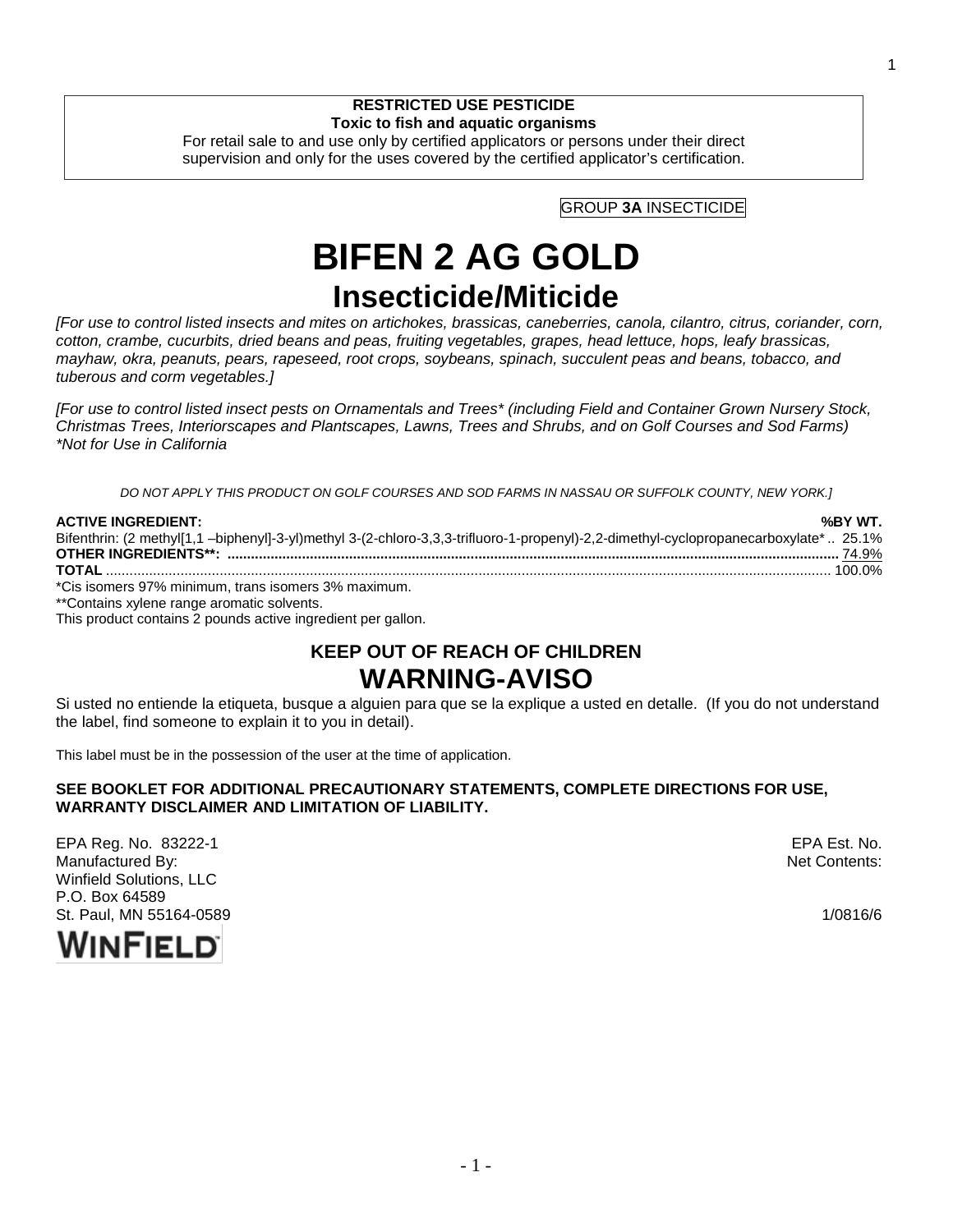|                                   | <b>FIRST AID</b>                                                                                                                                                                                                                                                                                                 |
|-----------------------------------|------------------------------------------------------------------------------------------------------------------------------------------------------------------------------------------------------------------------------------------------------------------------------------------------------------------|
| <b>IF SWALLOWED:</b>              | Immediately call a poison control center or doctor.<br>Do not induce vomiting unless told to do so by a poison control center or doctor.<br>Do not give any liquid to the person.                                                                                                                                |
| IF IN EYES:                       | Do not give anything by mouth to an unconscious person.<br>٠<br>Hold eye open and rinse slowly and gently with water for 15-20 minutes.<br>Remove contact lenses, if present, after the first 5 minutes, then continue rinsing eye.<br>$\bullet$<br>Call a poison control center or doctor for treatment advice. |
| IF ON SKIN OR<br><b>CLOTHING:</b> | Take off contaminated clothing.<br>Rinse skin immediately with plenty of water for 15-20 minutes.<br>Call a poison control center or doctor for treatment advice.                                                                                                                                                |
| <b>IF INHALED:</b>                | Move person to fresh air.<br>If person is not breathing, call 911 or an ambulance, then give artificial respiration,<br>٠<br>preferably by mouth-to-mouth if possible.<br>Call a poison control center or doctor for further treatment advice.                                                                   |

**NOTE TO PHYSICIAN:** This product is a pyrethroid. If large amounts have been ingested, the stomach and intestines should be evacuated. Treatment is symptomatic and supportive. Digestible fats, oils, or alcohol may increase absorption and should be avoided. This product contains a petroleum distillate. Vomiting may cause aspiration pneumonia.

Have the product container or label with you when calling a poison control center or doctor or going for treatment. **EMERGENCY NUMBERS:** Contact 1-877-424-7452 for emergency medical treatment information.

## **PRECAUTIONARY STATEMENTS HAZARDS TO HUMANS AND DOMESTIC ANIMALS**

**WARNING:** May be fatal if swallowed. Causes substantial but temporary eye injury. Harmful if absorbed through skin or inhaled. Do not get in eyes or on clothing. Avoid breathing spray mist. Avoid contact with skin. Wear protective eyewear (goggles, face shield, or safety glasses). Wash thoroughly with soap and water after handling and before eating, drinking, chewing gum, or using tobacco.

## **PERSONAL PROTECTIVE EQUIPMENT (PPE)**

Some materials that are chemical-resistant to this product are listed below. If you want more options, follow the instructions for category E on an EPA chemical resistance category selection chart.

## **Handlers who may be exposed to the dilute through application or other tasks must wear:**

- Long-sleeved shirt and long pants
- Chemical-resistant gloves, such as barrier laminate, nitrile rubber, neoprene rubber, or viton
- Shoes plus socks

## **Handlers who may be exposed to the concentrate through mixing, loading, application, or other tasks must wear:**

- Long-sleeved shirt and long pants
- Chemical-resistant gloves, such as barrier laminate, nitrile rubber, neoprene rubber, or viton
- Shoes plus socks
- Protective eyewear

Discard clothing and other absorbent materials that have been drenched or heavily contaminated with this product's concentrate. Do not reuse them. Follow manufacturer's instructions for cleaning/maintaining PPE. If no such instructions for washables exist, use detergent and hot water. Keep and wash PPE separately from other laundry.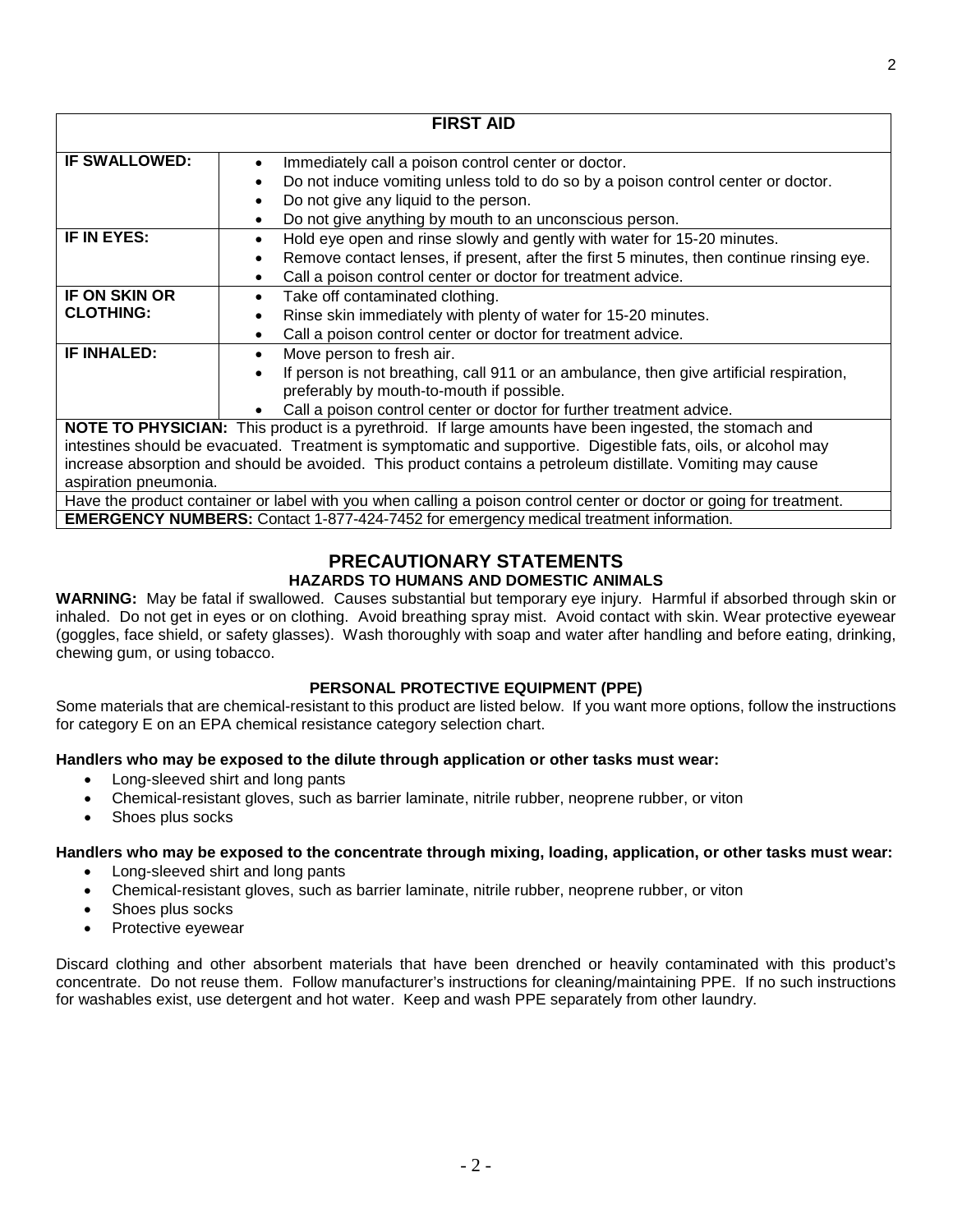## **USER SAFETY RECOMMENDATIONS**

### **Users should:**

• Wash hands before eating, drinking, chewing gum, using tobacco, or using the toilet.

• Remove clothing immediately if pesticide gets inside. Then wash thoroughly and put on clean clothing.

• Remove PPE immediately after handling this product. Wash outside of gloves before removing. As soon as possible, wash thoroughly and change into clean clothing.

## **ENVIRONMENTAL HAZARDS**

This pesticide is extremely toxic to fish and aquatic invertebrates. Use with care when applying in areas adjacent to any body of water. Do not apply directly to water, to areas where surface water is present, or to intertidal areas below the mean high water mark. Do not make applications when weather conditions favor drift from treated areas. Drift and runoff from treated areas may be hazardous to aquatic organisms in neighboring areas. Do not contaminate water when disposing of equipment washwaters.

This product is highly toxic to bees exposed to direct treatment or residues on blooming crops or weeds. Do not apply this product or allow it to drift to blooming crops or weeds while bees are actively visiting the treatment area.

The use of Bifen 2 AG Gold is prohibited in areas that may result in exposure of endangered species to bifenthrin. Prior to use in a particular county contact the local extension service for procedures and precautions to use to protect endangered species.

## **PHYSICAL/CHEMICAL HAZARDS**

COMBUSTIBLE: Do not use or store near heat or open flame.

## **DIRECTIONS FOR USE**

It is a violation of Federal law to use this product in a manner inconsistent with its labeling.

Do not apply this product in a way that will contact workers or other persons, either directly or through drift. Only protected handlers may be in the area during application. For any requirements specific to your State or Tribe, consult the agency responsible for pesticide regulation.

## **AGRICULTURAL USE REQUIREMENTS**

Use this product only in accordance with its labeling and with the Worker Protection Standard, 40 CFR Part 170. This Standard contains requirements for the protection of agricultural workers on farms, forests, nurseries, and greenhouses, and handlers of agricultural pesticides. It contains requirements for training, decontamination, notification, and emergency assistance. It also contains specific instructions and exceptions pertaining to the statements on this label about personal protective equipment (PPE) and restricted-entry interval. The requirements in this box only apply to uses of this product that are covered by the Worker Protection Standard.

## **Do not enter or allow worker entry into treated areas during the restricted entry interval (REI) of 12 hours.**

PPE required for early entry to treated areas that is permitted under the Worker Protection Standard and that involves contact with anything that has been treated, such as plants, soil, or water, is:

- Coveralls
- Chemical-resistant gloves, such as barrier laminate, nitrile rubber, neoprene rubber, or
- Viton
- Shoes plus socks

## **NON-AGRICULTURAL USE REQUIREMENTS**

The requirements in this box apply to uses of this product that are NOT within the scope of the Worker Protections Standards for agricultural pesticides (40 CFR Part 170). The WPS applies when this product is used to produce agricultural plants on farms, forests, nurseries and greenhouses.

Do not allow people or pets on treated areas until the spray has dried.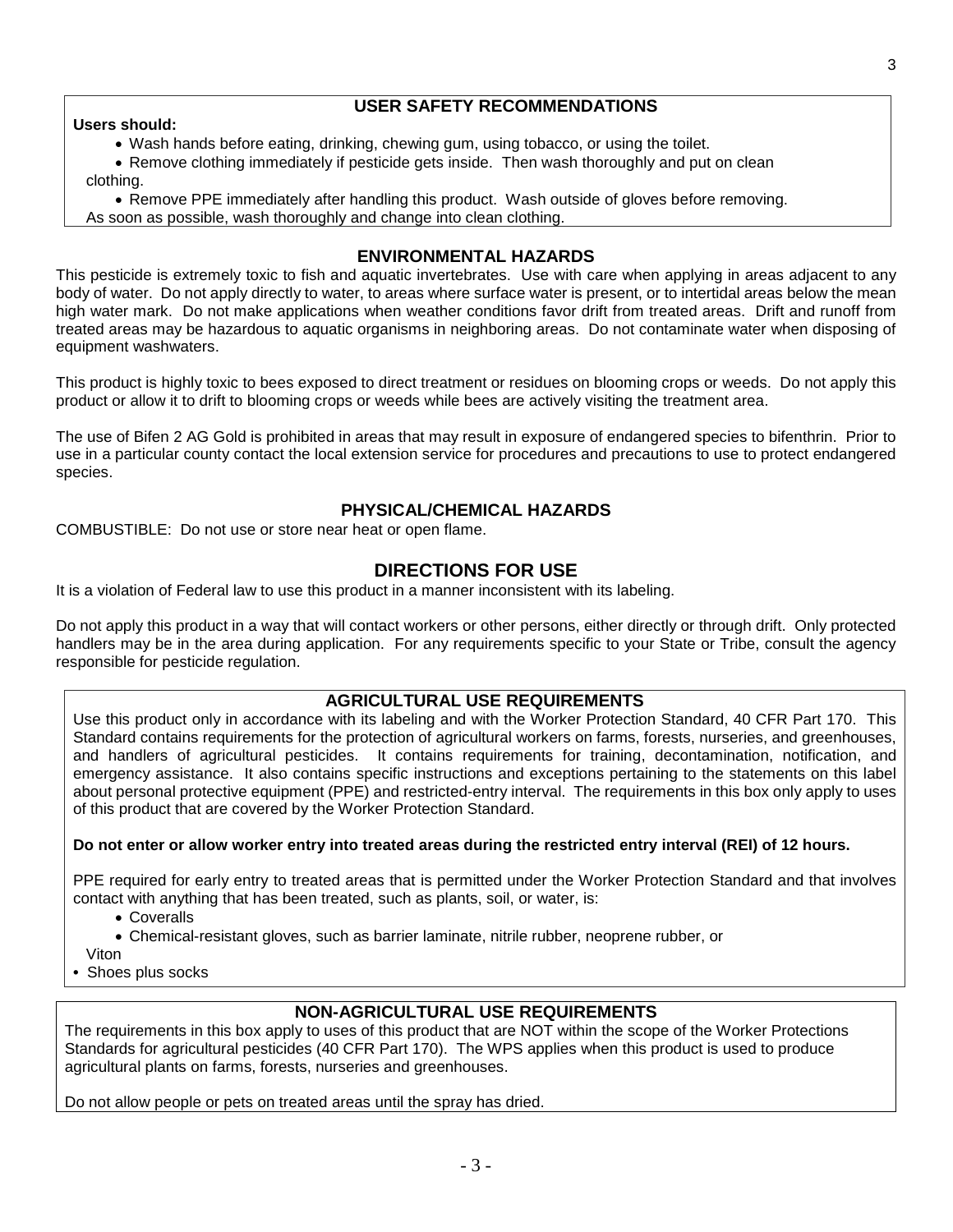## **STORAGE AND DISPOSAL**

**PROHIBITIONS:** Do not contaminate water, food, or feed by storage or disposal. Open dumping is prohibited. Do not reuse empty container.

**PESTICIDE STORAGE**: DO NOT ALLOW PRODUCT TO FREEZE. Do not store below 40ºF. If crystals are observed, warm material to above 60ºF by placing container in warm location. Shake or roll container periodically to redissolve solids. Keep out of reach of children and animals. Store in original containers only. Store in a cool, dry place and avoid excess heat. Do not contaminate other pesticides, fertilizers, water, food, or feed by storage or disposal.

**PESTICIDE DISPOSAL:** Pesticide wastes are toxic. Improper disposal of excess pesticide, spray mixture, or rinsate is a violation of Federal Law. If these wastes cannot be disposed of by use according to label instructions, contact your State Pesticide or Environmental Control Agency, or the Hazardous Waste representative of the nearest EPA Regional Office for guidance.

## **CONTAINER HANDLING:**

**Nonrefillable Container: (five gallons or less)** Nonrefillable container. Do not reuse or refill this container. Offer for recycling, if available. Clean container promptly after emptying. Triple rinse as follows:

Empty the remaining contents into application equipment or a mix tank and drain for 10 seconds after the flow begins to drip. Fill the container ¼ full with water and recap. Shake for 10 seconds. Pour rinsate into application equipment or a mix tank or store rinsate for later use or disposal. Drain for 10 seconds after the flow begins to drip. Repeat this procedure two more times. If recycling is not available, puncture or dispose of in a sanitary landfill, or incineration or if allowed by state and local authorities, by burning. If burned, stay out of smoke.

**Nonrefillable Container (greater than 5 gallons):** Nonrefillable container. Do not reuse or refill this container. Offer for recycling, if available. Clean container promptly after emptying. Triple rinse as follows:

Empty the remaining contents into application equipment or a mix tank. Fill the container ¼ full with water. Replace and tighten closures. Tip container on its side and roll it back and forth, ensuring at least one complete revolution, for 30 seconds. Stand the container on its end and tip it back and forth several times. Turn the container over onto its other end and tip it back and forth several times. Empty the rinsate into application equipment or a mix tank or store rinsate for later use or disposal. Repeat this procedure two more times. If recycling is not available, puncture or dispose of in a sanitary landfill or incineration or if allowed by state and local authorities, by burning. If burned, stay out of smoke.

## FOR CHEMICAL EMERGENCY: Spill, leak, fire, exposure, or accident, call CHEMTREC 1-800-424-9300

## **RESISTANCE MANAGEMENT**

Bifen 2 AG Gold contains a Group 3 Insecticide. With repeated use of Group 3 insecticide as the primary method of control in the same field or in successive years, insect/mite populations can develop resistant biotypes. If this occurs, insect/mite biotypes with acquired resistance to Group 3 insecticides may eventually dominate the insect/mite population. This may result in partial or total loss of control of those species by Bifen 2 AG Gold or other Group 3 insecticides.

To delay development of insecticide resistance, the following practices are suggested:

- Base insecticide applications on comprehensive IPM programs. This program should include an insect management program that includes cultural and biological control where possible.
- Use good resistance management strategies established for the use area. This may include the use of insecticide rotations or tank mixes with other groups of insecticide and miticides in an IPM program.
- Always apply Bifen 2 AG Gold at the labeled rates and according to label directions. Do not use less than label rates alone or in tank mixtures unless directed otherwise in supplemental labeling supplied by Winfield Solutions, LLC.
- Monitor treated populations in the field for loss of control. If poor performance cannot be attributed to improper application or extreme weather conditions, a resistant strain may be present. Immediately consult your local Winfield Solutions, LLC representative or agricultural advisor for the best alternative method of control for your area.
- Do not treat seedling plants grown for transplant in greenhouses, shade houses, or field plots.
- Consult your local extension specialist, certified crop advisor, and/or manufacturer for insecticide resistance management and /or IPM guidance for the specific site and resistant pest problems.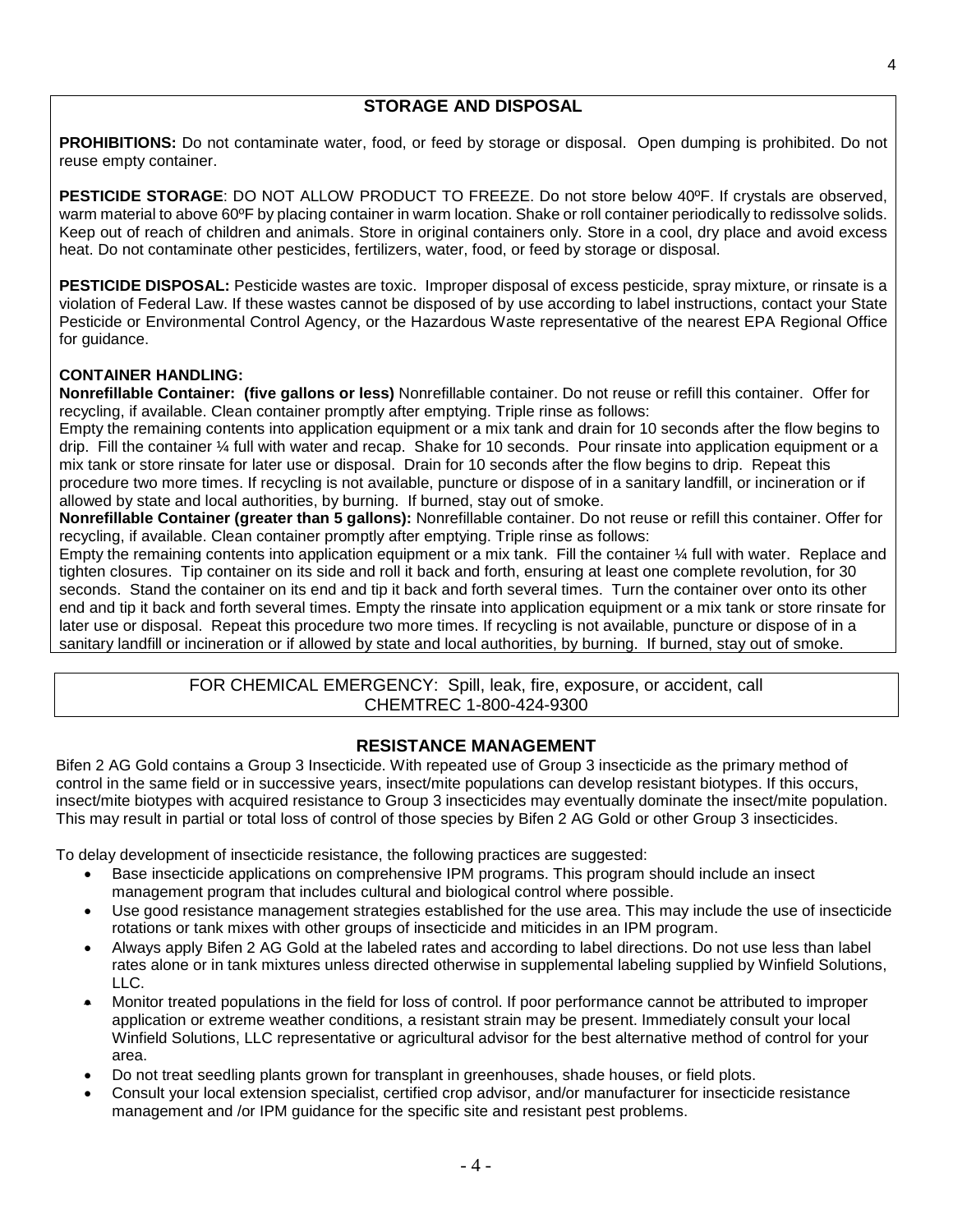## **APPLICATIONS INSTRUCTIONS**

The rate of Bifen 2 AG Gold applied will vary according to pest pressure and timing of application. Use lower rates under light to moderate infestations and higher rates under heavy insect pressure and for mite control. Arid climates generally require higher rates.

Unless otherwise specified for a specific crop, apply when pest population reaches economic (damaging) threshold and repeat as necessary to maintain control. Thorough coverage is essential to achieve control.

In the COMMENTS section of the label for each crop, the application rate when applied by ground and/or air is listed as an amount of spray per acre. In all cases, this refers to finished spray per acre.

## **CHEMIGATION USE DIRECTIONS**

Apply this product only through sprinkler including center pivot, lateral move, end tow, side (wheel) roll, traveler, big gun, solid set, or hand move irrigation systems. Do not apply this product through any other type of irrigation system.

Do not connect an irrigation system (including greenhouse systems) used for pesticide application to a public water system.

Crop injury, lack of effectiveness, or illegal residues in the crop can result from non-uniform distribution of treated water. Contact your State Agricultural Extension Service specialists, equipment manufacturers, or other experts for consultation on the suitability of the equipment setup to obtain effective control of the target insect pests.

A person knowledgeable of the chemigation system and responsible for its operation, or under the supervision of the responsible person, shall shut the system down and make necessary adjustments should the need arise. Failure to cease application during a mechanical stoppage may result in undesirable residues to adjacent area.

The system must contain a functional check valve, vacuum- relief valve, and low pressure drain appropriately located on the irrigation pipeline to prevent water source contamination from backflow.

The pesticide injection pipeline must contain a functional, automatic, quick-closing check valve to prevent the flow of fluid back toward the injection pump.

The pesticide injection pipeline must also contain a functional, normally closed, solenoid-operated valve located on the intake side of the injection pump and connected to the system interlock to prevent fluid from being withdrawn from the supply tank when the irrigation system is either automatically or manually shut down.

The system must contain functional interlocking controls to automatically shut off the pesticide injection pump when the water pump motor stops.

The irrigation line or water pump must include a functional pressure switch which will stop the water pump motor when the water pressure decreases to the point where pesticide distribution is adversely affected.

Systems must use a metering pump, such as a positive displacement injection pump (e.g., diaphragm pump) effectively designed and constructed of materials that are compatible with pesticides and capable of being fitted with a system interlock.

Do not apply when wind speed favors drift beyond the area intended for treatment.

For sprinkler irrigation, meter Bifen 2 AG Gold at a continuous uniform rate during the entire irrigation period. To ensure accurate application over the treated area, apply in sufficient volume of water or other diluent. If non-emulsified oil is used as the diluent, use 1 to 2 pints per acre. Maintain continuous agitation of the pesticide supply tank for the duration of the application period. When chemigation systems are used, 0.5 inch per acre of irrigation water is suggested except that for Low Energy Precision Application (LEPA) irrigation, a minimum of 0.75 inch of water per acre is suggested.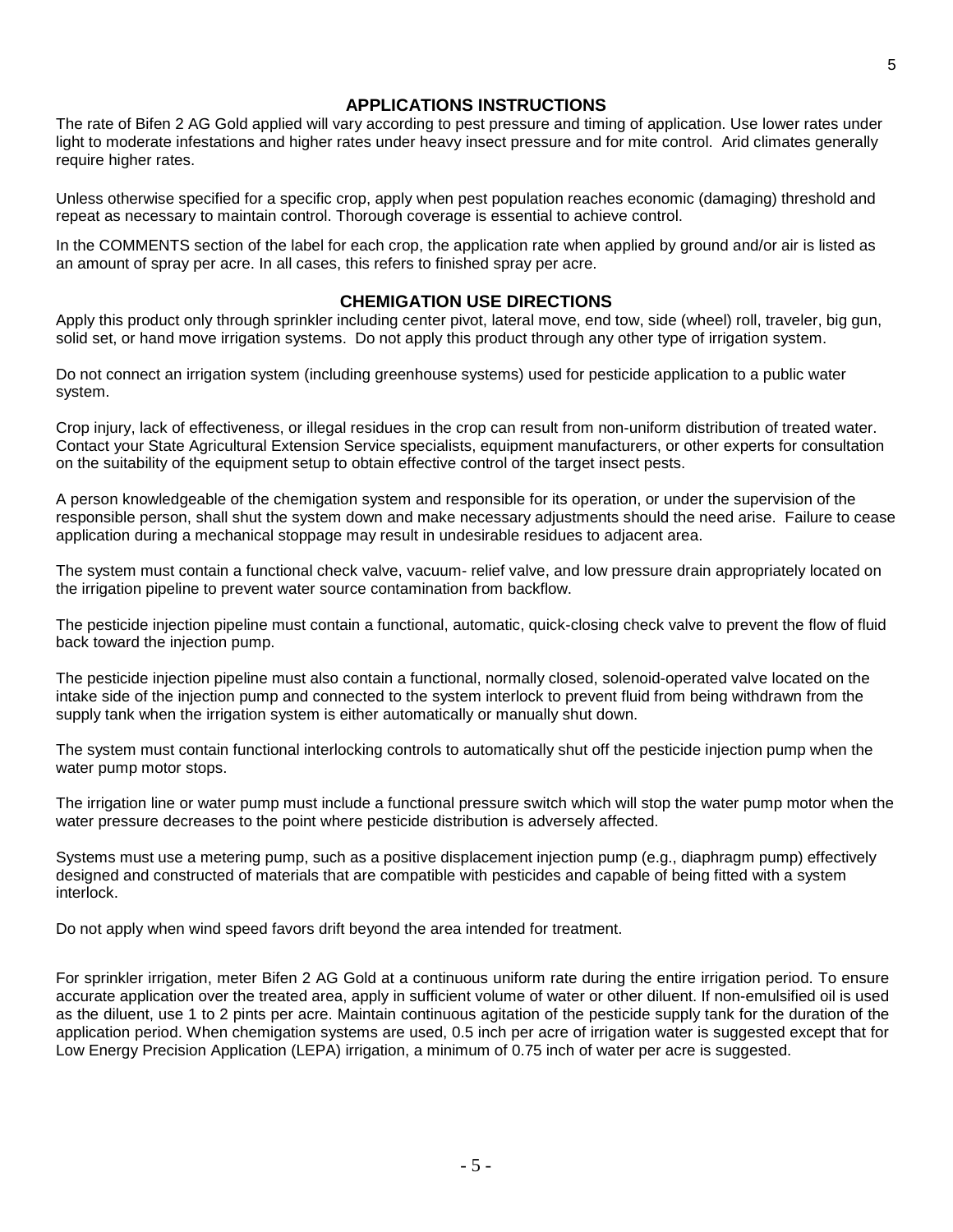## **BUFFER ZONES**

### **Vegetative Buffer Strip**

Construct and maintain a minimum 10-foot-wide vegetative filter strip of grass or other permanent vegetation between the field edge and down gradient aquatic habitat (such as, but not limited to, lakes, reservoirs, rivers, permanent streams, marshes or natural ponds, estuaries; and commercial fish farm ponds).

Only apply products containing bifenthrin onto fields where a maintained vegetative buffer strip of at least 10 feet exists between the field and down gradient aquatic habitat.

For guidance, refer to the following publication for information on constructing and maintaining effective buffers: • *Conservation Buffers to Reduce Pesticide Losses. Natural Resources Conservation Services.* USDA, NRCS. 2000. Fort Worth, Texas. 21 pp.

[http://www.in.nrcs.usda.gov/technical/agronomy/newconbuf.pdf.](http://www.in.nrcs.usda.gov/technical/agronomy/newconbuf.pdf)

#### **Buffer Zone for Ground Application (ground boom, overhead chemigation, or airblast)**

Do not apply within 25 feet of aquatic habitats (such as, but not limited to, lakes, reservoirs, rivers, streams, marshes, natural ponds, estuaries, and commercial fish ponds.)

### **Buffer Zone for ULV Aerial Application**

Do not apply within 450 feet of aquatic habitats (such as, but not limited to, lakes, reservoirs, rivers, streams, marshes, natural ponds, estuaries, and commercial fish ponds).

### **Buffer Zone for Non-ULV Aerial Application**

Do not apply within 150 feet of aquatic habitats (such as, but not limited to, lakes, reservoirs, rivers, streams, marshes, natural ponds, estuaries, and commercial fish ponds).

## **SPRAY DRIFT REQUIREMENTS**

#### **Wind Direction and Speed**

Only apply this product if the wind direction favors on-target deposition. Do not apply when wind velocity exceeds 15 mph.

#### **Temperature Inversions**

Do not make aerial or ground applications into temperature inversions.

Inversions are characterized by stable air and increasing temperatures with height above the ground. Mist or fog may indicate the presence of an inversion in humid areas. The applicator may detect the presence of an inversion by producing smoke and observing a smoke layer near the ground surface.

#### **Droplet size**

Use only Medium or coarse spray nozzles (for ground and non-ULV aerial application) according to ASAE (S572) definition for standard nozzles. In conditions of low humidity and high temperatures, applicators should use a coarser droplet size.

In New York State, this product may not be applied within100 feet (using ground equipment) to 300 feet (using aerial equipment) of coastal marshes or streams that drain into coastal marshes.

#### **Additional Requirements for Ground Application**

Wind speed must be measured adjacent to the application site on the upwind side, immediately prior to application.

For ground boom applications, apply using a nozzle height of no more than 4 feet above the ground or crop canopy.

For airblast applications, turn off outward-pointing nozzles at row ends and when spraying the outer two rows. To minimize spray loss over the top in orchard applications, spray must be directed into the canopy.

#### **Additional Requirements for Aerial Application**

The spray boom should be mounted on the aircraft as to minimize drift caused by wingtip or rotor vortices. The minimum practical boom length should be used and must not exceed 75% of wing span or rotor diameter.

Flight speed and nozzle orientation must be considered in determining droplet size.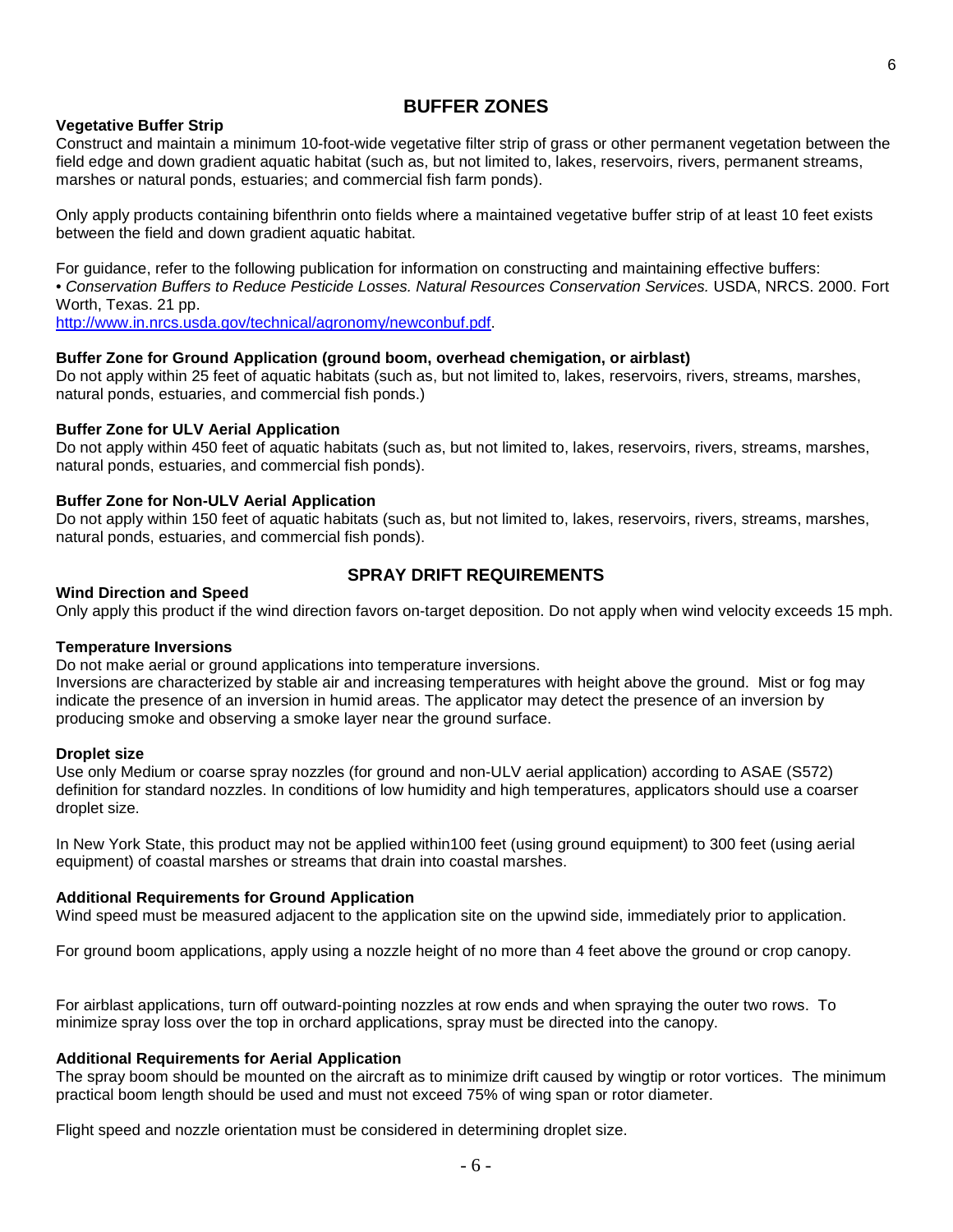height greater than 10 feet above the crop canopy unless a greater height is required for aircraft safety.

Spray must be released at the lowest height consistent with pest control and flight safety. Do not release spray at a

The minimum practical boom length should be used and must not exceed 75% of wing span or 80% rotor diameter.

#### **ROTATIONAL CROPS**

If applying to crops for which Bifenthrin tolerances exist, the crops may be rotated at any time. All other crops may be rotated 30 days following the final application of Bifen 2 AG Gold.

#### **MIXING INSTRUCTIONS**

The spray tank must be clean, thoroughly rinsed, and decontaminated before adding either Bifen 2 AG Gold alone or with tank mix combinations (see **Bifen 2 AG Gold in Tank Mixtures** section below). If water is used as the carrier, use clean water.

For aerial applications made on brassicas (see **CROPS** section of the label below for full list of approved brassicas), canola, crambe, rapeseed, foliar applications on corn, cucurbits (see **CROPS** section of the label below for full list of approved cucurbits), eggplant, grapes head lettuce, and succulent peas and beans (see **CROPS** section of the label below for full list of approved succulent peas and beans), 1 to 2 quarts of emulsified oil may be substituted for 1 to 2 quarts of water in the finished spray. For aerial applications made on cotton, 1 quart of emulsified oil may be substituted for one quart of water in the finished spray. Thorough coverage is essential to achieve control.

**Bifen 2 AG Gold Used Alone:** When Bifen 2 AG Gold is used alone, add the labeled amount to the spray tank when the tank is half filled with water or other carrier; then add the rest of the water or other carrier (as permitted on this label). Provide sufficient agitation during mixing and application to maintain a uniform emulsion.

**Bifen 2 AG Gold with Fertilizer:** Fill the spray tank approximately one-half full with water and/or liquid fertilizer, add the proper amount of Bifen 2 AG Gold, and then add the rest of the water and/or fertilizer. Provide sufficient agitation during mixing and application to maintain a uniform spray mixture.

Perform a jar compatibility test with the appropriate ratio of Bifen 2 AG Gold and fertilizer to ensure the mixture will stay in solution. Maintain constant agitation during mixing and application.

**Bifen 2 AG Gold in Tank Mixtures:** If a tank mixture is used, perform a compatibility test before actual tank mixing. Test all untried mixtures using proper ratios and mixing sequences of all ingredients to be included in the mixture. Once compatibility is confirmed for the tank mix, fill the tank half full with water or other carrier. Start and continue agitation throughout mixing following conventional mixing order practices. Bifen 2 AG Gold may be applied in tank mixtures with other products approved for use on registered crops. Observe all restrictions and precautions which appear on the labels of these products.

### **PREHARVEST INTERVAL**

The required days to wait between the last application and harvest are given in () after each crop name.

## **CROPS**

## **ARTICHOKE (5)**

|                                                                                               | <b>DOSAGE</b>                                                                                            |         |                                                                                  |  |  |  |
|-----------------------------------------------------------------------------------------------|----------------------------------------------------------------------------------------------------------|---------|----------------------------------------------------------------------------------|--|--|--|
| <b>PEST</b>                                                                                   | LB AI/A                                                                                                  | FL OZ/A | <b>COMMENTS</b>                                                                  |  |  |  |
| Artichoke Plume                                                                               | 0.10                                                                                                     | 6.4     | <b>Ground Application:</b> Apply in water in a minimum of 75 gallons per acre as |  |  |  |
| Moth                                                                                          |                                                                                                          |         | a full cover spray.                                                              |  |  |  |
| Cribrate Weevil                                                                               |                                                                                                          |         |                                                                                  |  |  |  |
|                                                                                               |                                                                                                          |         | Air Application: Apply in water in a minimum of 10 gallons per acre.             |  |  |  |
| Do not apply more than 0.5 lb. active ingredients (32 ounces formulated) per acre per season. |                                                                                                          |         |                                                                                  |  |  |  |
|                                                                                               | Repeat applications if needed to maintain control, but do not make applications less than 15 days apart. |         |                                                                                  |  |  |  |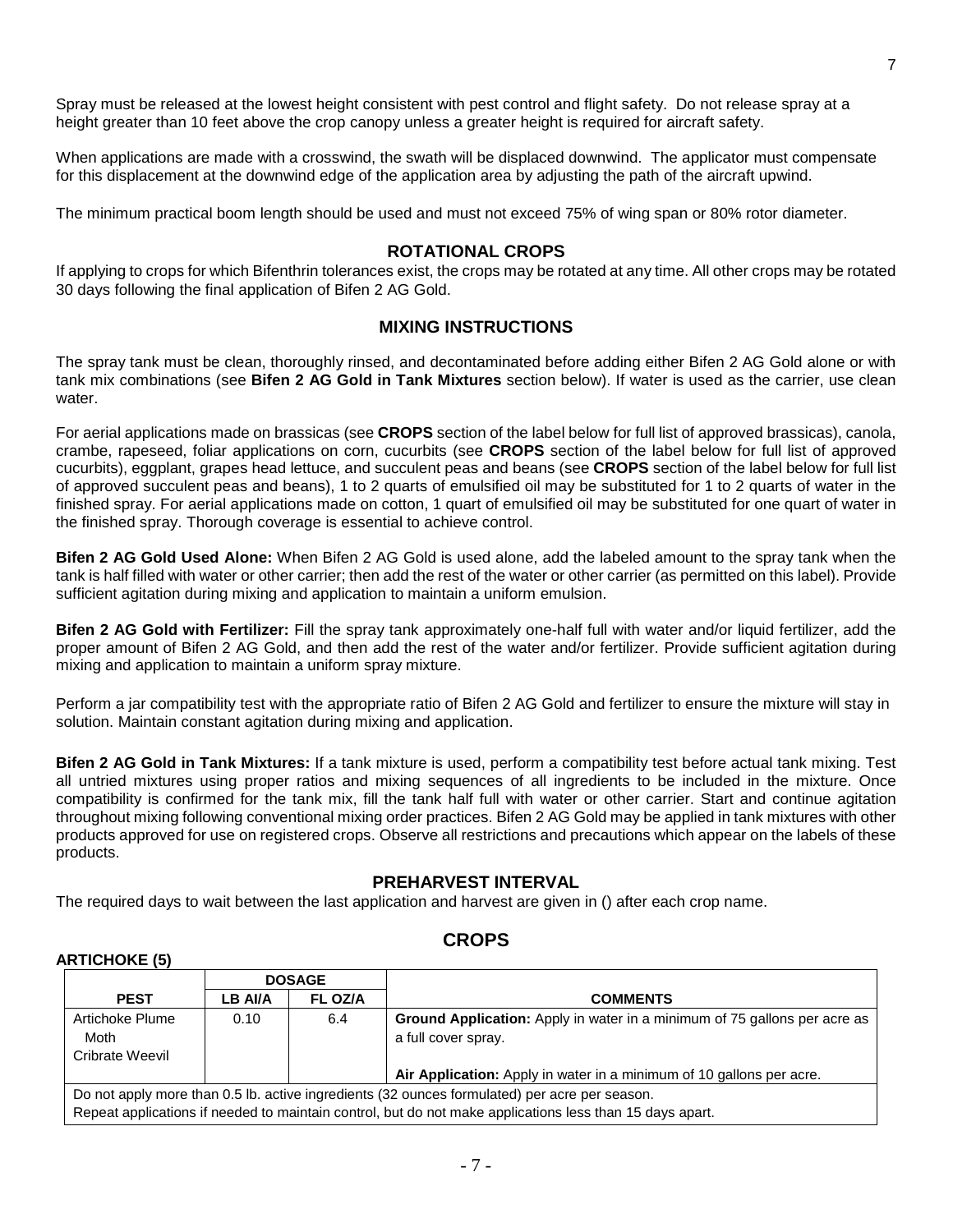### **BRASSICAS (7)**

|                                                   |                       | <b>DOSAGE</b>  |              |                                                                                                         |
|---------------------------------------------------|-----------------------|----------------|--------------|---------------------------------------------------------------------------------------------------------|
| <b>CROP</b>                                       | <b>PEST</b>           | LB AI/A        | FL OZ/A      | <b>COMMENTS</b>                                                                                         |
| Head and Stem                                     | Aphids                | $0.033 - 0.10$ | $2.1 - 6.4$  | Ground application: Apply in water in a minimum of 10                                                   |
| <b>Brassica</b>                                   | Armyworms             |                |              | gallons per acre.                                                                                       |
| Vegetables                                        | Corn Earworm          |                |              | Air application: Apply in water in a minimum of 2 gallons                                               |
| including:                                        | Crickets              |                |              | per acre. Emulsified oil may be substituted for water.                                                  |
| <b>Broccoli</b>                                   | Cucumber              |                |              |                                                                                                         |
| Chinese Broccoli                                  | <b>Beetle</b>         |                |              | See section entitled <b>MIXING INSTRUCTIONS</b> for details                                             |
| (gai lon, white                                   | Cutworms              |                |              | on the amount of oil to use in the spray tank in lieu of                                                |
| flowering                                         | Diamondback           |                |              | water.                                                                                                  |
| broccoli)                                         | Moth                  |                |              |                                                                                                         |
| <b>Brussels Sprouts</b>                           | Flea Beetle           |                |              |                                                                                                         |
| Cauliflower                                       | <b>Ground Beetles</b> |                |              |                                                                                                         |
| Cavalo Broccolo                                   | Imported              |                |              |                                                                                                         |
| Kohlrabi                                          | Cabbageworm           |                |              |                                                                                                         |
| Cabbage                                           | Leafhoppers           |                |              |                                                                                                         |
| Chinese Cabbage                                   | Loopers               |                |              |                                                                                                         |
| (napa)                                            | Saltmarsh             |                |              |                                                                                                         |
| <b>Chinese Mustard</b>                            | Caterpillar           |                |              |                                                                                                         |
| Cabbage (gai                                      | Stink Bugs            |                |              |                                                                                                         |
| choy)                                             | <b>Thrips</b>         |                |              |                                                                                                         |
|                                                   | Tobacco               |                |              |                                                                                                         |
|                                                   | <b>Budworm</b>        |                |              |                                                                                                         |
|                                                   | Whitefly              |                |              |                                                                                                         |
|                                                   | Wireworm              |                |              |                                                                                                         |
|                                                   | (Adults)              |                |              |                                                                                                         |
|                                                   | <b>Banks Grass</b>    | $0.08 - 0.10$  | $5.12 - 6.4$ |                                                                                                         |
|                                                   | <b>Mite</b>           |                |              |                                                                                                         |
|                                                   | <b>Carmine Mite</b>   |                |              |                                                                                                         |
|                                                   | Lygus Spp.            |                |              |                                                                                                         |
|                                                   | Pacific Spider        |                |              |                                                                                                         |
|                                                   | Mite                  |                |              |                                                                                                         |
|                                                   | Twospotted            |                |              |                                                                                                         |
|                                                   | <b>Spider Mite</b>    |                |              |                                                                                                         |
|                                                   |                       |                |              | Do not apply more than 0.5 lb active ingredient (32 ounces formulated) per acre per season.             |
| Do not make more than 5 applications after bloom. |                       |                |              |                                                                                                         |
|                                                   |                       |                |              | Repeat applications if needed to maintain control, but do not make applications less than 7 days apart. |

Repeat applications if needed to maintain control, but do not make applications less than 7 days apart.

## **CANEBERRIES (3)**

|                      |                                                                                                |               | <b>DOSAGE</b>  |                                                              |  |  |  |
|----------------------|------------------------------------------------------------------------------------------------|---------------|----------------|--------------------------------------------------------------|--|--|--|
| <b>CROP</b>          | <b>PEST</b>                                                                                    | LB AVA        | <b>FL OZ/A</b> | <b>COMMENTS</b>                                              |  |  |  |
| Caneberries          | Leafrollers                                                                                    | $0.05 - 0.10$ | $3.2 - 6.4$    | <b>Ground application:</b> Apply in water in a minimum of 50 |  |  |  |
| including:           | Orange Tortrix                                                                                 |               |                | gallons per acre.                                            |  |  |  |
| <b>Blackberries</b>  | Root Weevils                                                                                   |               |                |                                                              |  |  |  |
| <b>Bingleberries</b> |                                                                                                |               |                | Air application: Apply in water in a minimum of 10           |  |  |  |
| <b>Dewberries</b>    |                                                                                                |               |                | gallons per acre.                                            |  |  |  |
| Loganberries         |                                                                                                |               |                | A total of two applications may be made.                     |  |  |  |
| Lowberries           |                                                                                                |               |                | One application may be made pre-bloom and a second           |  |  |  |
| <b>Marionberries</b> |                                                                                                |               |                | application may be made post bloom.                          |  |  |  |
| Olallieberries       |                                                                                                |               |                |                                                              |  |  |  |
| Raspberries          |                                                                                                |               |                |                                                              |  |  |  |
| Youngberries         |                                                                                                |               |                |                                                              |  |  |  |
|                      | <b>Spider Mites</b>                                                                            | 0.10          | 6.4            |                                                              |  |  |  |
|                      | Do not apply more than 0.2 lb. active ingredient (12.8 ounces formulated) per acre per season. |               |                |                                                              |  |  |  |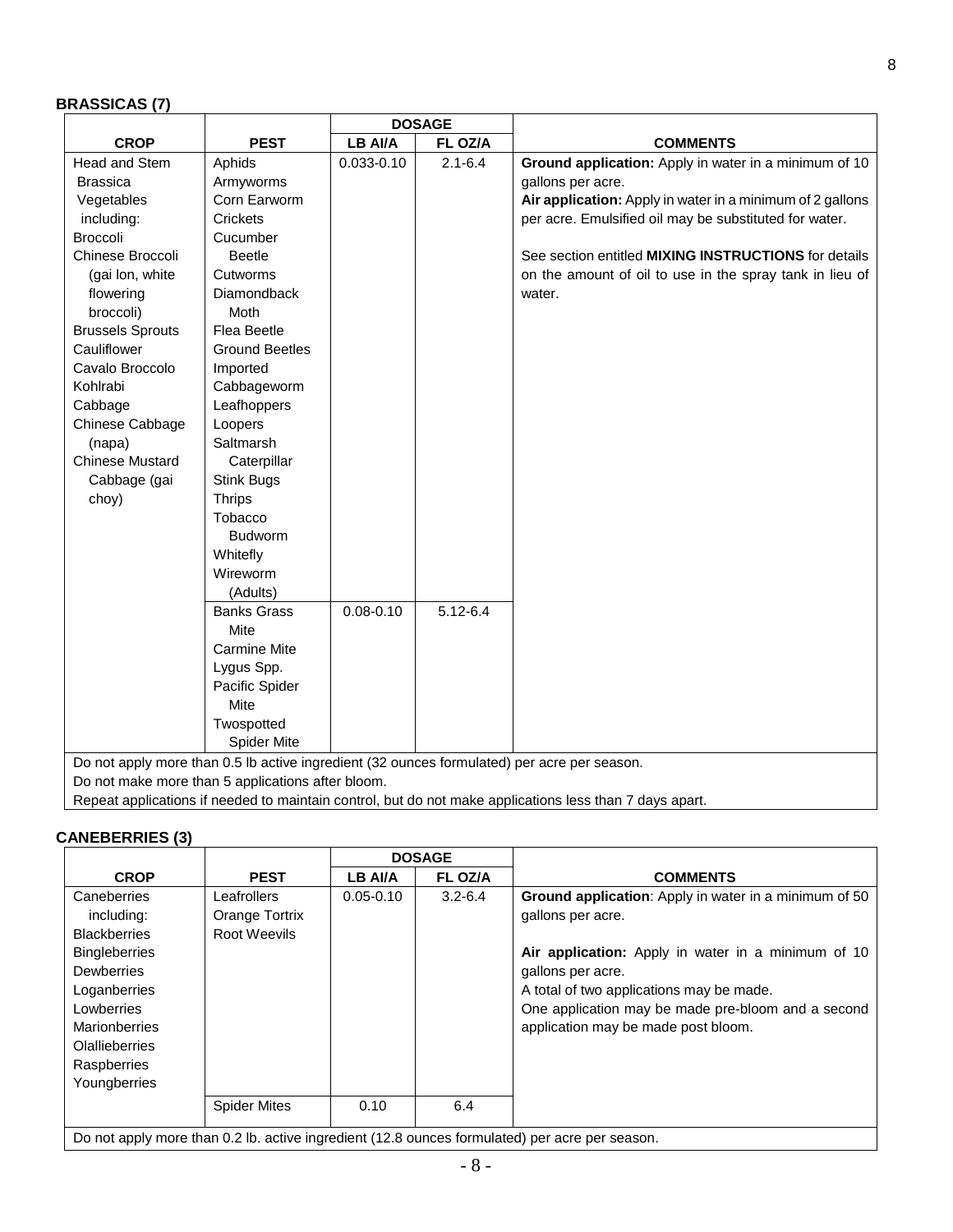### **CANOLA, CRAMBE, RAPESEED (35)**

|                      | <b>DOSAGE</b>                                                                                   |             | <b>COMMENTS</b>                                                                                          |  |  |  |
|----------------------|-------------------------------------------------------------------------------------------------|-------------|----------------------------------------------------------------------------------------------------------|--|--|--|
| <b>PEST</b>          | LB AI/A                                                                                         | FL OZ/A     |                                                                                                          |  |  |  |
| Aphids               | 0.033-0.04                                                                                      | $2.1 - 2.6$ | <b>Ground application:</b> Apply in water in a minimum of 10 gallons                                     |  |  |  |
| Armyworms            |                                                                                                 |             | per acre.                                                                                                |  |  |  |
| Cutworms             |                                                                                                 |             |                                                                                                          |  |  |  |
| Diamondback Moth     |                                                                                                 |             | <b>Air application:</b> Apply in water in a minimum of 2 gallons per                                     |  |  |  |
| <b>Flea Beetles</b>  |                                                                                                 |             | acre. Emulsified oil may be substituted for water.                                                       |  |  |  |
| Flea Hoppers         |                                                                                                 |             | See section entitled <b>MIXING INSTRUCTIONS</b> for details on the                                       |  |  |  |
| Grasshoppers         |                                                                                                 |             | amount of oil to use in the spray tank in lieu of water.                                                 |  |  |  |
| Loopers              |                                                                                                 |             |                                                                                                          |  |  |  |
| Lygus Bugs           |                                                                                                 |             |                                                                                                          |  |  |  |
| Other                |                                                                                                 |             |                                                                                                          |  |  |  |
| Lepidopterous Larvae |                                                                                                 |             |                                                                                                          |  |  |  |
| <b>Plant Bugs</b>    |                                                                                                 |             |                                                                                                          |  |  |  |
| Seedpod Weevil       |                                                                                                 |             |                                                                                                          |  |  |  |
| Stink Bugs           |                                                                                                 |             |                                                                                                          |  |  |  |
| <b>Thrips</b>        |                                                                                                 |             |                                                                                                          |  |  |  |
| Whitefly             |                                                                                                 |             |                                                                                                          |  |  |  |
|                      | Do not apply more than 0.08 lb. active ingredient (5.12 ounces formulated) per acre per season. |             |                                                                                                          |  |  |  |
|                      |                                                                                                 |             | Repeat applications if needed to maintain control, but do not make applications less than 14 days apart. |  |  |  |

### **CHRISTMAS TREES (For use only in Washington and Oregon)**

|                                                      | <b>DOSAGE</b> |             |                                                                                                                                                                                                                                            |
|------------------------------------------------------|---------------|-------------|--------------------------------------------------------------------------------------------------------------------------------------------------------------------------------------------------------------------------------------------|
| <b>PEST</b>                                          | LB AI/A       | FL OZ/A     | <b>COMMENTS</b>                                                                                                                                                                                                                            |
| Root Weevil<br><b>Spruce Spider Mite</b>             | $0.06 - 0.10$ | $3.9 - 6.4$ | <b>Ground application:</b> Apply in water in a minimum of 20 gallons<br>per acre.                                                                                                                                                          |
|                                                      |               |             | <b>Air application:</b> Apply in water in a minimum of 5 gallons per<br>acre.                                                                                                                                                              |
|                                                      |               |             | CPF 4E is usually not phytotoxic to Christmas tree. However,<br>make applications to a small representative group of plants to<br>ensure that a particular variety grown under current conditions is<br>not unusually sensitive to COF 4E. |
|                                                      |               |             | Maintain a minimum of 21 days between applications.                                                                                                                                                                                        |
|                                                      |               |             | Do not apply more than 0.1 lb. active ingredient (6.4 ounces formulated) per acre per season.                                                                                                                                              |
| Do not make more than 3 applications in a crop year. |               |             |                                                                                                                                                                                                                                            |
| De not make enplications through irrigation overage  |               |             |                                                                                                                                                                                                                                            |

Do not make applications through irrigation systems.

## **CILANTRO, CORIANDER (3)**

|                                                                                                                                                                                                    | <b>DOSAGE</b>  |              |                                                                                                                                                                                                                              |
|----------------------------------------------------------------------------------------------------------------------------------------------------------------------------------------------------|----------------|--------------|------------------------------------------------------------------------------------------------------------------------------------------------------------------------------------------------------------------------------|
| <b>PEST</b>                                                                                                                                                                                        | LB AI/A        | FL OZ/A      | <b>COMMENTS</b>                                                                                                                                                                                                              |
| Aphids<br>Beet Armyworm<br>Cabbage Looper<br>Cutworm<br>Flea Beetle<br>Grasshoppers<br>Leafminer<br>Saltmarsh caterpillar<br><b>Spotted Cucumber</b><br><b>Beetle</b><br><b>Thrips</b><br>Whitefly | $0.033 - 0.10$ | $2.1 - 6.4$  | <b>Ground application:</b> Apply in water in a minimum of 10 gallons<br>per acre.<br><b>Air application:</b> Apply in water in a minimum of 2 gallons per<br>acre.<br>Apply in sufficient water to obtain thorough coverage. |
| <b>Two Spotted Spider</b><br>Mite                                                                                                                                                                  | $0.08 - 0.10$  | $5.12 - 6.4$ |                                                                                                                                                                                                                              |
| Do not make applications less than 7 days apart.                                                                                                                                                   |                |              | Do not apply more than 0.5 lb. active ingredient (32 ounces formulated) per acre per season.                                                                                                                                 |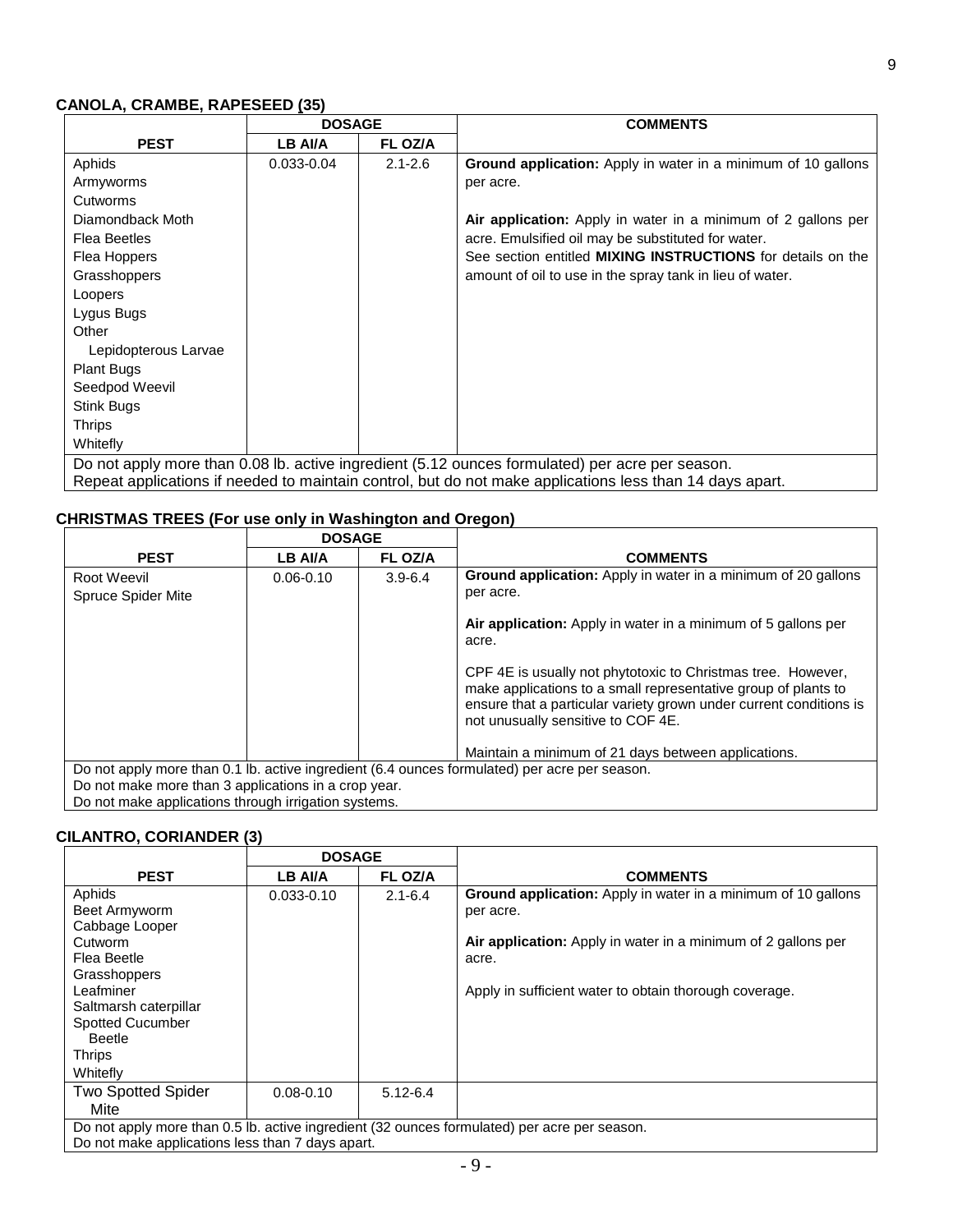## **CITRUS (Except Florida) (1)\***

|                                                                                                                          | <b>DOSAGE</b> |           |                                                                                                                                                                                                                                                                                                                                                                                                                                                                                                                                                                                                                                                                                                                                                                                                                                                                                                                |  |  |
|--------------------------------------------------------------------------------------------------------------------------|---------------|-----------|----------------------------------------------------------------------------------------------------------------------------------------------------------------------------------------------------------------------------------------------------------------------------------------------------------------------------------------------------------------------------------------------------------------------------------------------------------------------------------------------------------------------------------------------------------------------------------------------------------------------------------------------------------------------------------------------------------------------------------------------------------------------------------------------------------------------------------------------------------------------------------------------------------------|--|--|
| <b>PEST</b>                                                                                                              | LB AI/A       | FL OZ/A   | <b>COMMENTS</b>                                                                                                                                                                                                                                                                                                                                                                                                                                                                                                                                                                                                                                                                                                                                                                                                                                                                                                |  |  |
| Asian Cockroach<br>Diaprepes Root Weevil<br>(Diaprepes abbreviatus),<br>Fire Ants                                        | $0.25 - 0.50$ | $16 - 32$ | Ground application: Apply in water in a minimum of 30<br>gallons per acre.<br>Use a handgun or shielded sprayer to apply to individual citrus<br>trees if they are not planted in solid rows.<br>Diaprepes root weevil emergence generally occurs in the spring,<br>but weather conditions can prompt a second emergence in the<br>fall. In areas where only a spring emergence is expected, use 32<br>ounces of Bifen 2 AG Gold. In areas where a second emergence<br>is expected, use 16 ounces of Bifen 2 AG Gold in the early<br>season and 16 ounces of Bifen 2 AG Gold later in the season.<br>If the length of control of Bifen 2 AG Gold is not sufficient to cover<br>the emergence of the root weevil, use other pest control<br>measures from State Agricultural Extension Specialists or other<br>local experts.<br>*Use in California not permitted unless accompanied by a<br>supplemental label |  |  |
| Do not apply through irrigation systems.<br>Do not allow any application of Bifen 2 AG Gold to contact fruit or foliage. |               |           |                                                                                                                                                                                                                                                                                                                                                                                                                                                                                                                                                                                                                                                                                                                                                                                                                                                                                                                |  |  |
| Do not apply more than 0.5 lb. active ingredient (32 ounces formulated) per acre per year.<br>Do not apply by air.       |               |           |                                                                                                                                                                                                                                                                                                                                                                                                                                                                                                                                                                                                                                                                                                                                                                                                                                                                                                                |  |  |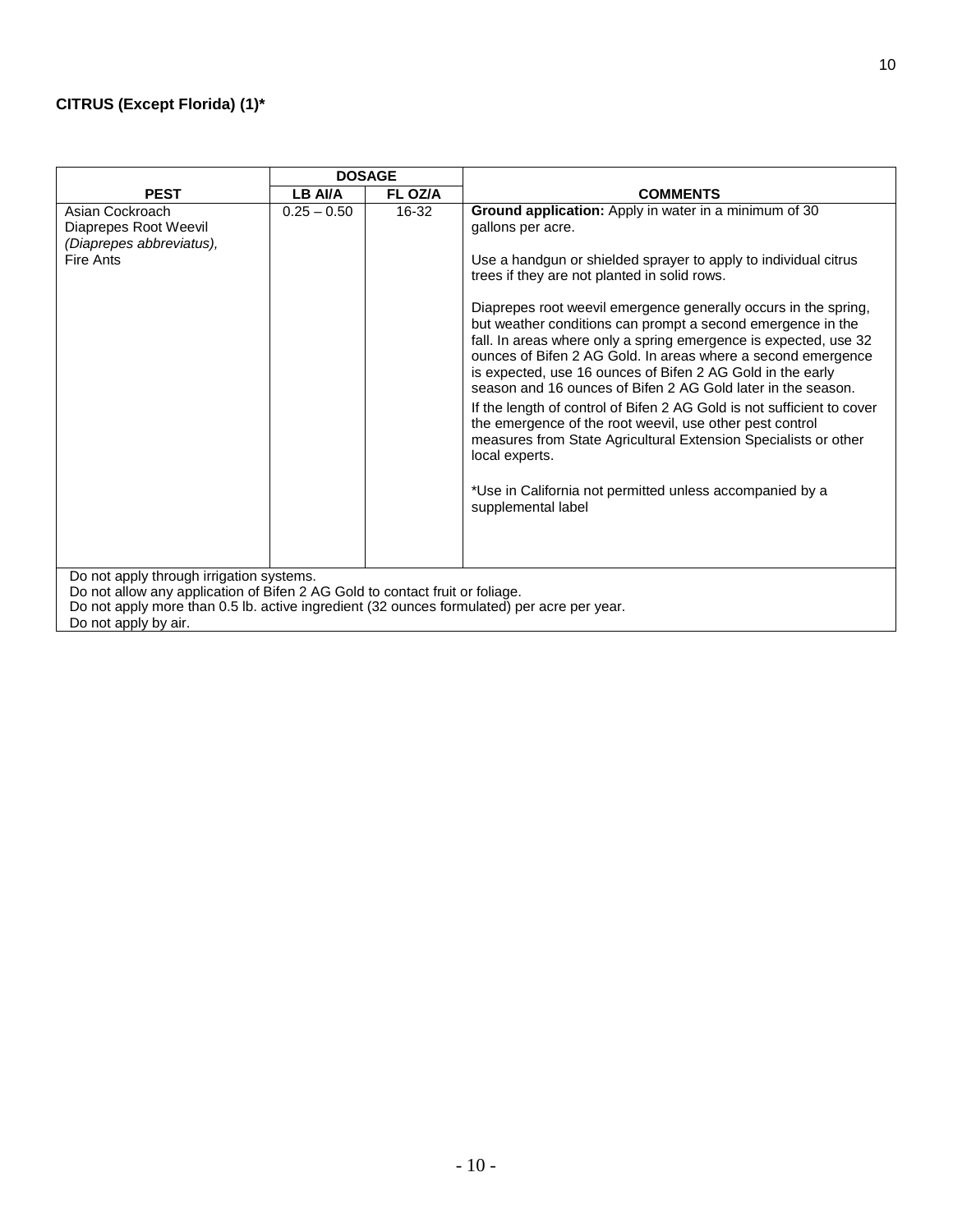## **CITRUS (Florida only)(1)**

|                                                                                                                                                                                                                                                                                       | <b>DOSAGE</b> |            |                                                                                                                                                                                                                                                                                                                                                                                                                                                                                                                                                                                                                                                                                                                                                                                                                                                                                                                                                                                                                                                                                                                                                                                                                                                                                                                                                                                                                                                                                                                                                                                                                                                                                                                                                                                                |  |  |
|---------------------------------------------------------------------------------------------------------------------------------------------------------------------------------------------------------------------------------------------------------------------------------------|---------------|------------|------------------------------------------------------------------------------------------------------------------------------------------------------------------------------------------------------------------------------------------------------------------------------------------------------------------------------------------------------------------------------------------------------------------------------------------------------------------------------------------------------------------------------------------------------------------------------------------------------------------------------------------------------------------------------------------------------------------------------------------------------------------------------------------------------------------------------------------------------------------------------------------------------------------------------------------------------------------------------------------------------------------------------------------------------------------------------------------------------------------------------------------------------------------------------------------------------------------------------------------------------------------------------------------------------------------------------------------------------------------------------------------------------------------------------------------------------------------------------------------------------------------------------------------------------------------------------------------------------------------------------------------------------------------------------------------------------------------------------------------------------------------------------------------------|--|--|
| <b>PEST</b>                                                                                                                                                                                                                                                                           | LB AI/A       | FL OZ/A    | <b>COMMENTS</b>                                                                                                                                                                                                                                                                                                                                                                                                                                                                                                                                                                                                                                                                                                                                                                                                                                                                                                                                                                                                                                                                                                                                                                                                                                                                                                                                                                                                                                                                                                                                                                                                                                                                                                                                                                                |  |  |
| <b>Blue Green Citrus Root</b><br>Weevil (Pachnaeus opalus)<br><b>Brown Leaf Notcher</b><br>(Epicaerus mexicanus)<br>Diaprepes Root Weevil<br>(Diaprepes abbreviatus)<br>Little Leaf Notcher (Artipus<br>floridanus)<br>Southern Blue Green Citrus<br>Root Weevil (Pachnaeus<br>Litus) | $0.25 - 0.50$ | 16-32      | Ground application: Apply in water in a minimum of 40<br>gallons per acre.<br>Greater spray volumes increase uniformity of coverage. Also<br>coverage uniformity may be aided by using a pre-and post-<br>irrigation application.<br>Use a handgun or shielded sprayer to apply to individual<br>citrus trees if they are not planted in solid rows.<br>All citrus root weevils have a similar life cycle. They have<br>three immature stages: egg, larva, and pupa. Adult weevils<br>emerge from the soil and lay eggs on host plants above<br>ground, the larvae enter the soil to feed on roots, and the<br>pupae and teneral adult stages are spent below ground.                                                                                                                                                                                                                                                                                                                                                                                                                                                                                                                                                                                                                                                                                                                                                                                                                                                                                                                                                                                                                                                                                                                          |  |  |
| Asian Cockroach, Fire Ants                                                                                                                                                                                                                                                            | $0.1 - 0.25$  | $6.4 - 16$ | Adults emerge beneath citrus trees throughout the year; it is<br>at this time that Bifen 2 AG Gold applications should be<br>timed. Peak adult emergence varies within and among<br>species and by region. Peak emergence for the blue-green<br>root weevil is normally April and May. Diaprepes adult<br>emergence from the soil appears to be triggered by the onset<br>of regular rainfall events and can have two emergence<br>peaks, in mid-May to mid-July and/or late-August to mid-<br>October. The second peak is variable and may relate to host<br>plant availability. Little leaf notcher has three generations per<br>year. Although there is considerable overlap of generations,<br>adults appear most abundant in April/May, July/August, and<br>October/November.<br>For best control of emerging root weevils, apply Bifen 2 Ag<br>Gold to the soil beneath the citrus trees from the trunk to the<br>drip line of the tree.<br>Bifen 2 AG Gold protects citrus tree roots from citrus root<br>weevils by forming a barrier which provides contact activity<br>on neonate larvae when they fall to the ground shortly after<br>hatching from eggs which were oviposited in the citrus tree<br>foliage.<br>Once application is made, be careful not to disturb the<br>treated soil.<br>In areas where only a spring emergence is expected, use<br>32 ounces of Bifen 2 AG Gold. In areas where a second<br>emergence is expected, use 16 ounces of Bifen 2 AG<br>Gold in the early season and 16 ounces of Bifen 2 AG<br>Gold later in the season.<br>If the length of control of Bifen 2 AG Gold is not sufficient to<br>cover the emergence of the root weevil, use other pest<br>control measures from State Agricultural Extension<br>Specialists or other local experts. |  |  |
| Do not apply through irrigation systems.<br>$\bullet$<br>Do not allow any application of Bifen 2 AG Gold to contact fruit or foliage.                                                                                                                                                 |               |            |                                                                                                                                                                                                                                                                                                                                                                                                                                                                                                                                                                                                                                                                                                                                                                                                                                                                                                                                                                                                                                                                                                                                                                                                                                                                                                                                                                                                                                                                                                                                                                                                                                                                                                                                                                                                |  |  |

• Do not apply more than 0.5 lb. active ingredient (32 ounces formulated) per acre per year.

• Do not apply by air.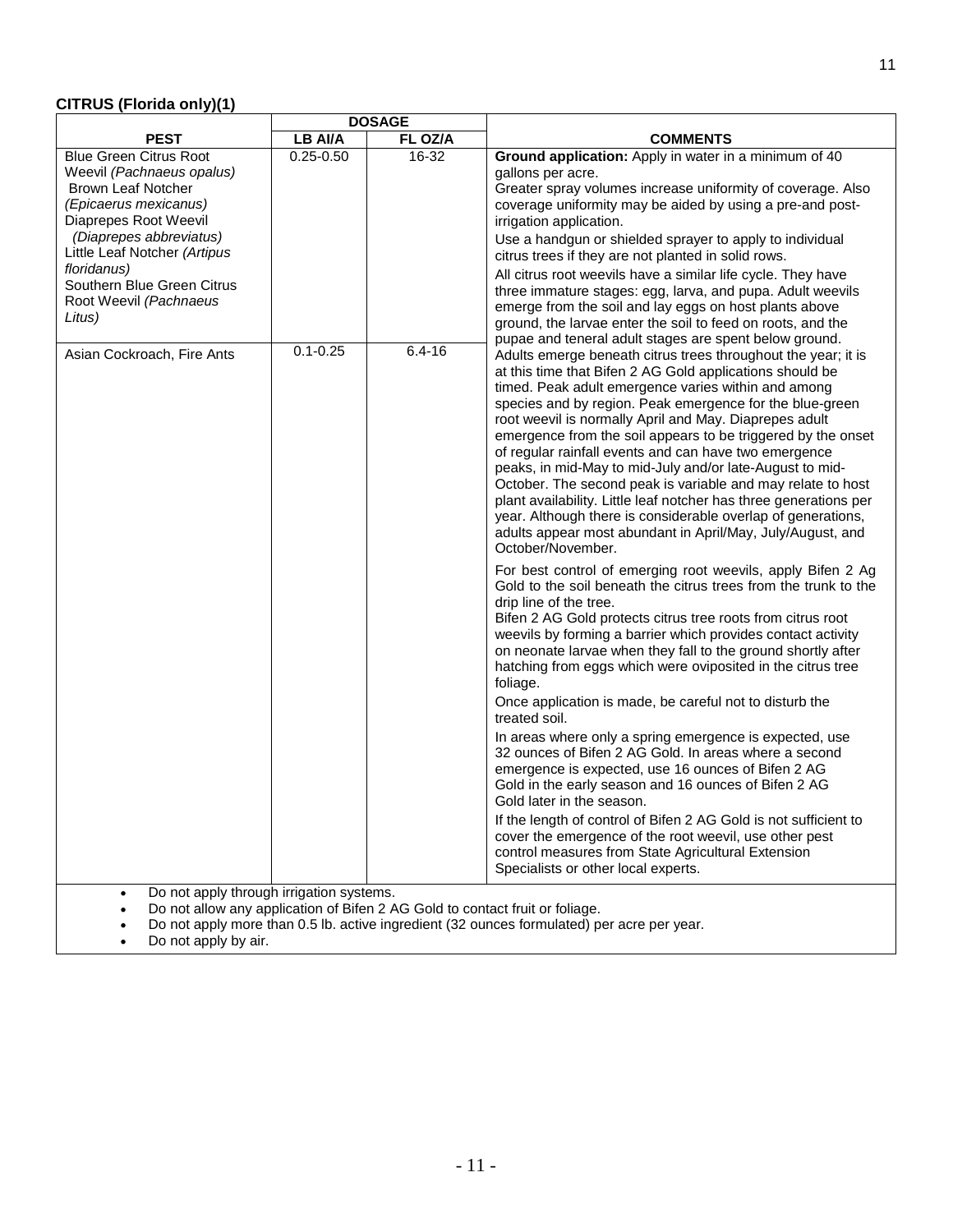## **CONIFER SEED ORCHARDS**

**(For Use Only in Alabama, Arkansas, Florida, Georgia, Louisiana, Mississippi, Oklahoma, South Carolina, Tennessee, Texas, Virginia)**

|                                       | <b>DOSAGE</b> |              |                                                                                                                                                                                                                                                                                                                                                                                                                      |
|---------------------------------------|---------------|--------------|----------------------------------------------------------------------------------------------------------------------------------------------------------------------------------------------------------------------------------------------------------------------------------------------------------------------------------------------------------------------------------------------------------------------|
| <b>PEST</b>                           | LB AI/A       | FL OZ/A      | <b>COMMENTS</b>                                                                                                                                                                                                                                                                                                                                                                                                      |
| Cone Worms<br>Seed Bugs<br>Seed Worms | $0.1 - 0.2$   | $6.4 - 12.8$ | Ground application: Apply in water in a minimum of 100-500<br>gallons per acre<br>Air application: Apply in water in a minimum of 10 gallons<br>per acre or 0.5 gallon refined vegetable oil per acre.<br>Apply in sufficient water to obtain thorough coverage.<br>Begin applications 7 days after peak pollen flight and continue on<br>30-day intervals up to a maximum of 0.6 lb. active per acre per<br>season. |
| per acre per season.                  |               |              | Do not make more than six applications per season or apply more than 0.6 lb. active ingredient (38.4 ounces formulated)                                                                                                                                                                                                                                                                                              |

#### **CORN: FIELD CORN (GRAIN AND SILAGE), POPCORN, FIELD CORN GROWN FOR SEED (AT PLANTING)(30)**

| AI FLANTING 1901)                                                                                 |                                                                                                                          |                  |                                                                                                                                                                                                        |                                                                       |       |       |  |
|---------------------------------------------------------------------------------------------------|--------------------------------------------------------------------------------------------------------------------------|------------------|--------------------------------------------------------------------------------------------------------------------------------------------------------------------------------------------------------|-----------------------------------------------------------------------|-------|-------|--|
| <b>PEST</b>                                                                                       | <b>DOSAGE</b>                                                                                                            |                  | <b>COMMENTS</b>                                                                                                                                                                                        |                                                                       |       |       |  |
| Corn Rootworm Larvae                                                                              | 0.0046                                                                                                                   | $0.30$ fluid     | <b>Ground application:</b> Apply in water in a minimum of 3 gallons per                                                                                                                                |                                                                       |       |       |  |
| <b>Northern</b>                                                                                   | pound                                                                                                                    | ounces per       | acre.                                                                                                                                                                                                  |                                                                       |       |       |  |
| Southern                                                                                          | active                                                                                                                   | 1000 linear      | For use on corn at planting, apply a 5- inch to 7 inch T-band over the                                                                                                                                 |                                                                       |       |       |  |
| Western                                                                                           | per 1000                                                                                                                 | feet of row      | open seed furrow.                                                                                                                                                                                      |                                                                       |       |       |  |
|                                                                                                   | linear feet of                                                                                                           |                  |                                                                                                                                                                                                        | Center the spray nozzle over the row behind the planter shoe in front |       |       |  |
|                                                                                                   | row                                                                                                                      |                  | of the press wheel.                                                                                                                                                                                    |                                                                       |       |       |  |
| Army Cutworm                                                                                      | $0.0023$ to                                                                                                              | $0.15$ to $0.30$ | In-furrow pop-up fertilizers may be used alone or in tank                                                                                                                                              |                                                                       |       |       |  |
| <b>Cutworm Species</b>                                                                            | 0.0046                                                                                                                   | fluid ounces     |                                                                                                                                                                                                        |                                                                       |       |       |  |
| Grubs                                                                                             | pound active                                                                                                             | per 1000         | mixtures with Bifen 2 AG Gold. See the section entitled<br><b>MIXING INSTRUCTIONS. Bifen 2 AG Gold with Fertilizer for</b><br>additional instructions and precautions when mixing with<br>fertilizers. |                                                                       |       |       |  |
| Seedcorn Beetle                                                                                   | per 1000                                                                                                                 | linear feet of   |                                                                                                                                                                                                        |                                                                       |       |       |  |
| Seedcorn Maggot                                                                                   | linear feet of                                                                                                           | row              |                                                                                                                                                                                                        |                                                                       |       |       |  |
| True Armyworm or                                                                                  | row                                                                                                                      |                  |                                                                                                                                                                                                        |                                                                       |       |       |  |
| Armyworm Species                                                                                  |                                                                                                                          |                  |                                                                                                                                                                                                        |                                                                       |       |       |  |
| Wireworms                                                                                         |                                                                                                                          |                  |                                                                                                                                                                                                        |                                                                       |       |       |  |
| Do not apply to soil where there is greater than 30% cover of crop residue remaining.             |                                                                                                                          |                  |                                                                                                                                                                                                        |                                                                       |       |       |  |
| Do not graze livestock in treated area or cut treated crops for feed within 30 days of treatment. |                                                                                                                          |                  |                                                                                                                                                                                                        |                                                                       |       |       |  |
|                                                                                                   | Do not apply more than 0.1 lb. active ingredient (6.4 ounces formulated) per acre per season as an at plant application. |                  |                                                                                                                                                                                                        |                                                                       |       |       |  |
| Row Spacings (inches) <sup>1</sup>                                                                |                                                                                                                          |                  | 40                                                                                                                                                                                                     | 38                                                                    | 36    | 30    |  |
| BIFEN 2 AG GOLD (pounds ai per acre)                                                              |                                                                                                                          |                  | 0.060                                                                                                                                                                                                  | 0.064                                                                 | 0.069 | 0.080 |  |
| BIFEN 2 AG GOLD (formulated ounces per acre)                                                      |                                                                                                                          |                  | 3.9                                                                                                                                                                                                    | 4.1                                                                   | 4.4   | 5.12  |  |

Use this table to determine the Bifen 2 AG Gold needs per acre.

## **CORN: FIELD CORN (GRAIN AND SILAGE), POPCORN, FIELD CORN GROWN FOR SEED (PRE & PPI)**

|                      | <b>DOSAGE</b>   |                |                                                                                                                                 |
|----------------------|-----------------|----------------|---------------------------------------------------------------------------------------------------------------------------------|
| <b>PEST</b>          | LB AI/A         | FL OZ/A        | <b>COMMENTS</b>                                                                                                                 |
| Armyworm spp.        | 0.047 to 0.062  | 3 to 4 fl. oz. | Ground application: Apply in water in a minimum of 3 gallons per                                                                |
| <b>Black Cutworm</b> | Pre-Plant       | Pre-Plant      | acre.                                                                                                                           |
| Seedcorn Maggot      | Incorporated    | Incorporated   | Use the labeled dosage as a preplant incorporated treatment either<br>alone or in tank mix combination with registered preplant |
| Stalkborer           | (PPI)           | (PPI)          | incorporated herbicides.                                                                                                        |
| White Grub           |                 |                | Incorporate Bifen 2 AG Gold to the intended planting depth, but no                                                              |
| Wireworm             |                 |                | deeper than 3 inches.                                                                                                           |
| <b>Black Cutworm</b> | 0.040 lb/ai per | $2.56$ fl. oz. | The 3 to 4 oz. rate must be applied as PPI and can be tank mixed                                                                |
| Armyworm spp.        | acre Pre-       | per acre       | and applied with PPT herbicides.                                                                                                |
| Stalkborer           | emergence       | Pre-           | The 2.56 oz. rate may be applied PRE and can be tank mixed and                                                                  |
|                      | (PRE)           | emergence      | applied with PRE herbicides.                                                                                                    |
|                      |                 | (PRE)          |                                                                                                                                 |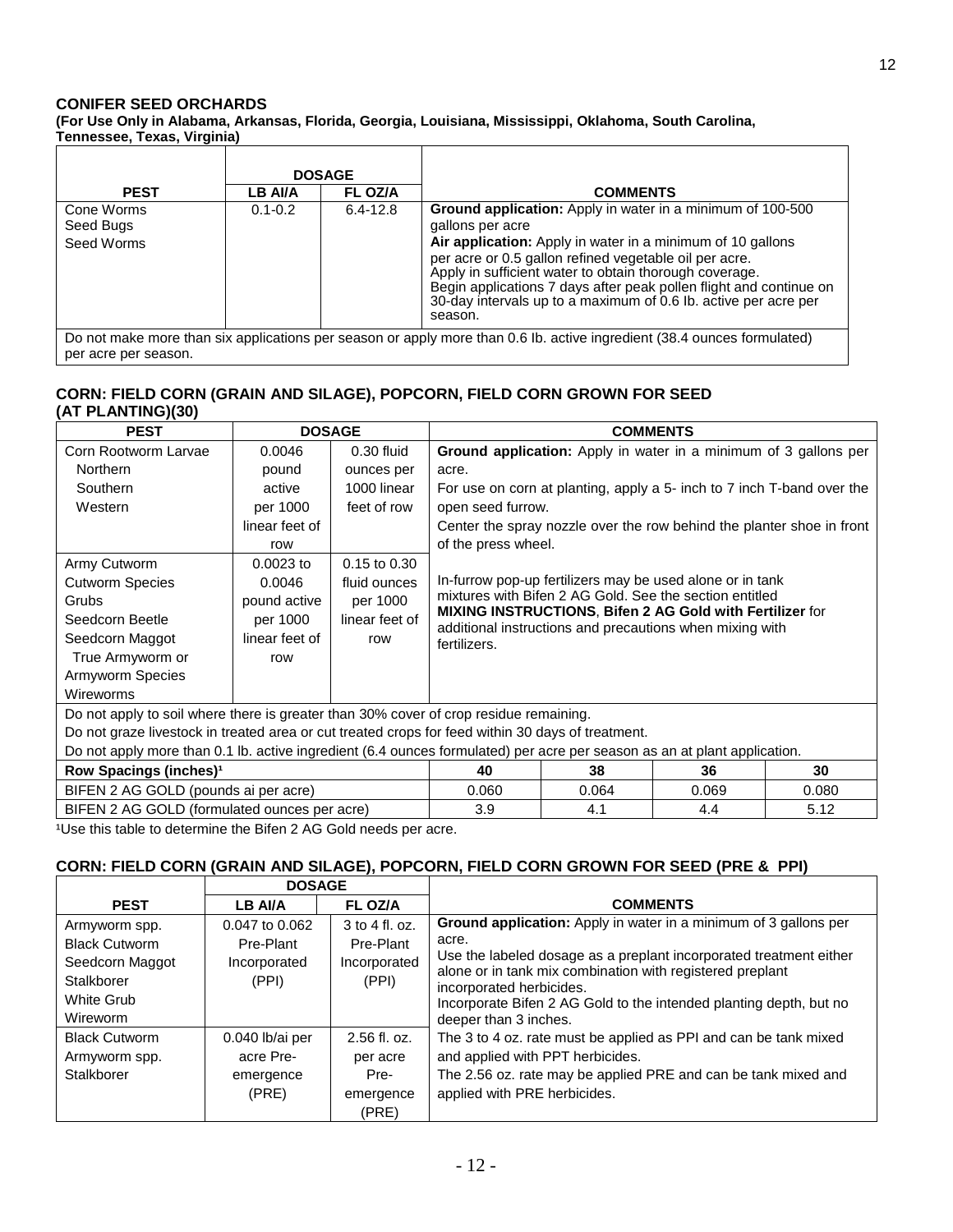## **CORN: FIELD CORN (GRAIN AND SILAGE), POPCORN, FIELD CORN GROWN FOR SEED (FOLIAR) (30)**

Use of ultra low volume (ULV) application on corn is prohibited. Do not make aerial or ground applications to corn if heavy rainfall is imminent.

**Use of Bifen 2 AG Gold on corn is prohibited in all coastal counties.**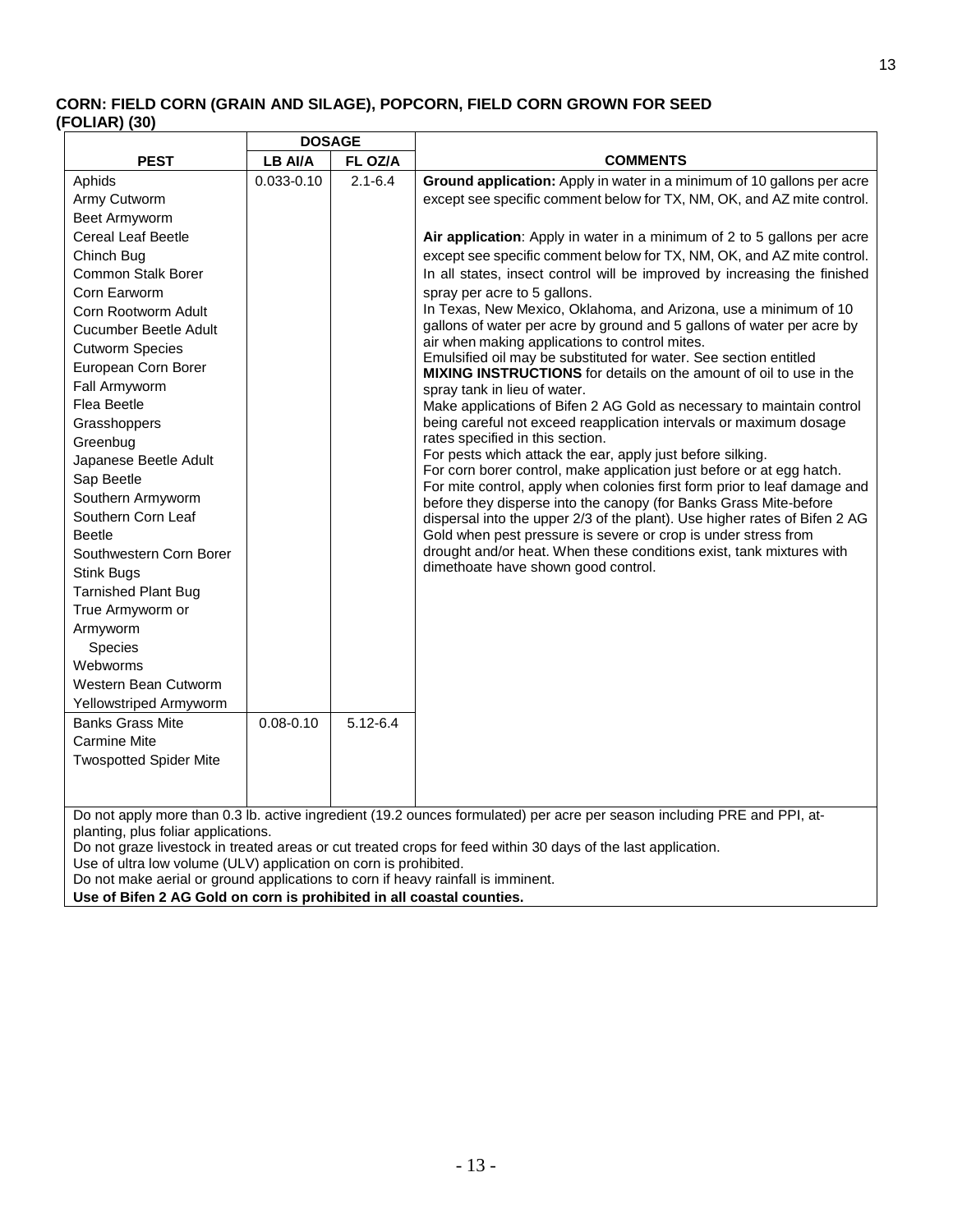### **CORN: SWEET CORN, SWEET CORN GROWN FOR SEED (AT PLANTING) (30)**

|                                                                                                   | <b>DOSAGE</b>                                                                                                            |              |                                                                                                                                                                                                                                                                                                                          |       |       |       |  |  |
|---------------------------------------------------------------------------------------------------|--------------------------------------------------------------------------------------------------------------------------|--------------|--------------------------------------------------------------------------------------------------------------------------------------------------------------------------------------------------------------------------------------------------------------------------------------------------------------------------|-------|-------|-------|--|--|
| <b>PEST</b>                                                                                       | LB AI                                                                                                                    | FL OZ        | <b>COMMENTS</b>                                                                                                                                                                                                                                                                                                          |       |       |       |  |  |
| Corn Rootworm Larvae                                                                              | 0.0046                                                                                                                   | 0.30         | <b>Ground application:</b> Apply in water in a minimum of 3 gallons per                                                                                                                                                                                                                                                  |       |       |       |  |  |
| <b>Northern</b>                                                                                   | pound active                                                                                                             | fluid ounces | acre.                                                                                                                                                                                                                                                                                                                    |       |       |       |  |  |
| Southern                                                                                          | per 1,000                                                                                                                | per 1,000    | For use on corn at planting, apply in a 5- inch to 7-inch T-band over                                                                                                                                                                                                                                                    |       |       |       |  |  |
| Western                                                                                           | linear feet                                                                                                              | linear feet  | the open seed furrow. Center the spray nozzle over the row behind                                                                                                                                                                                                                                                        |       |       |       |  |  |
|                                                                                                   | of row                                                                                                                   | of row       | the planter shoe in front of the press wheel.<br>In-furrow pop-up fertilizers may be used alone or in tank mixtures<br>with Bifen 2 AG Gold. See the section entitled <b>MIXING</b><br><b>INSTRUCTIONS, Bifen 2 AG Gold with Fertilizer for additional</b><br>instructions and precautions when mixing with fertilizers. |       |       |       |  |  |
| Army Cutworm                                                                                      | $0.0023$ to                                                                                                              | 0.15 to 0.30 |                                                                                                                                                                                                                                                                                                                          |       |       |       |  |  |
| <b>Cutworm Species</b>                                                                            | 0.0046                                                                                                                   | fluid ounces |                                                                                                                                                                                                                                                                                                                          |       |       |       |  |  |
| Grubs                                                                                             | pound active                                                                                                             | per 1,000    |                                                                                                                                                                                                                                                                                                                          |       |       |       |  |  |
| Seedcorn Beetle                                                                                   | per 1,000                                                                                                                | linear feet  |                                                                                                                                                                                                                                                                                                                          |       |       |       |  |  |
| Seedcorn Maggot                                                                                   | linear feet                                                                                                              | of row       |                                                                                                                                                                                                                                                                                                                          |       |       |       |  |  |
| True Armyworm or                                                                                  | of row                                                                                                                   |              |                                                                                                                                                                                                                                                                                                                          |       |       |       |  |  |
| Armyworm Species                                                                                  |                                                                                                                          |              |                                                                                                                                                                                                                                                                                                                          |       |       |       |  |  |
| Wireworms                                                                                         |                                                                                                                          |              |                                                                                                                                                                                                                                                                                                                          |       |       |       |  |  |
| Do not apply to soil where there is greater than 30% cover of crop residue remaining.             |                                                                                                                          |              |                                                                                                                                                                                                                                                                                                                          |       |       |       |  |  |
| Do not graze livestock in treated area or cut treated crops for feed within 30 days of treatment. |                                                                                                                          |              |                                                                                                                                                                                                                                                                                                                          |       |       |       |  |  |
|                                                                                                   | Do not apply more than 0.1 lb. active ingredient (6.4 ounces formulated) per acre per season as an at plant application. |              |                                                                                                                                                                                                                                                                                                                          |       |       |       |  |  |
| Row Spacings (inches) <sup>1</sup>                                                                |                                                                                                                          |              | 40                                                                                                                                                                                                                                                                                                                       | 38    | 36    | 30    |  |  |
| BIFEN 2 AG GOLD (pounds ai per acre)                                                              |                                                                                                                          |              | 0.060                                                                                                                                                                                                                                                                                                                    | 0.064 | 0.069 | 0.080 |  |  |
| BIFEN 2 AG GOLD (formulated ounces per acre)                                                      |                                                                                                                          |              | 3.9                                                                                                                                                                                                                                                                                                                      | 4.1   | 4.4   | 5.12  |  |  |

Use this table to determine the Bifen 2 AG Gold needs per acre.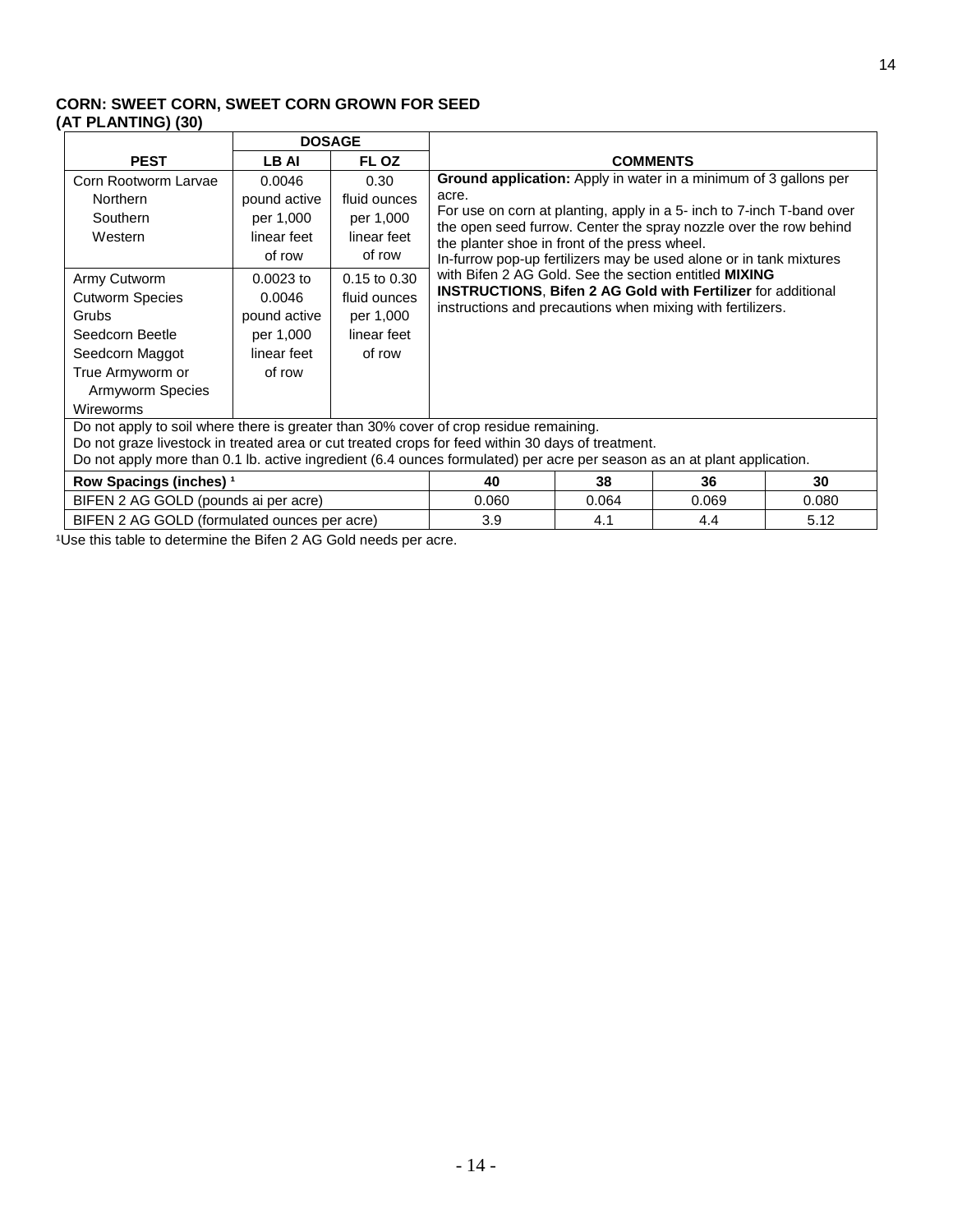### **CORN: SWEET CORN, SWEET CORN GROWN FOR SEED (FOLIAR) (1)**

|                                                                                                             | <b>DOSAGE</b>  |              |                                                                                                                                    |  |  |  |  |
|-------------------------------------------------------------------------------------------------------------|----------------|--------------|------------------------------------------------------------------------------------------------------------------------------------|--|--|--|--|
| <b>PEST</b>                                                                                                 | LB AI/A        | FL OZ/A      | <b>COMMENTS</b>                                                                                                                    |  |  |  |  |
| Aphids                                                                                                      | $0.033 - 0.10$ | $2.1 - 6.4$  | Ground application: Apply in water in a minimum of 10 gallons per                                                                  |  |  |  |  |
| Army Cutworm                                                                                                |                |              | acre.                                                                                                                              |  |  |  |  |
| Beet Armyworm                                                                                               |                |              | Air application: Apply in water in a minimum of 2 gallons per acre.                                                                |  |  |  |  |
| <b>Cereal Leaf Beetle</b>                                                                                   |                |              | Emulsified oil may be substituted for water.                                                                                       |  |  |  |  |
| Chinch Bug                                                                                                  |                |              | See section entitled MIXING INSTRUCTIONS for details on the                                                                        |  |  |  |  |
| <b>Common Stalk Borer</b>                                                                                   |                |              | amount of oil to use in the spray tank in lieu of water. Make                                                                      |  |  |  |  |
| Corn Earworm                                                                                                |                |              | applications of Bifen 2 AG Gold as necessary to maintain control<br>being careful not to exceed reapplication intervals or maximum |  |  |  |  |
| Corn Rootworm Adult                                                                                         |                |              | dosage rates specified in this section.                                                                                            |  |  |  |  |
| <b>Cucumber Beetle Adult</b>                                                                                |                |              | For pests which attack the ear, apply just before silking.                                                                         |  |  |  |  |
| <b>Cutworm Species</b>                                                                                      |                |              | For corn borer control, make application just before or at egg                                                                     |  |  |  |  |
| European Corn Borer                                                                                         |                |              | hatch.                                                                                                                             |  |  |  |  |
| Fall Armyworm                                                                                               |                |              | For mite control, apply when colonies first form prior to leaf                                                                     |  |  |  |  |
| <b>Flea Beetle</b>                                                                                          |                |              | damage and before they disperse into the canopy (for<br>Banks Grass Mite - before dispersal into the upper 2/3 of                  |  |  |  |  |
| Grasshoppers                                                                                                |                |              | the plant). Use higher rates of Bifen 2 AG Gold when pest                                                                          |  |  |  |  |
| Greenbugs                                                                                                   |                |              | pressure is severe or crop is under stress from drought                                                                            |  |  |  |  |
| Japanese Beetle Adult                                                                                       |                |              | and/or heat. When these conditions exist, tank mixtures                                                                            |  |  |  |  |
| Sap Beetle                                                                                                  |                |              | with dimethoate have shown acceptable control.                                                                                     |  |  |  |  |
| Southern Armyworm                                                                                           |                |              |                                                                                                                                    |  |  |  |  |
| Southern Corn Leaf Beetle                                                                                   |                |              |                                                                                                                                    |  |  |  |  |
| Southwestern Corn Borer                                                                                     |                |              |                                                                                                                                    |  |  |  |  |
| <b>Stink Bugs</b>                                                                                           |                |              |                                                                                                                                    |  |  |  |  |
| <b>Tarnished Plant Bug</b>                                                                                  |                |              |                                                                                                                                    |  |  |  |  |
| True Armyworm or Armyworm                                                                                   |                |              |                                                                                                                                    |  |  |  |  |
| Species                                                                                                     |                |              |                                                                                                                                    |  |  |  |  |
| Webworms                                                                                                    |                |              |                                                                                                                                    |  |  |  |  |
| Western Bean Cutworm                                                                                        |                |              |                                                                                                                                    |  |  |  |  |
| Yellowstriped Armyworm                                                                                      |                |              |                                                                                                                                    |  |  |  |  |
| <b>Banks Grass Mite</b>                                                                                     | $0.08 - 0.10$  | $5.12 - 6.4$ |                                                                                                                                    |  |  |  |  |
| Carmine Mite                                                                                                |                |              |                                                                                                                                    |  |  |  |  |
| <b>Twospotted Spider Mite</b>                                                                               |                |              |                                                                                                                                    |  |  |  |  |
| Do not apply more than 0.2 lb. active ingredient (12.8 ounces formulated) per acre per season.              |                |              |                                                                                                                                    |  |  |  |  |
| Do not graze livestock in treated areas or cut treated crops for feed within 1 day of the last application. |                |              |                                                                                                                                    |  |  |  |  |
| Use of ultra low volume (ULV) application on corn is prohibited.                                            |                |              |                                                                                                                                    |  |  |  |  |
| Do not make aerial or ground applications to corn if heavy rainfall is imminent.                            |                |              |                                                                                                                                    |  |  |  |  |
| Use of Bifen 2 AG Gold on corn is prohibited in all coastal counties.                                       |                |              |                                                                                                                                    |  |  |  |  |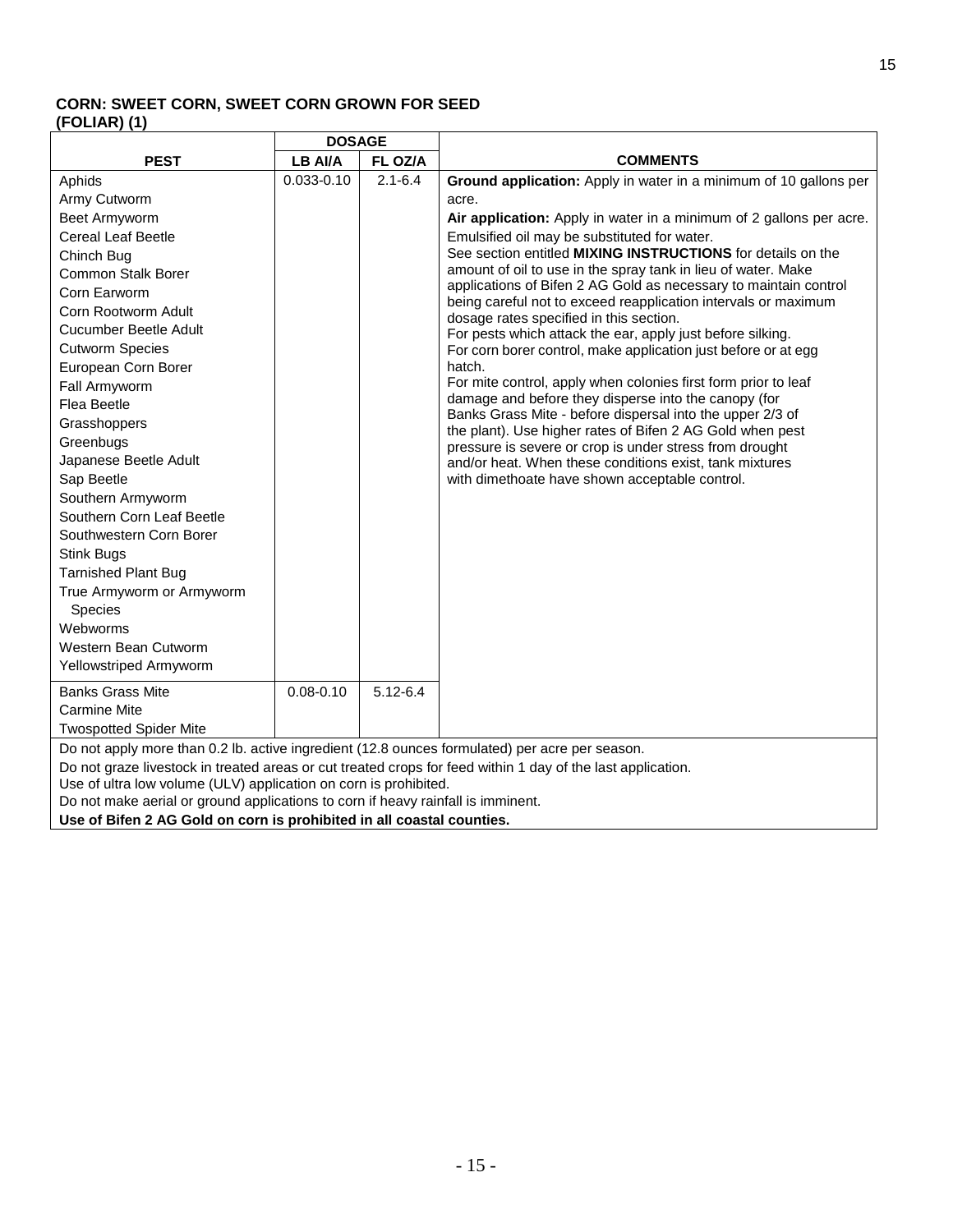## **COTTON (14)**

| <b>DOSAGE</b>                 |               | <b>COMMENTS</b> |                                                                                                                    |
|-------------------------------|---------------|-----------------|--------------------------------------------------------------------------------------------------------------------|
| <b>PEST</b>                   | LB AI/A       | FL OZ/A         |                                                                                                                    |
| European Corn Borer           | $0.02 - 0.10$ | $1.3 - 6.4$     | Ground application: Apply in water in a minimum of 5                                                               |
| Soybean (Banded) Thrips       |               |                 | gallons per acre.                                                                                                  |
| <b>Tobacco Thrips</b>         |               |                 |                                                                                                                    |
| <b>Boll Weevil</b>            | $0.04 - 0.10$ | $2.6 - 6.4$     | Air Application: Apply in water in a minimum of 1 gallon                                                           |
| <b>Bollworm</b>               |               |                 | per acre.                                                                                                          |
| Cabbage Looper                |               |                 | Emulsified oil may be substituted for water. See section                                                           |
| Cotton Aphid                  |               |                 | entitled <b>MIXING INSTRUCTIONS</b> for details on the<br>amount of oil to use in the spray tank in lieu of water. |
| Cotton Fleahopper             |               |                 | ULV Application: Apply in a minimum of 1 quart per                                                                 |
| Cotton Leafperforator         |               |                 | acre using refined vegetable oil with aircraft calibrated to                                                       |
| Cutworms                      |               |                 | give adequate coverage.                                                                                            |
| Fall Armyworm                 |               |                 | Make applications of Bifen 2 AG Gold as necessary to                                                               |
| <b>Plant Bugs</b>             |               |                 | maintain control<br>being careful not to<br>exceed                                                                 |
| Saltmarsh Caterpillar         |               |                 | reapplication intervals or maximum dosage rates                                                                    |
| Southern Garden Leafhopper    |               |                 | specified in this section.                                                                                         |
| Stink Bugs                    |               |                 | To Control Boll Weevil: Apply Bifen 2 AG Gold at 3- to                                                             |
| Tobacco Budworm<br>Whitefly   |               |                 | 4- day intervals until pest populations are reduced below                                                          |
| Yellowstriped Armyworm        |               |                 | economic threshold levels.                                                                                         |
| Beet Armyworm                 | $0.06 - 0.10$ | $3.8 - 6.4$     | To Control Mites and Aphids: Apply when pests first                                                                |
| Carmine Spider Mite           |               |                 | appear. Repeat as necessary to maintain control without                                                            |
| Lygus spp.                    |               |                 | exceeding maximum application rates and reapplication<br>intervals. Use higher rates when an economic threshold    |
| Pink Bollworm                 |               |                 | has been established.                                                                                              |
| <b>Twospotted Spider Mite</b> |               |                 |                                                                                                                    |
|                               |               |                 |                                                                                                                    |

Do not apply more than 0.5 lb. active ingredient (32 ounces formulated) per acre per season.

Do not graze livestock in treated areas or cut treated crops for feed.

Do not make more than 10 synthetic pyrethroid applications (of one product or combination of products) to a cotton crop in one growing season. Synthetic pyrethroid products include Ambush®, Ammo®, Asana® XL, Baythroid®, Capture®, Danitol®, Karate®, Mustang®, and Scout X-TRA®.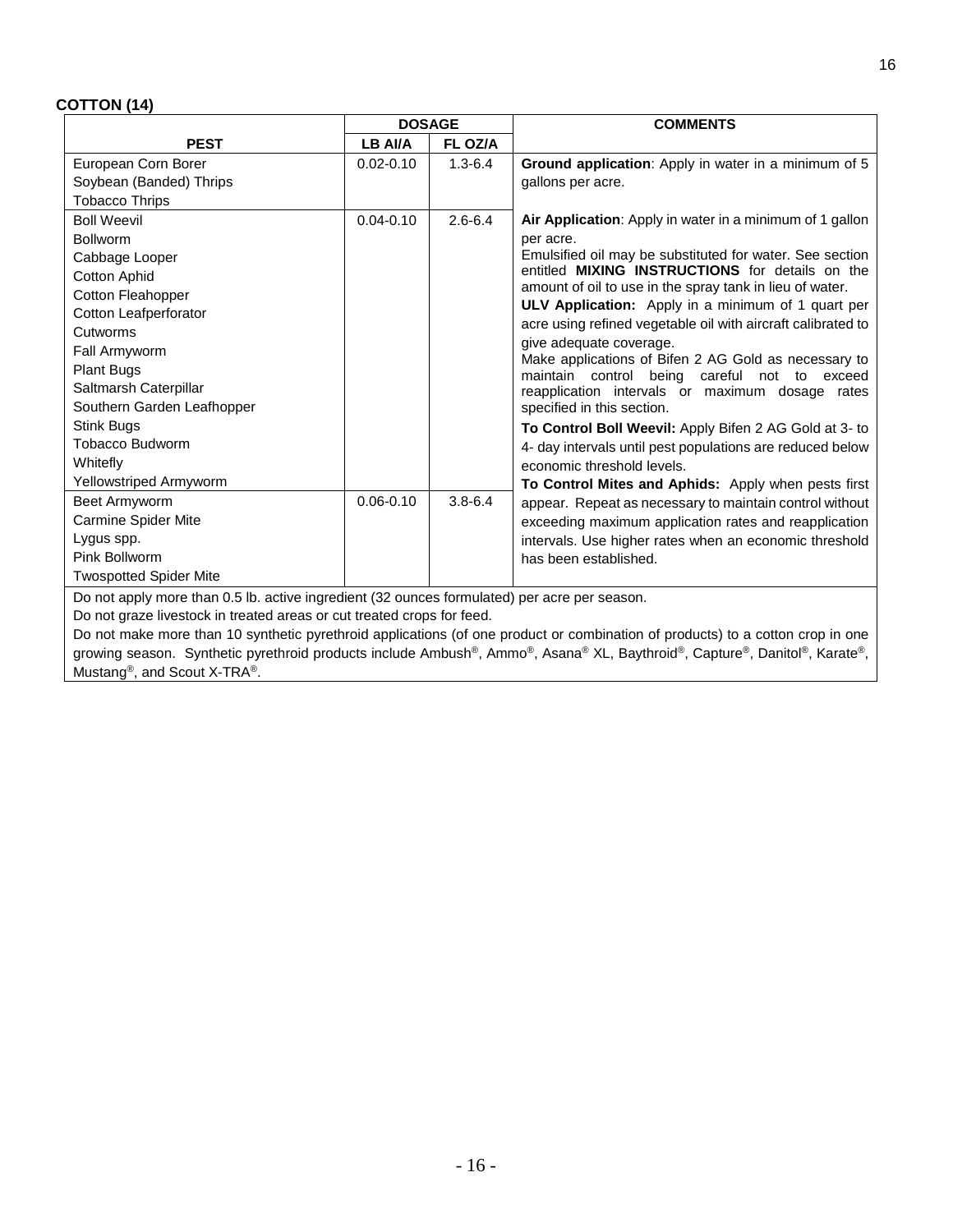# **CUCURBITS (3)**

|                                                                                                         |                         | <b>DOSAGE</b> |              |                                               |
|---------------------------------------------------------------------------------------------------------|-------------------------|---------------|--------------|-----------------------------------------------|
| <b>CROP</b>                                                                                             | <b>PEST</b>             | LB AI/A       | FL OZ/A      | <b>REMARKS AND RESTRICTIONS</b>               |
| Chayote (fruit)                                                                                         | Aphids                  | $0.04 - 0.10$ | $2.6 - 6.4$  | Ground application: Apply in water in a       |
| Chinese waxgourd (Chinese                                                                               | Armyworms               |               |              | minimum of 20 gallons per acre.               |
| preserving melon)                                                                                       | Cabbage Looper          |               |              | Air application: Apply in water in a          |
| <b>Citron Melon</b>                                                                                     | Corn Earworm            |               |              | minimum of 5 gallons per acre. Emulsified     |
| Cucumber                                                                                                | Cucumber                |               |              | oil may be substituted for water.             |
| Gherkin                                                                                                 | <b>Beetles</b>          |               |              | See section entitled MIXING                   |
| Edible Gourd,                                                                                           | Cutworms                |               |              | <b>INSTRUCTIONS</b> for details on the amount |
| [(includes hyotan, cucuzza),                                                                            | Grasshoppers            |               |              | of oil to use in the spray tank in lieu of    |
| Luffa spp. (includes hechima,                                                                           | Leafhoppers             |               |              | water.                                        |
| Chinese okra),                                                                                          | <b>Melonworms</b>       |               |              |                                               |
| Momordica spp.                                                                                          | Pickleworms             |               |              |                                               |
| (includes balsam apple,                                                                                 | <b>Plant Bugs</b>       |               |              |                                               |
| balsam pear, bitter melon,                                                                              | <b>Rindworms</b>        |               |              |                                               |
| Chinese cucumber)]                                                                                      | Squash Bugs             |               |              |                                               |
| Muskmelon (hybrids and/or                                                                               | Plant Bugs              |               |              |                                               |
| cultivars of Cucumis melo)                                                                              | Squash Vine             |               |              |                                               |
| (includes true cantaloupe,                                                                              | <b>Borer</b>            |               |              |                                               |
| cantaloupe, casaba,                                                                                     | <b>Stink Bugs</b>       |               |              |                                               |
| crenshaw melon, golden                                                                                  | Tobacco                 |               |              |                                               |
| pershaw melon,                                                                                          | <b>Budworm</b>          |               |              |                                               |
| honeydew melon,                                                                                         | Whitefly                | $0.08 - 0.10$ | $5.12 - 6.4$ |                                               |
| honey balls, mango melon,                                                                               | <b>Banks Grass Mite</b> |               |              |                                               |
| Persian melon, pineapple                                                                                | Twospotted              |               |              |                                               |
| melon, Santa Claus melon,                                                                               | Spider                  |               |              |                                               |
| and snake melon)                                                                                        | Mite                    |               |              |                                               |
| Pumpkin (Cucurbita spp.)                                                                                | <b>Carmine Mite</b>     |               |              |                                               |
| Squash, summer (includes                                                                                | Lygus spp.              |               |              |                                               |
| crookneck squash, scallop                                                                               |                         |               |              |                                               |
| squash, straightneck                                                                                    |                         |               |              |                                               |
| squash, vegetable marrow,                                                                               |                         |               |              |                                               |
| zucchini), Squash, winter                                                                               |                         |               |              |                                               |
| (includes butternut squash,                                                                             |                         |               |              |                                               |
| calabaza, hubbard squash                                                                                |                         |               |              |                                               |
| (C. mixta; C. pepo), (includes                                                                          |                         |               |              |                                               |
| acorn squash, spaghetti                                                                                 |                         |               |              |                                               |
| squash))                                                                                                |                         |               |              |                                               |
| Watermelon                                                                                              |                         |               |              |                                               |
| (includes hybrids and/                                                                                  |                         |               |              |                                               |
| or varieties of Citrullus                                                                               |                         |               |              |                                               |
| spp.)                                                                                                   |                         |               |              |                                               |
| Do not apply more than 0.3 lb. active ingredient (19.2 ounces formulated) per acre per season.          |                         |               |              |                                               |
| Do not make more than two applications after bloom.                                                     |                         |               |              |                                               |
| Repeat applications if needed to maintain control, but do not make applications less than 7 days apart. |                         |               |              |                                               |

 $\overline{\mathbf{1}}$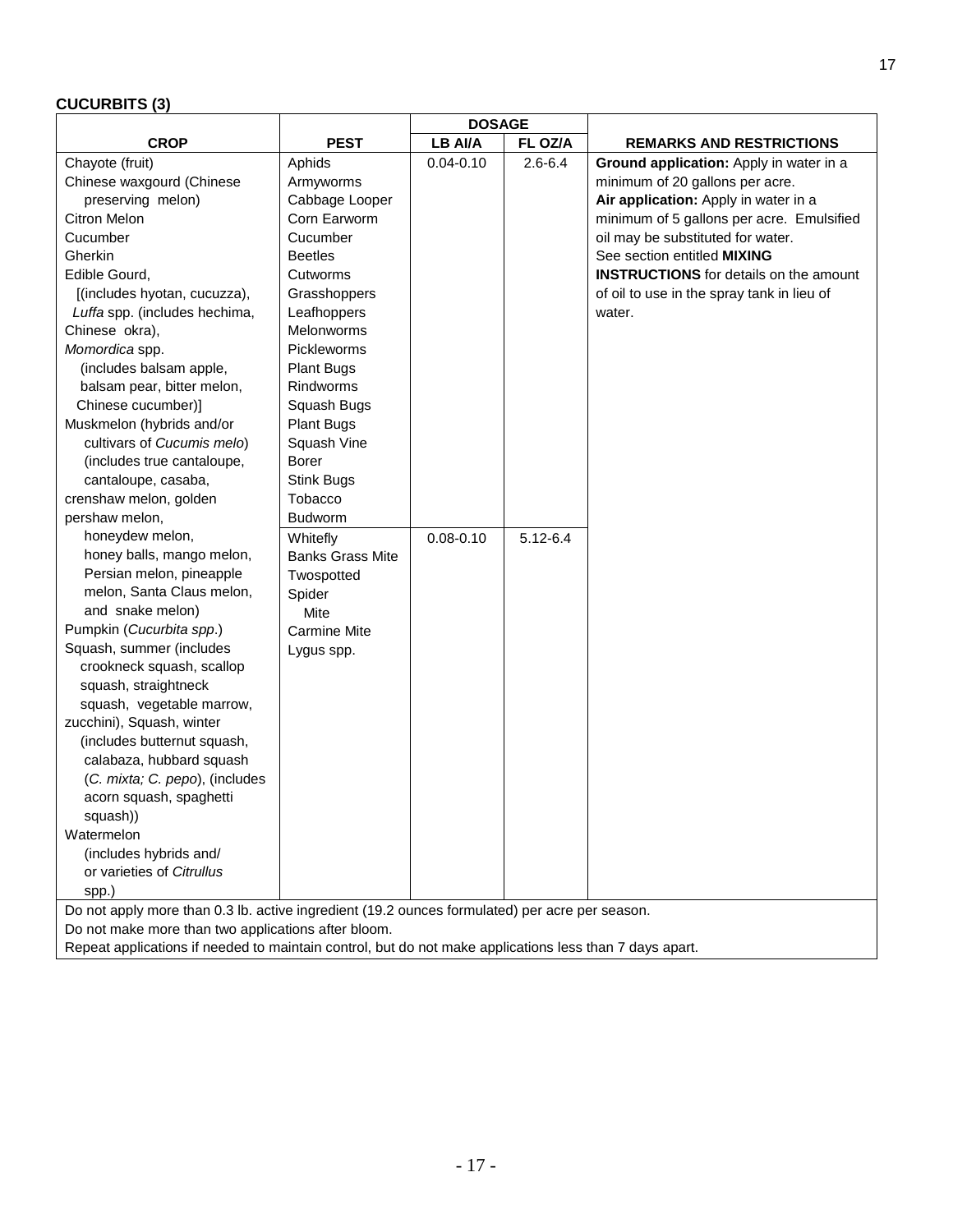## **DRIED BEANS AND PEAS (14)**

|                                                                                                                                            |                              | <b>DOSAGE</b> |             |                                                    |  |  |  |
|--------------------------------------------------------------------------------------------------------------------------------------------|------------------------------|---------------|-------------|----------------------------------------------------|--|--|--|
| <b>CROP</b>                                                                                                                                | <b>PEST</b>                  | LB AI/A       | FL OZ/A     | <b>COMMENTS</b>                                    |  |  |  |
| <b>Dried cultivars of</b>                                                                                                                  | <b>Banks Grass Mite</b>      | 0.08 to 0.10  | 5.12 to 6.4 | Ground application: Apply in water in a minimum    |  |  |  |
| <b>Bean</b> (Lupinus spp.)                                                                                                                 | <b>Twospotted Spider</b>     |               |             | of 10 gallons per acre.                            |  |  |  |
| Grain Lupin                                                                                                                                | Mite                         |               |             |                                                    |  |  |  |
| Sweet Lupin                                                                                                                                | <b>Carmine Mite</b>          |               |             | Air application: Apply in water in a minimum of 2  |  |  |  |
| White Lupin                                                                                                                                | Lygus spp.                   |               |             | gallons per acre.                                  |  |  |  |
| White Sweet Lupin                                                                                                                          | Aster Leafhopper             | 0.025 to 0.10 | 1.6 to 6.4  |                                                    |  |  |  |
| Bean (Phaseolus                                                                                                                            | <b>Flea Beetle</b>           |               |             | Emulsified oil may be substituted for water. See   |  |  |  |
| spp.)                                                                                                                                      | Grasshoppers                 |               |             | section entitled MIXING INSTRUCTIONS for           |  |  |  |
| Field Bean                                                                                                                                 | Leafhoppers                  |               |             | details on the amount of oil to use in the spray   |  |  |  |
| Kidney Bean                                                                                                                                | Aphids                       | 0.033 to 0.10 | 2.1 to 6.4  | tank in lieu of water.                             |  |  |  |
| Lima Bean (dry)                                                                                                                            | Beet Armyworm                |               |             |                                                    |  |  |  |
| Navy Bean                                                                                                                                  | Fall Armyworm                |               |             | Thorough coverage is essential to achieve control. |  |  |  |
| Pinto Bean                                                                                                                                 | Southern                     |               |             |                                                    |  |  |  |
| <b>Tepary Bean</b>                                                                                                                         | Armyworm                     |               |             |                                                    |  |  |  |
| Bean (Vigna spp.)                                                                                                                          | Yellowstriped                |               |             |                                                    |  |  |  |
| Adzuki Bean                                                                                                                                |                              |               |             |                                                    |  |  |  |
| <b>Blackeyed Pea</b>                                                                                                                       | Armyworm<br>Bean Leaf Beetle |               |             |                                                    |  |  |  |
| Catjang                                                                                                                                    | Cucumber Beetles             |               |             |                                                    |  |  |  |
| Cowpea                                                                                                                                     |                              |               |             |                                                    |  |  |  |
| Crowder Pea                                                                                                                                | Japanese Beetle              |               |             |                                                    |  |  |  |
| Moth Bean                                                                                                                                  | <b>Adult Sap Beetle</b>      |               |             |                                                    |  |  |  |
| Mung Bean                                                                                                                                  | Plant Bug                    |               |             |                                                    |  |  |  |
| Rice Bean                                                                                                                                  | Stink Bugs                   |               |             |                                                    |  |  |  |
| Southern Pea                                                                                                                               | <b>Tarnished Plant</b>       |               |             |                                                    |  |  |  |
| Urd Bean                                                                                                                                   | <b>Bug</b>                   |               |             |                                                    |  |  |  |
| Broad bean (dry)                                                                                                                           | Alfalfa Caterpillar          |               |             |                                                    |  |  |  |
| Chickpeas                                                                                                                                  | Cloverworm                   |               |             |                                                    |  |  |  |
| Guar                                                                                                                                       | European Corn                |               |             |                                                    |  |  |  |
| Lablab Bean                                                                                                                                | <b>Borer</b>                 |               |             |                                                    |  |  |  |
| Lentils                                                                                                                                    | Cutworms                     |               |             |                                                    |  |  |  |
| Pea (Piscum spp.)                                                                                                                          | Western Bean                 |               |             |                                                    |  |  |  |
| <b>Field Pea</b>                                                                                                                           | Cutworm                      |               |             |                                                    |  |  |  |
| Pigeon Pea                                                                                                                                 | Corn Earworm                 |               |             |                                                    |  |  |  |
|                                                                                                                                            | Loopers                      |               |             |                                                    |  |  |  |
|                                                                                                                                            | Corn Rootworm                |               |             |                                                    |  |  |  |
|                                                                                                                                            | Adults                       |               |             |                                                    |  |  |  |
|                                                                                                                                            | <b>Thrips</b>                |               |             |                                                    |  |  |  |
|                                                                                                                                            | Webworms                     |               |             |                                                    |  |  |  |
|                                                                                                                                            | Pea Weevil                   |               |             |                                                    |  |  |  |
|                                                                                                                                            | Pea Leaf Weevil              |               |             |                                                    |  |  |  |
|                                                                                                                                            | Whitefly                     |               |             |                                                    |  |  |  |
|                                                                                                                                            | Imported                     |               |             |                                                    |  |  |  |
|                                                                                                                                            | Cabbageworm                  |               |             |                                                    |  |  |  |
|                                                                                                                                            | Saltmarsh                    |               |             |                                                    |  |  |  |
|                                                                                                                                            | Caterpillar                  |               |             |                                                    |  |  |  |
|                                                                                                                                            | Tobacco Budworm              |               |             |                                                    |  |  |  |
| Leafminer<br>Do not apply more than 0.2 lb. active ingredient (12.8 ounces formulated product) to peas, or 0.3 lb. active ingredient (19.2 |                              |               |             |                                                    |  |  |  |
|                                                                                                                                            |                              |               |             |                                                    |  |  |  |
| ounces formulated product) to beans per acre per season.                                                                                   |                              |               |             |                                                    |  |  |  |
| Do not make applications less than 7 days apart.                                                                                           |                              |               |             |                                                    |  |  |  |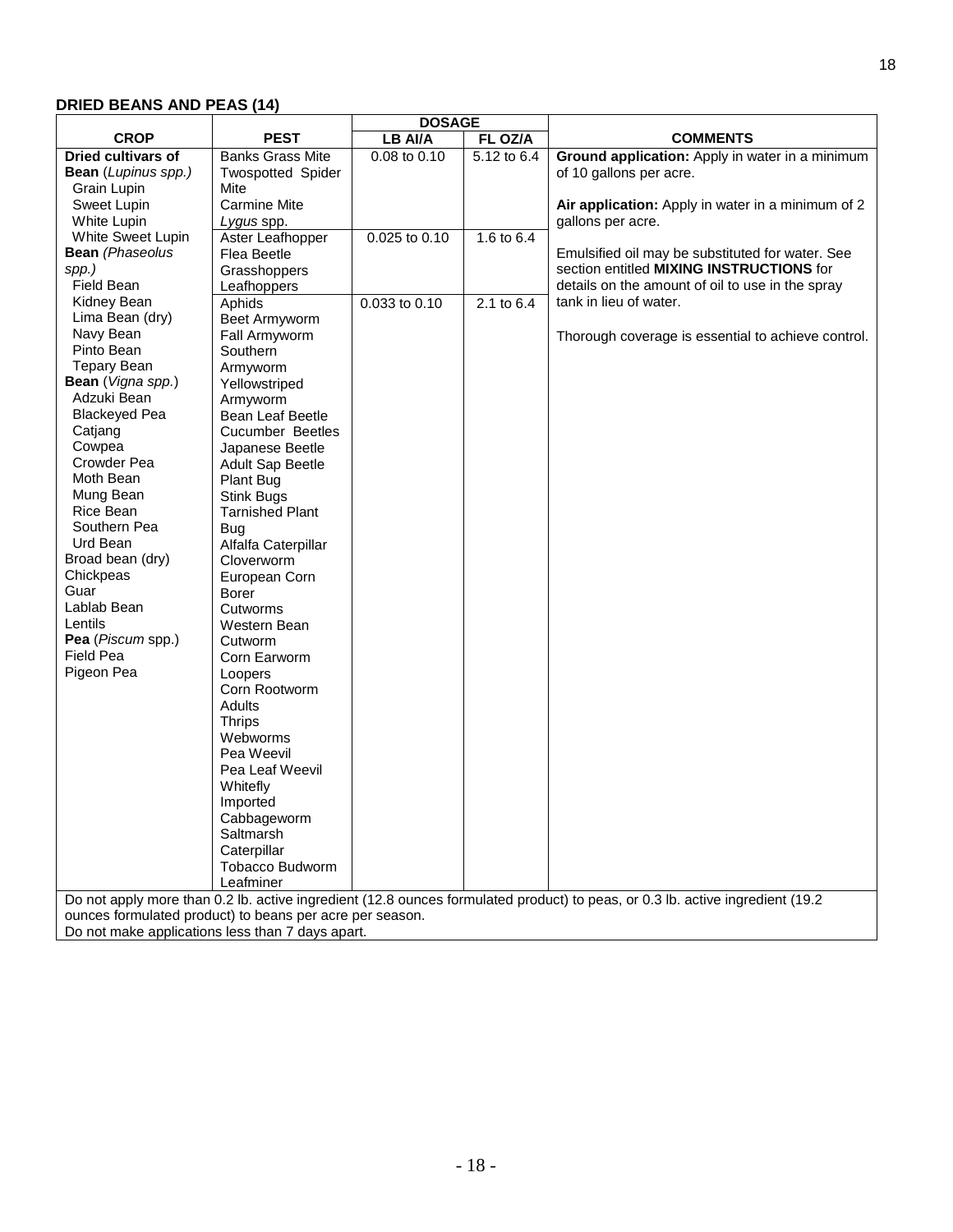## **FRUITING VEGETABLES (7)**

| <b>CROP</b>                                                       | <b>PEST</b>                                                                                                                                                                                                                                                                                                                                                                                                                                                                                                                                                                              | <b>DOSAGE</b> |                | <b>COMMENTS</b>                                                                                                                                                                                                                                                                                                                    |
|-------------------------------------------------------------------|------------------------------------------------------------------------------------------------------------------------------------------------------------------------------------------------------------------------------------------------------------------------------------------------------------------------------------------------------------------------------------------------------------------------------------------------------------------------------------------------------------------------------------------------------------------------------------------|---------------|----------------|------------------------------------------------------------------------------------------------------------------------------------------------------------------------------------------------------------------------------------------------------------------------------------------------------------------------------------|
|                                                                   |                                                                                                                                                                                                                                                                                                                                                                                                                                                                                                                                                                                          | LB AI/A       | FL OZ/A        |                                                                                                                                                                                                                                                                                                                                    |
| Eggplant<br>Groundcherry<br>Pepino<br>Pepper (Bell &<br>Non-Bell) | Armyworms (including Beet<br>Armyworm, Fall<br>Armyworm, Southern<br>Yellowstriped Armyworm)<br>Cabbage Loopers<br>Colorado Potato Beetle<br>Corn Earworm<br><b>Cucumber Beetles</b><br>European Corn Borer<br><b>Flea Beetles</b><br>Leafminers<br>Loopers<br>Pepper weevil<br><b>Plant Bugs</b><br>Stink Bugs<br><b>Thrips</b><br><b>Tomato Hornworm</b><br>Tomato Pinworm<br>Vegetable Leafminer                                                                                                                                                                                      | 0.033 to 0.10 | 2.1 to 6.4     | Ground application: Apply in water in a minimum of<br>10 gallons per acre.<br>Air application: Apply in water in a minimum of 2<br>gallons per acre.<br>Emulsified oil may be substituted for water. See<br>section entitled MIXING INSTRUCTIONS for details<br>on the amount of oil to use in the spray tank in lieu of<br>water. |
|                                                                   | Whitefly                                                                                                                                                                                                                                                                                                                                                                                                                                                                                                                                                                                 |               |                |                                                                                                                                                                                                                                                                                                                                    |
|                                                                   | <b>Banks Grass Mite</b><br><b>Broad Mite</b><br>Carmine Mite<br>Lygus spp<br>Pacific Spider Mite<br><b>Twospotted Spider Mite</b>                                                                                                                                                                                                                                                                                                                                                                                                                                                        | 0.08 to 0.10  | 5.12 to<br>6.4 |                                                                                                                                                                                                                                                                                                                                    |
|                                                                   | To maintain a proper spray interval, do not make applications less than 7 days apart.                                                                                                                                                                                                                                                                                                                                                                                                                                                                                                    |               |                |                                                                                                                                                                                                                                                                                                                                    |
| Tomatoes                                                          | Do not apply more than 0.2 lb. active ingredient (12.8 ounces formulated) per acre per season.<br>Aphids                                                                                                                                                                                                                                                                                                                                                                                                                                                                                 | $0.033$ to    | 2.1 to 5.2     |                                                                                                                                                                                                                                                                                                                                    |
| Tomatillo (1)                                                     | Armyworms (including<br>Beet<br>Armyworm, Fall<br>Armyworm,<br>Southern<br>Yellowstriped Armyworm)<br>Bean Leaf Beetle<br>Cabbageworms<br><b>Carmine Mite</b><br>Cloverworm<br>Corn Earworm<br>Corn Rootworm<br>Cucumber Beetle<br>Cutworms<br>Diamondback Moth<br>European Corn Borer<br><b>Flea Beetles</b><br>Flea Hoppers<br>Grasshoppers<br>Japanese Beetle (Adult)<br>Leafhoppers<br>Loopers<br>Lygus spp.<br><b>Melonworms</b><br>Pea Weevil<br>Pea Leaf Weevil<br>Pickleworms<br><b>Plant Bugs</b><br><b>Rindworms</b><br>Salt Marsh Caterpillar<br>Sap Beetle<br>Seedpod Weevil | 0.08          |                | Ground application: Apply in water in a minimum<br>of 15 gallons per acre.<br>Air application: Apply in water in a minimum of 3<br>gallons per acre.                                                                                                                                                                               |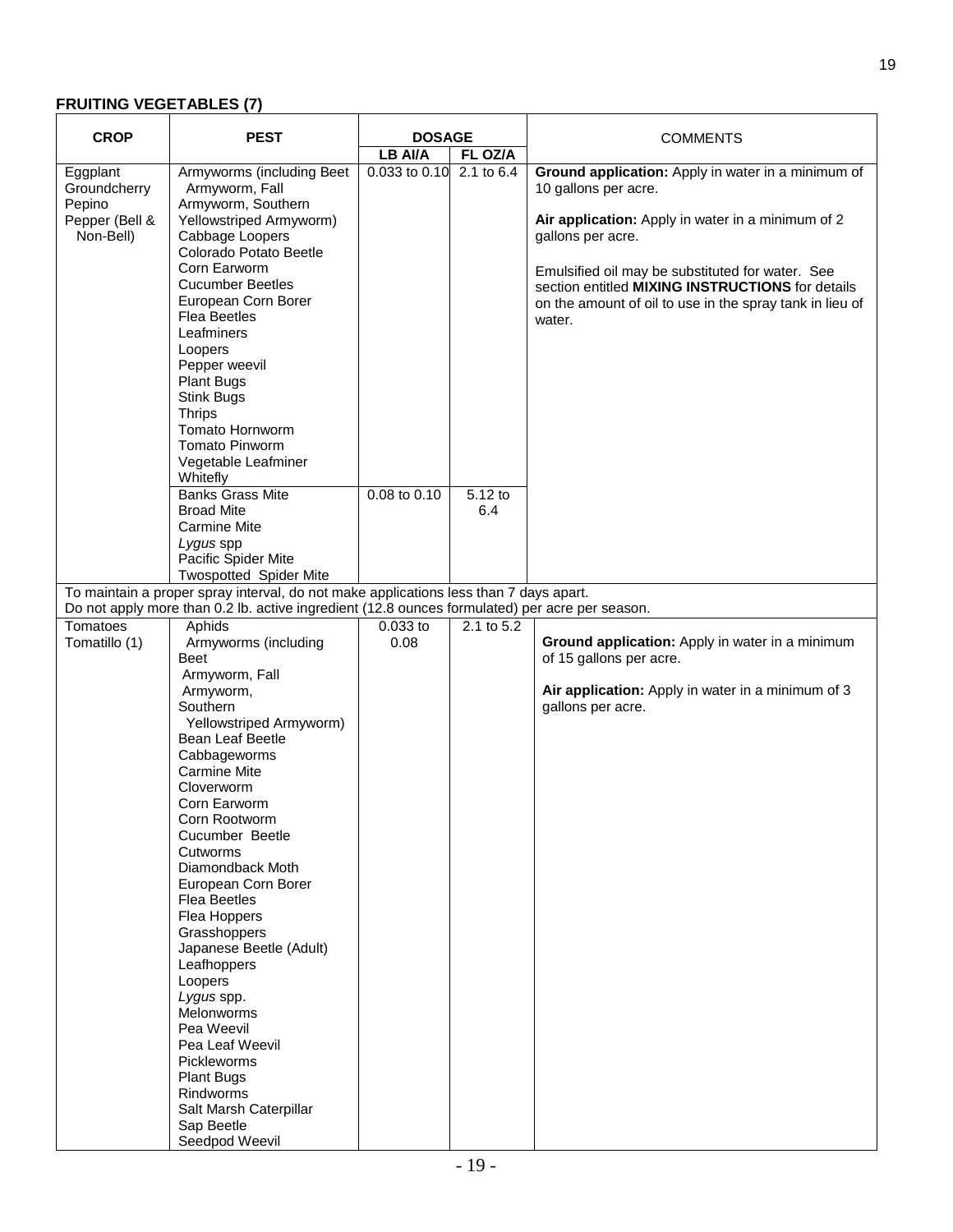| Squash Bugs<br>Stink Bug spp.<br>Tobacco Budworm<br><b>Tarnished Plant Bug</b><br>Thrips<br>Whitefly                                       |                |             |  |
|--------------------------------------------------------------------------------------------------------------------------------------------|----------------|-------------|--|
| <b>Twospotted Spider Mite</b>                                                                                                              | $0.08$ to 0.10 | 5.12 to 6.4 |  |
| To maintain a proper spray interval, do not make applications less than 10 days apart.<br>Do not make more than 4 applications per season. |                |             |  |

## **GRAPES (30)**

|                          | <b>DOSAGE</b>    |              |                                                                                               |
|--------------------------|------------------|--------------|-----------------------------------------------------------------------------------------------|
| <b>PEST</b>              | LB AI/A          | FL OZ/A      | <b>COMMENTS</b>                                                                               |
| Eastern Grape            | $0.05$ to $0.10$ | 3.2 to $6.4$ | <b>Ground application:</b> Apply in water in a minimum of 25 gallons per acre.                |
| Leafhopper               |                  |              | Air application: Apply in water in a minimum of 10 gallons per acre.                          |
| Variegated Leafhopper    |                  |              |                                                                                               |
| Western Grape            |                  |              | When pest pressure is moderate to severe, use the higher rate.                                |
| Leafhopper               |                  |              |                                                                                               |
| <b>Black Vine Weevil</b> | 0.10             | 6.4          | Emulsified oil may be substituted for water. See section                                      |
| Glassywinged             |                  |              | entitled <b>MIXING INSTRUCTIONS</b> for details on the                                        |
| Sharpshooter             |                  |              | amount of oil to use in the spray tank in lieu of water.                                      |
| <b>Twospotted Spider</b> |                  |              |                                                                                               |
| Mite                     |                  |              |                                                                                               |
|                          |                  |              | Do not apply more than 0.1 lb. active ingredient (6.4 ounces formulated) per acre per season. |

## **HOPS (14)**

|                                                                                        | <b>DOSAGE</b>                                                                                  |             |                                                                                                    |  |  |  |
|----------------------------------------------------------------------------------------|------------------------------------------------------------------------------------------------|-------------|----------------------------------------------------------------------------------------------------|--|--|--|
| <b>PEST</b>                                                                            | LB AVA                                                                                         | FL OZ/A     | <b>COMMENTS</b>                                                                                    |  |  |  |
| Aphids Armyworms                                                                       | $0.06 - 0.10$                                                                                  | $3.8 - 6.4$ | <b>Ground application:</b> Apply in water in a minimum of $100 - 150$ gallons per                  |  |  |  |
| Cutworms                                                                               |                                                                                                |             | acre in early season; 200-250 gallons per acre late season.                                        |  |  |  |
| Leafrollers                                                                            |                                                                                                |             |                                                                                                    |  |  |  |
| Loopers                                                                                |                                                                                                |             | Air application: Apply in water in a minimum of 10 gallons per acre.                               |  |  |  |
|                                                                                        |                                                                                                |             |                                                                                                    |  |  |  |
| Root Weevils                                                                           | $0.05 - 0.10$                                                                                  | $3.2 - 6.4$ | Make a directed spray up the vine 3 feet and the soil surface 1.5 to 2 feet on                     |  |  |  |
|                                                                                        |                                                                                                |             | either side of the plant to control root weevil.                                                   |  |  |  |
| <b>Twospotted Spider Mite</b>                                                          | 0.10                                                                                           | 6.4         |                                                                                                    |  |  |  |
|                                                                                        |                                                                                                |             |                                                                                                    |  |  |  |
|                                                                                        |                                                                                                |             |                                                                                                    |  |  |  |
|                                                                                        |                                                                                                |             |                                                                                                    |  |  |  |
|                                                                                        |                                                                                                |             |                                                                                                    |  |  |  |
|                                                                                        |                                                                                                |             | Do not apply more than 0.1 lb. active ingredient (6.4 ounces formulated) per acre per application. |  |  |  |
|                                                                                        |                                                                                                |             |                                                                                                    |  |  |  |
|                                                                                        | Do not apply more than 0.3 lb. active ingredient (19.2 ounces formulated) per acre per season. |             |                                                                                                    |  |  |  |
| To maintain a proper spray interval, do not make applications less than 21 days apart. |                                                                                                |             |                                                                                                    |  |  |  |
| Use of ultra low volume (ULV) application on hops is prohibited.                       |                                                                                                |             |                                                                                                    |  |  |  |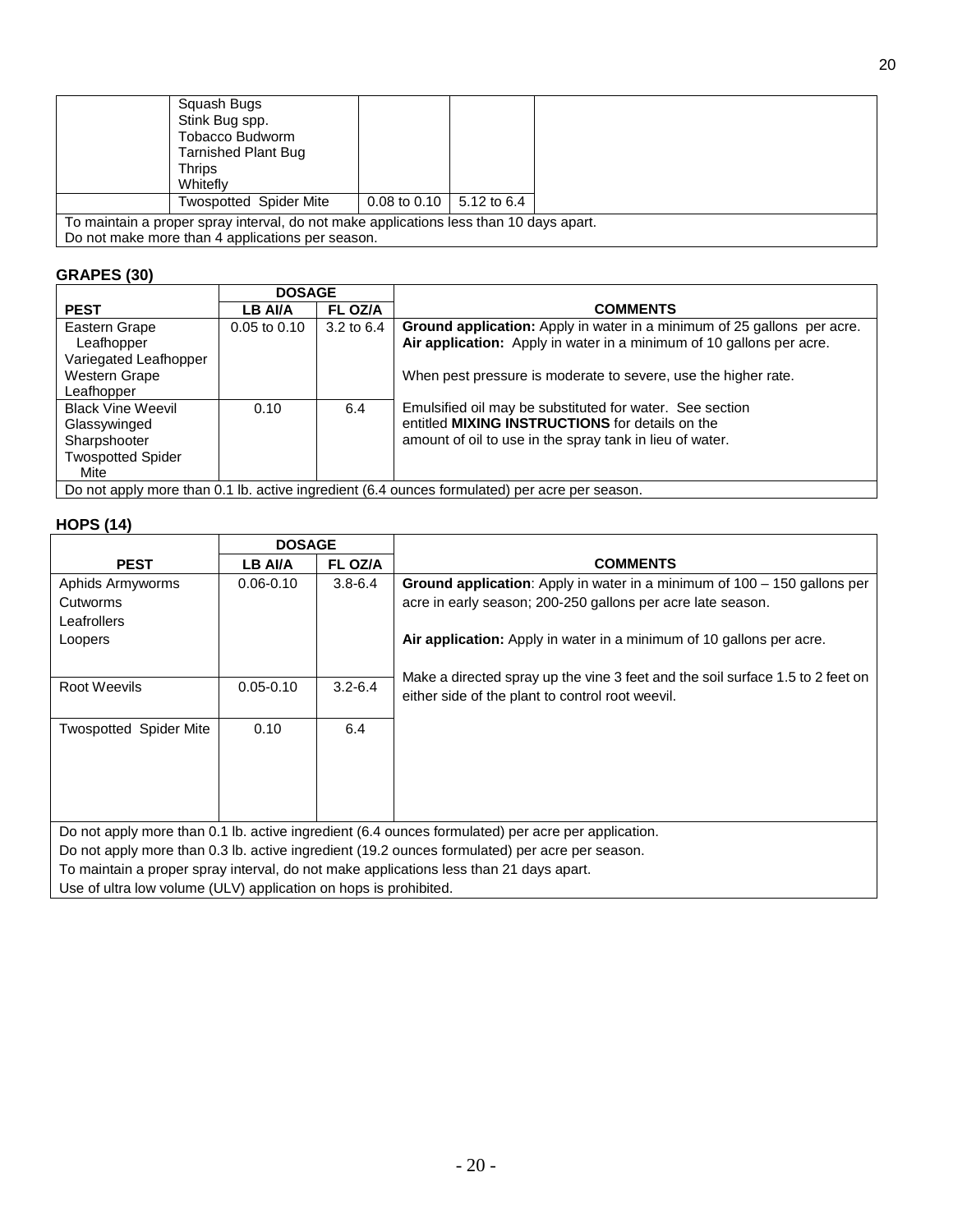## **LEAFY BRASSICAS AND \*TURNIP GREENS (7)**

|                       |                                                                                                         | <b>DOSAGE</b> |                          |                                                                                                |  |  |
|-----------------------|---------------------------------------------------------------------------------------------------------|---------------|--------------------------|------------------------------------------------------------------------------------------------|--|--|
| <b>CROP</b>           | <b>PEST</b>                                                                                             | LB AI/A       | FL OZ/A                  | <b>REMARKS AND RESTRICTIONS</b>                                                                |  |  |
| Broccoli Raab         | Aphids                                                                                                  | $0.033$ to    | 2.1 to 6.4               | Ground application: Apply in water in a minimum of 10 gallons                                  |  |  |
| <b>Bok Choy</b>       | Armyworms                                                                                               | 0.10          |                          | per acre.                                                                                      |  |  |
| Kale                  | Corn Earworm                                                                                            |               |                          |                                                                                                |  |  |
| Mizuna                | Crickets                                                                                                |               |                          | Air application: Apply in water in a minimum of 2 gallons per                                  |  |  |
| <b>Mustard Greens</b> | <b>Cucumber Beetles</b>                                                                                 |               |                          | acre.                                                                                          |  |  |
| Mustard Spinach       | Cutworms                                                                                                |               |                          | Emulsified oil may be substituted for water. See section                                       |  |  |
| Rape Greens           | Diamondback Moth                                                                                        |               |                          | entitled <b>MIXING INSTRUCTIONS</b> for details on the                                         |  |  |
| Turnip Greens*        | <b>Flea Beetles</b>                                                                                     |               |                          | amount of oil to use in the spray tank in lieu of water.                                       |  |  |
|                       | Grasshoppers                                                                                            |               |                          |                                                                                                |  |  |
|                       | <b>Ground Beetles</b>                                                                                   |               |                          | Thorough coverage is essential to achieve control.                                             |  |  |
|                       | Imported                                                                                                |               |                          |                                                                                                |  |  |
|                       | Cabbageworm                                                                                             |               |                          |                                                                                                |  |  |
|                       | Japanese Beetle                                                                                         |               |                          | * Not for use in California.                                                                   |  |  |
|                       | (adult)                                                                                                 |               |                          |                                                                                                |  |  |
|                       | Leafhoppers                                                                                             |               |                          |                                                                                                |  |  |
|                       | Loopers                                                                                                 |               |                          |                                                                                                |  |  |
|                       | Saltmarsh                                                                                               |               |                          |                                                                                                |  |  |
|                       | Caterpillar                                                                                             |               |                          |                                                                                                |  |  |
|                       | Stink Bugs                                                                                              |               |                          |                                                                                                |  |  |
|                       | <b>Thrips</b>                                                                                           |               |                          |                                                                                                |  |  |
|                       | Tobacco Budworm                                                                                         |               |                          |                                                                                                |  |  |
|                       | Whitefly                                                                                                |               |                          |                                                                                                |  |  |
|                       | Wireworm (adults)                                                                                       |               |                          |                                                                                                |  |  |
|                       | <b>Banks Grass Mite</b>                                                                                 |               | 5.12 to 6.4 fl. oz./acre |                                                                                                |  |  |
|                       | <b>Twospotted Spider</b>                                                                                |               | (0.08 to 0.1 lb.         |                                                                                                |  |  |
|                       | Mite                                                                                                    |               | ai/acre)                 |                                                                                                |  |  |
|                       | Carmine Mite                                                                                            |               |                          |                                                                                                |  |  |
|                       | Pacific Spider Mite                                                                                     |               |                          |                                                                                                |  |  |
|                       | Lygus spp.                                                                                              |               |                          |                                                                                                |  |  |
|                       |                                                                                                         |               |                          | Do not apply more than 0.4 lb. active ingredient (25.6 ounces formulated) per acre per season. |  |  |
|                       | Repeat applications if needed to maintain control, but do not make applications less than 7 days apart. |               |                          |                                                                                                |  |  |

## **LETTUCE, HEAD (7)**

|                                                                                       | <b>DOSAGE</b>  |              |                                                                                |  |  |  |  |
|---------------------------------------------------------------------------------------|----------------|--------------|--------------------------------------------------------------------------------|--|--|--|--|
| <b>PEST</b>                                                                           | LB AI/A        | FL OZ/A      | <b>COMMENTS</b>                                                                |  |  |  |  |
| Aphids                                                                                | $0.033 - 0.10$ | $2.1 - 6.4$  | Ground application: Apply in water in a minimum of 15 gallons per acre.        |  |  |  |  |
| Armyworms                                                                             |                |              |                                                                                |  |  |  |  |
| Corn Earworm                                                                          |                |              | Air application: Apply in water in a minimum of 5 gallons per acre. Emulsified |  |  |  |  |
| <b>Cucumber Beetles</b>                                                               |                |              | oil may be substituted for water. See section entitled MIXING INSTRUCTIONS     |  |  |  |  |
| Cutworms                                                                              |                |              | for details on the amount of oil to use in the spray tank in lieu of water.    |  |  |  |  |
| Diamondback Moth                                                                      |                |              |                                                                                |  |  |  |  |
| Flea Beetle                                                                           |                |              |                                                                                |  |  |  |  |
| Imported                                                                              |                |              |                                                                                |  |  |  |  |
| Cabbageworm                                                                           |                |              |                                                                                |  |  |  |  |
| Leafhoppers                                                                           |                |              |                                                                                |  |  |  |  |
| Loopers                                                                               |                |              |                                                                                |  |  |  |  |
| Salt Marsh                                                                            |                |              |                                                                                |  |  |  |  |
| Caterpillar                                                                           |                |              |                                                                                |  |  |  |  |
| Stink Bug spp.                                                                        |                |              |                                                                                |  |  |  |  |
| Tobacco Budworm                                                                       |                |              |                                                                                |  |  |  |  |
| Whitefly                                                                              |                |              |                                                                                |  |  |  |  |
| Carmine Mite                                                                          | $0.08 - 0.10$  | $5.12 - 6.4$ |                                                                                |  |  |  |  |
| Lygus spp.                                                                            |                |              |                                                                                |  |  |  |  |
| <b>Twospotted Spider</b>                                                              |                |              |                                                                                |  |  |  |  |
| Mite                                                                                  |                |              |                                                                                |  |  |  |  |
| To maintain a proper spray interval, do not make applications less than 7 days apart. |                |              |                                                                                |  |  |  |  |

Do not apply more than 0.5 lb. active ingredient (32 ounces formulated) per acre per season.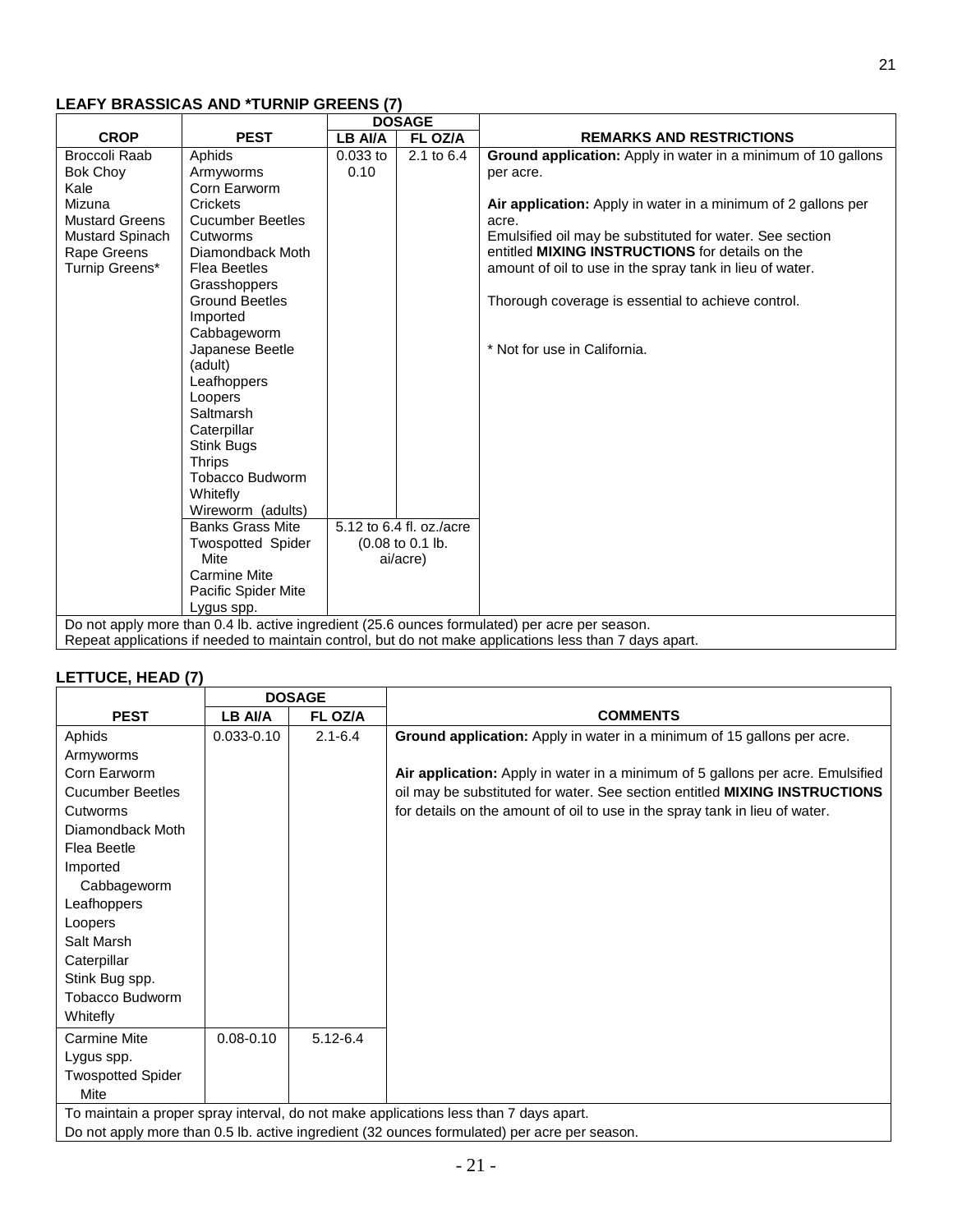## **MAYHAW (30)\***

|                                                                                       | <b>DOSAGE</b>    |              |                                                                                                |  |  |  |
|---------------------------------------------------------------------------------------|------------------|--------------|------------------------------------------------------------------------------------------------|--|--|--|
| <b>PEST</b>                                                                           | LB AI/A          | FL OZ/A      | <b>COMMENTS</b>                                                                                |  |  |  |
| <b>Plum Curculio</b>                                                                  | $0.08 -$<br>0.10 | $5.12 - 6.4$ | Ground application: Apply in water in a minimum of 28 gallons of finished<br>spray per acre.   |  |  |  |
|                                                                                       |                  |              | Air application: Apply in water in a minimum of 2 gallons per acre.                            |  |  |  |
|                                                                                       |                  |              | Apply in sufficient water to obtain uniform coverage as needed.                                |  |  |  |
|                                                                                       |                  |              | Do not apply more than 0.2 lb. active ingredient (12.8 ounces formulated) per acre per season. |  |  |  |
| To maintain a proper spray interval, do not make applications less than 7 days apart. |                  |              |                                                                                                |  |  |  |
| *Not registered for use in California unless accompanied by a supplemental label.     |                  |              |                                                                                                |  |  |  |

## **OKRA (7)**

|                                 | <b>DOSAGE</b>                                                                                   |              |                                                                                       |  |  |  |  |
|---------------------------------|-------------------------------------------------------------------------------------------------|--------------|---------------------------------------------------------------------------------------|--|--|--|--|
| <b>PEST</b>                     | LB AI/A                                                                                         | FL OZ/A      | <b>COMMENTS</b>                                                                       |  |  |  |  |
| Aphids                          | $0.033 -$                                                                                       | $2.1 - 6.4$  | <b>Ground application:</b> Apply in water in a minimum of 10 gallons of finished      |  |  |  |  |
| Armyworms                       | 0.10                                                                                            |              | spray per acre.                                                                       |  |  |  |  |
| Corn Earworm                    |                                                                                                 |              |                                                                                       |  |  |  |  |
| <b>Cucumber Beetles</b>         |                                                                                                 |              | Air application: Apply in water in a minimum of 2 gallons per acre.                   |  |  |  |  |
| Cutworms<br>European Corn Borer |                                                                                                 |              |                                                                                       |  |  |  |  |
| <b>Flea Beetles</b>             |                                                                                                 |              |                                                                                       |  |  |  |  |
| Japanese Beetle (Adult)         |                                                                                                 |              | Apply in sufficient water to obtain uniform coverage as needed.                       |  |  |  |  |
| Leafminers                      |                                                                                                 |              |                                                                                       |  |  |  |  |
| Loopers                         |                                                                                                 |              |                                                                                       |  |  |  |  |
| Stink bugs                      |                                                                                                 |              |                                                                                       |  |  |  |  |
| <b>Thrips</b>                   |                                                                                                 |              |                                                                                       |  |  |  |  |
| Whitefly                        |                                                                                                 |              |                                                                                       |  |  |  |  |
| <b>Broad Mite</b>               | $0.08 - 0.10$                                                                                   | $5.12 - 6.4$ |                                                                                       |  |  |  |  |
| Carmine Mite                    |                                                                                                 |              |                                                                                       |  |  |  |  |
| Lygus spp.                      |                                                                                                 |              |                                                                                       |  |  |  |  |
| <b>Two Spotted Spider Mite</b>  |                                                                                                 |              |                                                                                       |  |  |  |  |
|                                 |                                                                                                 |              | To maintain a proper spray interval, do not make applications less than 7 days apart. |  |  |  |  |
|                                 | Do not apply more than 0.20 lb. active ingredient (12.8 ounces formulated) per acre per season. |              |                                                                                       |  |  |  |  |

### **PEANUT (14)**

|                                                                                         | <b>DOSAGE</b> |                |                                                                                              |  |  |
|-----------------------------------------------------------------------------------------|---------------|----------------|----------------------------------------------------------------------------------------------|--|--|
| <b>PEST</b>                                                                             | LB AI/A       | <b>FL OZ/A</b> | <b>COMMENTS</b>                                                                              |  |  |
| Beet Armyworm                                                                           | $0.033 - 0.1$ | $2.1 - 6.4$    | <b>Ground application:</b> Apply in water in a minimum of 10 gallons of                      |  |  |
| Corn Earworm                                                                            |               |                | finished spray per acre.                                                                     |  |  |
| Cutworm species                                                                         |               |                |                                                                                              |  |  |
| Fall Armyworm                                                                           |               |                | Air application: Apply in water in a minimum of 2 gallons per acre.                          |  |  |
| Grasshoppers                                                                            |               |                |                                                                                              |  |  |
| Green Cloverworm                                                                        |               |                | Apply in sufficient water to obtain uniform coverage as needed.                              |  |  |
| Leafhoppers                                                                             |               |                |                                                                                              |  |  |
| Lesser Cornstalk Borer                                                                  |               |                |                                                                                              |  |  |
| Loopers                                                                                 |               |                |                                                                                              |  |  |
| Rednecked Peanut Worm                                                                   |               |                |                                                                                              |  |  |
| Southern Armyworm                                                                       |               |                |                                                                                              |  |  |
| Southern Corn Rootworm                                                                  |               |                |                                                                                              |  |  |
| Stink Bugs                                                                              |               |                |                                                                                              |  |  |
| Threecornered Alfalfa Hopper                                                            |               |                |                                                                                              |  |  |
| Velvetbean Caterpillar                                                                  |               |                |                                                                                              |  |  |
| Yellowstriped Armyworm                                                                  |               |                |                                                                                              |  |  |
| Aphids                                                                                  | $0.06 - 0.1$  | $3.8 - 6.4$    |                                                                                              |  |  |
| <b>Spider Mites</b>                                                                     |               |                |                                                                                              |  |  |
| Thrips                                                                                  |               |                |                                                                                              |  |  |
| Whitefly                                                                                |               |                |                                                                                              |  |  |
|                                                                                         |               |                | Do not apply more than 0.5 lb. active ingredient (32 ounces formulated) per acre per season. |  |  |
| Ta maintain a nuanar annsu internal, de naturales annlications less than 4.4 deus annul |               |                |                                                                                              |  |  |

To maintain a proper spray interval, do not make applications less than 14 days apart. Do not feed immature plants and peanut hay to livestock.

22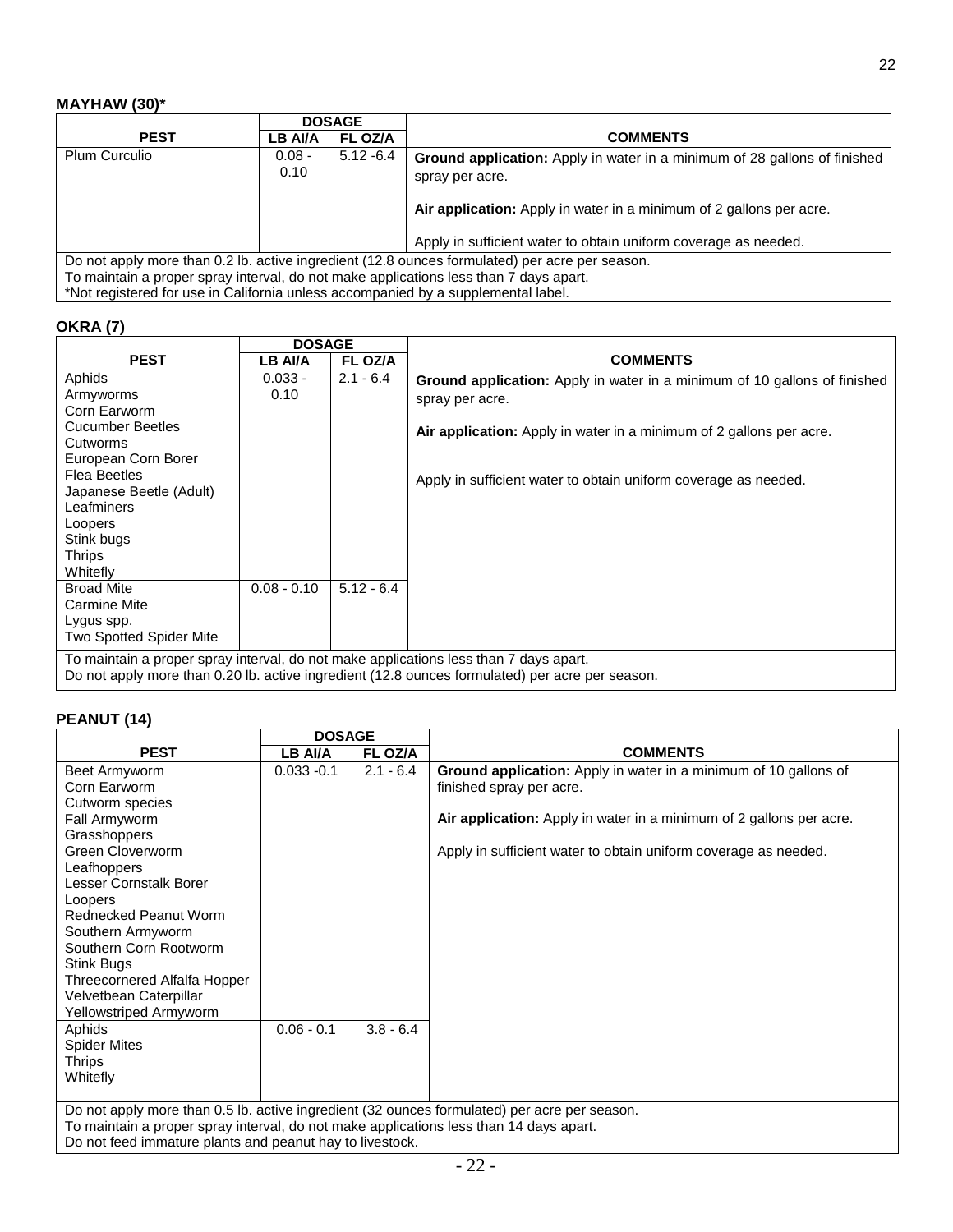## **PEARS (14)**

|                          | <b>DOSAGE</b> |              | <b>COMMENTS</b>                                                                                                                 |
|--------------------------|---------------|--------------|---------------------------------------------------------------------------------------------------------------------------------|
| <b>PEST</b>              | LB AI/A       | FL OZ/A      |                                                                                                                                 |
| Aphids                   | $0.04 - 0.2$  | $2.6 - 12.8$ | <b>Ground Application:</b> Apply in water in a minimum of 200 gallons per acre                                                  |
| <b>Codling Moth</b>      |               |              | (dilute) and 50 gallons per acre (concentrate).                                                                                 |
| Cutworms                 |               |              |                                                                                                                                 |
| Green                    |               |              | Air Application: Apply in water in a minimum of 10 gallons per acre by                                                          |
| Fruitworm                |               |              | air.                                                                                                                            |
| Leafhoppers              |               |              |                                                                                                                                 |
| Leafminers               |               |              |                                                                                                                                 |
| Leafrollers              |               |              |                                                                                                                                 |
| Lygus spp.               |               |              |                                                                                                                                 |
| <b>Plant Bugs</b>        |               |              |                                                                                                                                 |
| <b>Plum Curculio</b>     |               |              |                                                                                                                                 |
| San Jose                 |               |              |                                                                                                                                 |
| Scale (Crawlers)         |               |              |                                                                                                                                 |
| Stink Bugs               |               |              |                                                                                                                                 |
| Tarnished                |               |              |                                                                                                                                 |
| <b>Plant Bugs</b>        |               |              |                                                                                                                                 |
| <b>Twospotted Spider</b> | $0.06 - 0.2$  | $3.8 - 12.8$ |                                                                                                                                 |
| Mite                     |               |              |                                                                                                                                 |
| <b>Yellow Mite</b>       |               |              |                                                                                                                                 |
| European Red Mite        | $0.08 - 0.2$  | $5.12 -$     |                                                                                                                                 |
|                          |               | 12.8         |                                                                                                                                 |
|                          |               |              | Do not apply more than 0.5 lb. active ingredient (32 ounces formulated) per acre per season with no more than 0.45 (28.8 ounces |

formulated) pound active per acre applied after petal fall.

To maintain a proper spray interval, do not make applications less than 30 days apart.

Do not graze livestock in treated orchards or cut treated cover crops for feed.

## **ROOT CROPS (except Sugar Beets) (21)**

|                        |                                                                                              |               | <b>DOSAGE</b> |              |                                              |
|------------------------|----------------------------------------------------------------------------------------------|---------------|---------------|--------------|----------------------------------------------|
| <b>CROP</b>            | <b>PEST</b>                                                                                  |               | LB AI/A       | FL OZ/A      | <b>COMMENTS</b>                              |
| Burdock, edible        | Aphids                                                                                       | $0.08 - 0.10$ |               | $5.12 - 6.4$ | Ground application: Apply in water in a      |
| Carrot                 | Beet Armyworm                                                                                |               |               |              | minimum of 25 gallons of finished spray per  |
| Celeriac               | Celery Leaftier                                                                              |               |               |              | acre.                                        |
| Chervil, Turnip rooted | Corn Earworm                                                                                 |               |               |              |                                              |
| Chicory                | Cross-Striped                                                                                |               |               |              | Air application: Apply in water in a minimum |
| Ginseng                | Cabbageworm                                                                                  |               |               |              | of 2 gallons per acre.                       |
| Horseradish            | Cutworm species,                                                                             |               |               |              |                                              |
| Parsley, Turnip rooted | Diamondback moth                                                                             |               |               |              | Apply in sufficient water to obtain uniform  |
| Parsnip                | European Corn Borer                                                                          |               |               |              | coverage as needed.                          |
| Radish                 | Fall Armyworm                                                                                |               |               |              |                                              |
| Radish, Oriental       | Fire Ants                                                                                    |               |               |              |                                              |
| Rutabaga               | <b>Flea Beetles</b>                                                                          |               |               |              |                                              |
| Salsify                | <b>Green Cloverworm</b>                                                                      |               |               |              |                                              |
| Salsify, Black         | <b>Hornworms</b>                                                                             |               |               |              |                                              |
| Salsify, Spanish       | Imported Cabbageworm                                                                         |               |               |              |                                              |
| <b>Skirret</b>         | Loopers                                                                                      |               |               |              |                                              |
| Turnip                 | Southern Armyworm                                                                            |               |               |              |                                              |
|                        | <b>Spider Mites</b>                                                                          |               |               |              |                                              |
|                        | Tobacco Budworm                                                                              |               |               |              |                                              |
|                        | Velvetbean Caterpillar                                                                       |               |               |              |                                              |
|                        | Whitefly                                                                                     |               |               |              |                                              |
|                        | Yellowstriped Armyworm                                                                       |               |               |              |                                              |
|                        | Do not apply more than 0.5 lb. active ingredient (32 ounces formulated) per acre per season. |               |               |              |                                              |
|                        | To maintain a proper spray interval, do not make applications less than 7 days apart.        |               |               |              |                                              |
| Garden Beet (1)        | Aphids                                                                                       | $0.08 - 0.10$ |               | $5.12 - 6.4$ | Ground application: Apply in water in a      |
|                        | <b>Fire Ants</b>                                                                             |               |               |              | minimum of 25 gallons of finished spray per  |
|                        | <b>Flea Beetles</b>                                                                          |               |               |              | acre.                                        |
|                        | Lepidopterous Larvae                                                                         |               |               |              | Air application: Apply in water in a minimum |
|                        | <b>Spider Mites</b>                                                                          |               |               |              | of 2 gallons per acre.                       |
|                        | Whitefly                                                                                     |               |               |              | Apply in sufficient water to obtain uniform  |
|                        |                                                                                              |               |               |              | coverage as needed.                          |
|                        |                                                                                              |               |               |              |                                              |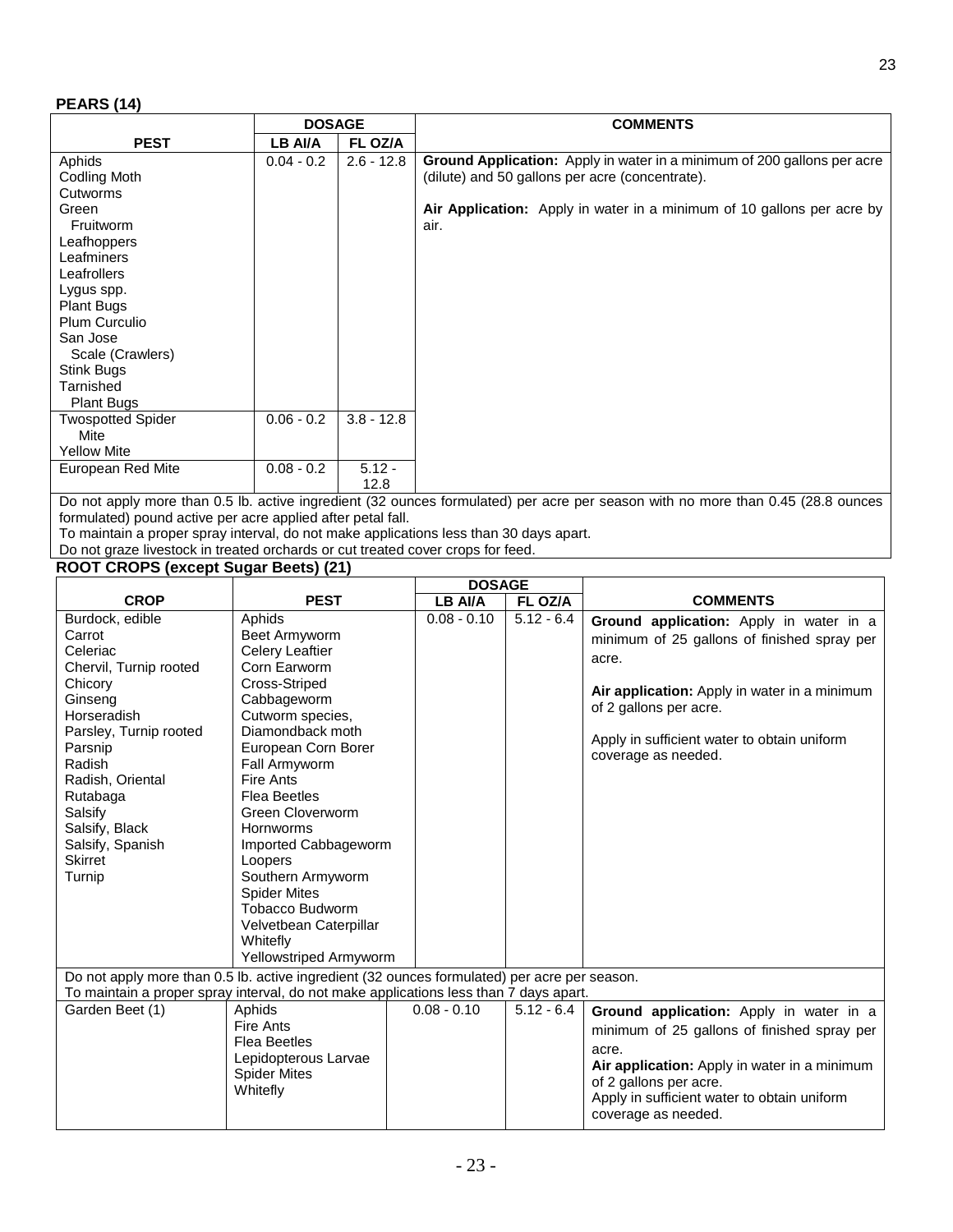Do not apply more than 0.40 lb. active ingredient (25.6 ounces formulated) per acre per season. To maintain a proper spray interval, do not make applications less than 7 days apart.

## **SOYBEANS (18)**

| <b>PEST</b>                                                                                                                                                                                                                                                                                                                                                                                                                                                                                                                                                                                                                                                                                                                                     | <b>DOSAGE</b>                      |                             |                                                                                                                                                                                                                                                                                                                                                                                                                                        |  |  |  |
|-------------------------------------------------------------------------------------------------------------------------------------------------------------------------------------------------------------------------------------------------------------------------------------------------------------------------------------------------------------------------------------------------------------------------------------------------------------------------------------------------------------------------------------------------------------------------------------------------------------------------------------------------------------------------------------------------------------------------------------------------|------------------------------------|-----------------------------|----------------------------------------------------------------------------------------------------------------------------------------------------------------------------------------------------------------------------------------------------------------------------------------------------------------------------------------------------------------------------------------------------------------------------------------|--|--|--|
|                                                                                                                                                                                                                                                                                                                                                                                                                                                                                                                                                                                                                                                                                                                                                 | LB AI/A                            | FL OZ/A                     | <b>COMMENTS</b>                                                                                                                                                                                                                                                                                                                                                                                                                        |  |  |  |
| Alfalfa Caterpillar<br>Aphids<br>Aster Leafhopper<br>Bean Leaf Beetle<br>Beet Armyworm*<br>Cloverworm<br>Corn Earworm<br>Corn Rootworm Adult<br><b>Cucumber Beetles</b><br>Cutworms<br>European Corn Borer<br>Fall Armyworm<br><b>Flea Beetle</b><br>Grasshoppers<br>Imported Cabbageworm<br>Japanese Beetle Adult<br>Leafhoppers<br>Leafminers<br>Loopers<br>Mexican Bean Beetle Adult<br>Pea Leaf Weevil<br>Pea Weevil<br>Plant Bug<br>Saltmarsh Caterpillar<br>Sap Beetle<br>Southern Armyworm<br>Soybean Aphid<br><b>Stink Bugs</b><br><b>Tarnished Plant Bug</b><br><b>Thrips</b><br>Tobacco Budworm*<br>Webworms<br>Western Bean Cutworm<br>Whitefly<br>Yellowstriped Armyworm<br>Lygus spp.<br>Whitefly<br><b>Twospotted Spider Mite</b> | $0.033 -$<br>0.10<br>$0.08 - 0.10$ | $2.1 - 6.4$<br>$5.12 - 6.4$ | Ground application: Apply in water in a minimum of 10 gallons per<br>acre.<br>Air application: Apply in water in a minimum of 2 gallon per acre.<br>*Pyrethroid resistance is common for Beet Armyworm and Tobacco<br>Budworm. Consult your local extension specialist, certified crop advisor,<br>and/or manufacturer for insecticide resistance management and/or IPM<br>guidance for the specific site and resistant pest problems. |  |  |  |
| To maintain a proper spray interval, do not make applications less than 30 days apart.                                                                                                                                                                                                                                                                                                                                                                                                                                                                                                                                                                                                                                                          |                                    |                             |                                                                                                                                                                                                                                                                                                                                                                                                                                        |  |  |  |
| Do not apply more than 0.3 lb. active ingredient (12.8 ounces formulated) per acre per season.                                                                                                                                                                                                                                                                                                                                                                                                                                                                                                                                                                                                                                                  |                                    |                             |                                                                                                                                                                                                                                                                                                                                                                                                                                        |  |  |  |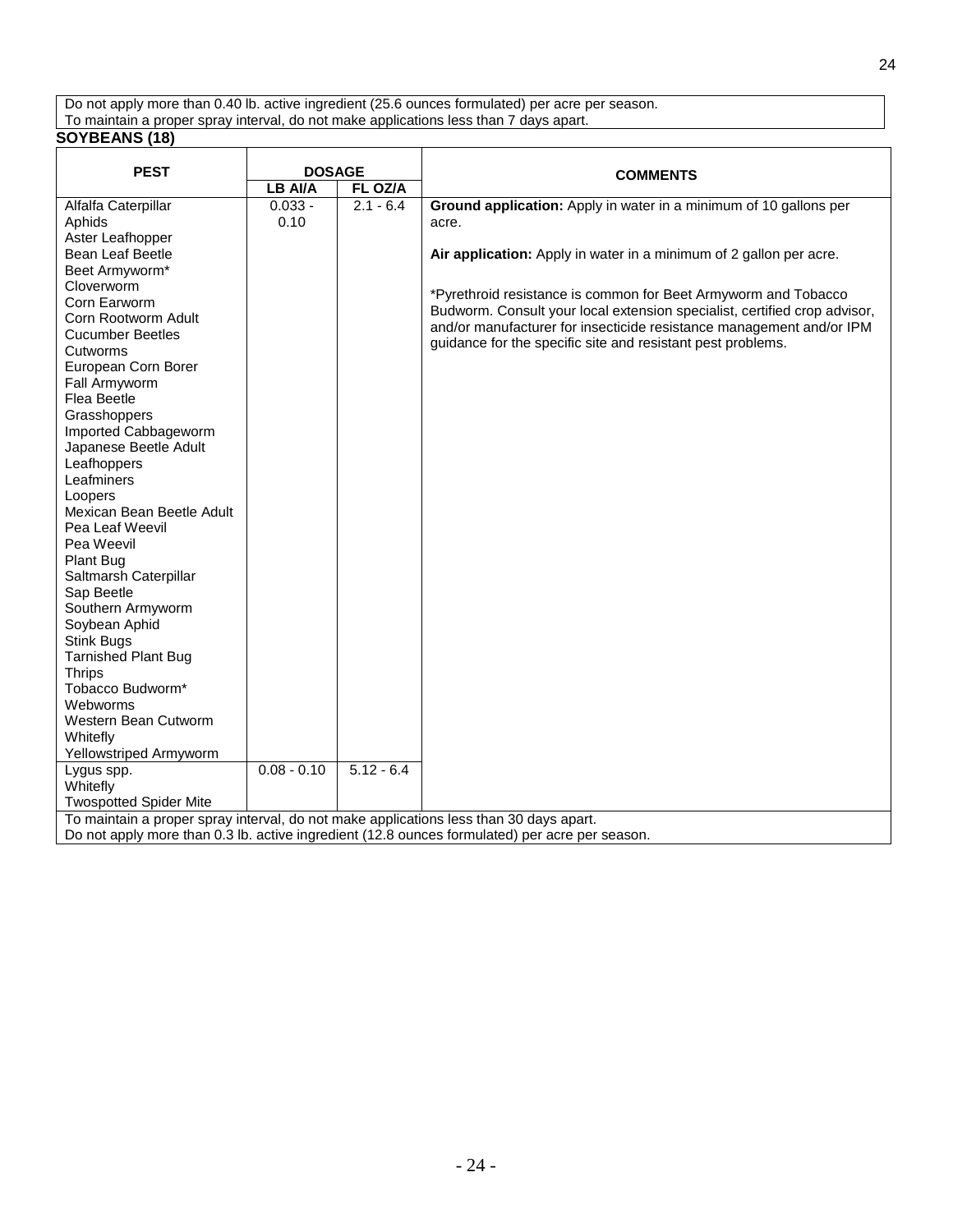## **SPINACH (40)**

|                                                                                                | <b>DOSAGE</b> |              |                                                                                       |  |  |  |
|------------------------------------------------------------------------------------------------|---------------|--------------|---------------------------------------------------------------------------------------|--|--|--|
| <b>PESTS</b>                                                                                   | LB AI/A       | FL OZ/A      | <b>COMMENTS</b>                                                                       |  |  |  |
| Armyworms                                                                                      | $0.033 -$     | $2.1 - 6.4$  | Ground application: Apply in water in a minimum of 10 gallons per acre.               |  |  |  |
| Colorado Potato Beetle                                                                         | 0.10          |              |                                                                                       |  |  |  |
| Corn Earworm                                                                                   |               |              | Air application: Apply in water in a minimum of 5 gallons per acre.                   |  |  |  |
| <b>Cucumber Beetles</b><br>Cutworms                                                            |               |              | For whitefly and fire ant control either at planting or as a foliar treatment,        |  |  |  |
| European Corn Borer                                                                            |               |              | apply up to 6.4 oz. (0.1 lb. active) per acre being careful not to exceed             |  |  |  |
| <b>Flea Beetles</b>                                                                            |               |              | reapplication intervals or maximum dosage rates specified in this section.            |  |  |  |
| Leafminers                                                                                     |               |              |                                                                                       |  |  |  |
| Loopers                                                                                        |               |              |                                                                                       |  |  |  |
| Pepper Weevil                                                                                  |               |              |                                                                                       |  |  |  |
| <b>Thrips</b>                                                                                  |               |              |                                                                                       |  |  |  |
| Tomato Hornworm<br>Tomato Pinworm                                                              |               |              |                                                                                       |  |  |  |
| Whitefly                                                                                       |               |              |                                                                                       |  |  |  |
| <b>Banks Grass Mite</b>                                                                        | $0.08 - 0.10$ | $5.12 - 6.4$ |                                                                                       |  |  |  |
| <b>Broad Mite</b>                                                                              |               |              |                                                                                       |  |  |  |
| <b>Carmine Mite</b>                                                                            |               |              |                                                                                       |  |  |  |
| Fire Ants                                                                                      |               |              |                                                                                       |  |  |  |
| Lygus spp.                                                                                     |               |              |                                                                                       |  |  |  |
| Pacific Spider Mite                                                                            |               |              |                                                                                       |  |  |  |
| <b>Twospotted Spider Mite</b>                                                                  |               |              |                                                                                       |  |  |  |
|                                                                                                |               |              | To maintain a proper spray interval, do not make applications less than 7 days apart. |  |  |  |
| Do not apply more than 0.4 lb. active ingredient (25.6 ounces formulated) per acre per season. |               |              |                                                                                       |  |  |  |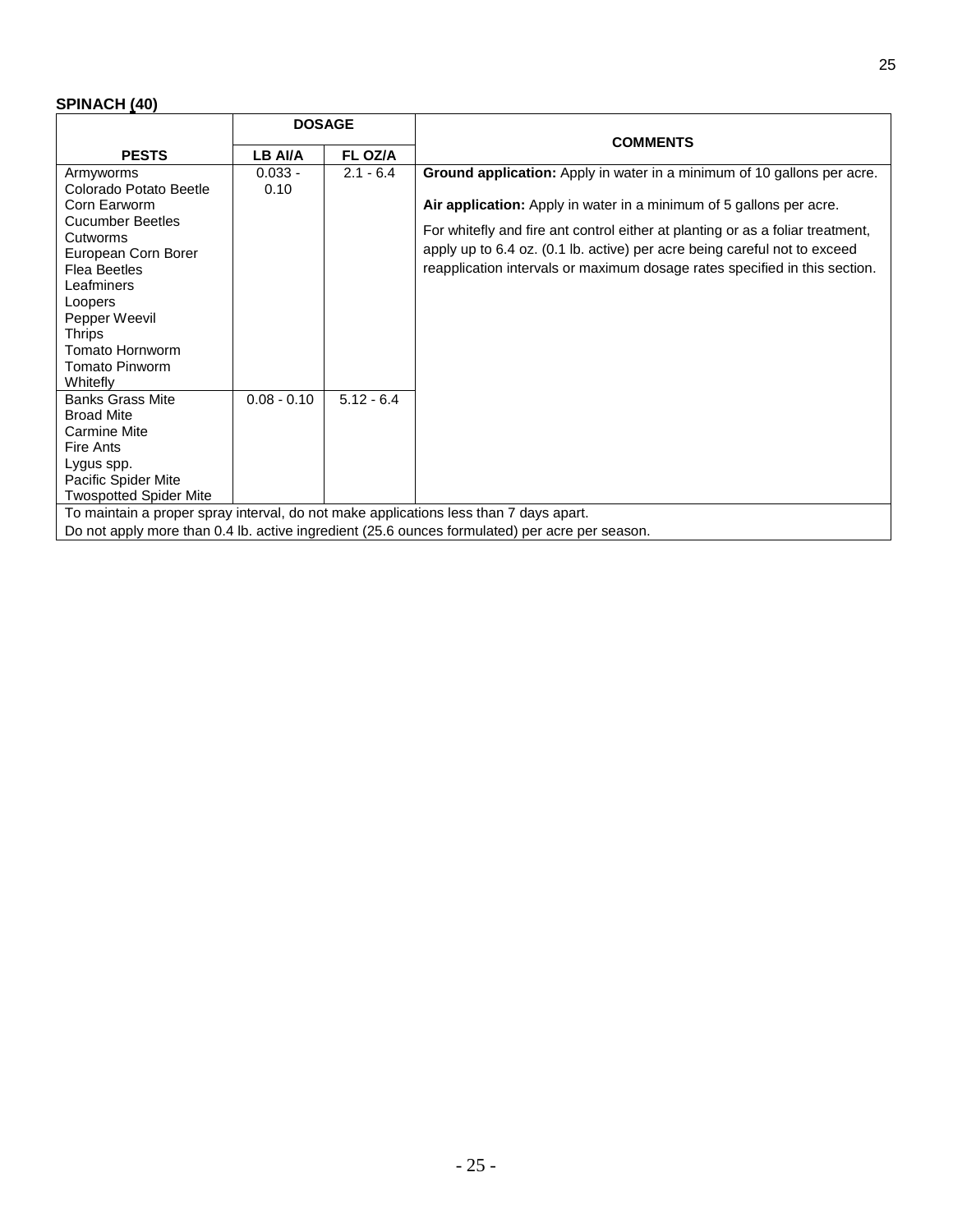## **SUCCULENT PEAS AND BEANS (3)**

|                        |                          | <b>DOSAGE</b>  |              |                                                                                                        |  |  |
|------------------------|--------------------------|----------------|--------------|--------------------------------------------------------------------------------------------------------|--|--|
| <b>CROP</b>            | <b>PEST</b>              | LB AI/A        | FL OZ/A      | <b>COMMENTS</b>                                                                                        |  |  |
| Pea (Pisum spp.)       | Aster Leafhopper         | $0.025 - 0.10$ | $1.6 - 6.4$  | Ground application: Apply in water in a minimum of 10                                                  |  |  |
| Dwarf Pea              | Flea Beetle              |                |              | gallons per acre.                                                                                      |  |  |
| Edible-pod Pea         | Grasshoppers             |                |              |                                                                                                        |  |  |
| English Pea            | Leafhoppers              |                |              | Air application: Apply in water in a minimum of 2 gallons                                              |  |  |
| Garden Pea             | Alfalfa Caterpillar      | $0.033 - 0.10$ | $2.1 - 6.4$  | per acre. Emulsified oil may be substituted for water.                                                 |  |  |
| Green Pea              | Aphids                   |                |              |                                                                                                        |  |  |
| Snow Pea               | Bean Leaf Beetle         |                |              | See section entitled <b>MIXING INSTRUCTIONS</b> for details                                            |  |  |
| Sugar Snap Pea         | Beet Armyworm            |                |              | on amount of oil to use in the spray tank.                                                             |  |  |
| Pigeon Pea             | Cloverworm               |                |              |                                                                                                        |  |  |
| <b>Bean</b> (Phaseolus | Corn Earworm             |                |              |                                                                                                        |  |  |
| spp.)                  | Corn Rootworm            |                |              |                                                                                                        |  |  |
| Broadbean              | Adult                    |                |              |                                                                                                        |  |  |
| (succulent)            | <b>Cucumber Beetle</b>   |                |              |                                                                                                        |  |  |
| Lima bean (green)      | Cutworms                 |                |              |                                                                                                        |  |  |
| Runner bean            | European Corn            |                |              |                                                                                                        |  |  |
| Snap bean              | <b>Borer</b>             |                |              |                                                                                                        |  |  |
| Wax bean               | Fall Armyworm            |                |              |                                                                                                        |  |  |
| Bean (Vigna spp.)      | Japanese Beetle          |                |              |                                                                                                        |  |  |
| Asparagus Bean         | Adult                    |                |              |                                                                                                        |  |  |
| <b>Blackeyed Pea</b>   | Loopers                  |                |              |                                                                                                        |  |  |
| Chinese Longbean       | Pea Leaf Weevil          |                |              |                                                                                                        |  |  |
| Cowpea                 | Pea Weevil               |                |              |                                                                                                        |  |  |
| Moth Bean              | <b>Plant Bugs</b>        |                |              |                                                                                                        |  |  |
| Southern Pea           | Sap Beetle               |                |              |                                                                                                        |  |  |
| Yardlong bean          | Southern Armyworm        |                |              |                                                                                                        |  |  |
| Jackbean               | Stink Bugs               |                |              |                                                                                                        |  |  |
| Soybean                | <b>Tarnished Plant</b>   |                |              |                                                                                                        |  |  |
| (immature seed)        | Bug                      |                |              |                                                                                                        |  |  |
| Sword bean             | <b>Thrips</b>            |                |              |                                                                                                        |  |  |
|                        | Webworms                 |                |              |                                                                                                        |  |  |
|                        | Western Bean             |                |              |                                                                                                        |  |  |
|                        | Cutworm                  |                |              |                                                                                                        |  |  |
|                        | Whitefly                 |                |              |                                                                                                        |  |  |
|                        | Yellowstriped            |                |              |                                                                                                        |  |  |
|                        | Armyworm                 |                |              |                                                                                                        |  |  |
|                        | <b>Banks Grass Mite</b>  | $0.08 - 0.10$  | $5.12 - 6.4$ |                                                                                                        |  |  |
|                        | <b>Carmine Mite</b>      |                |              |                                                                                                        |  |  |
|                        | Lygus spp.               |                |              |                                                                                                        |  |  |
|                        | <b>Twospotted Spider</b> |                |              |                                                                                                        |  |  |
|                        | Mite                     |                |              |                                                                                                        |  |  |
|                        |                          |                |              | Do not apply more than 0.2 lb. active ingredient (12.8 ounces formulated product) per acre per season. |  |  |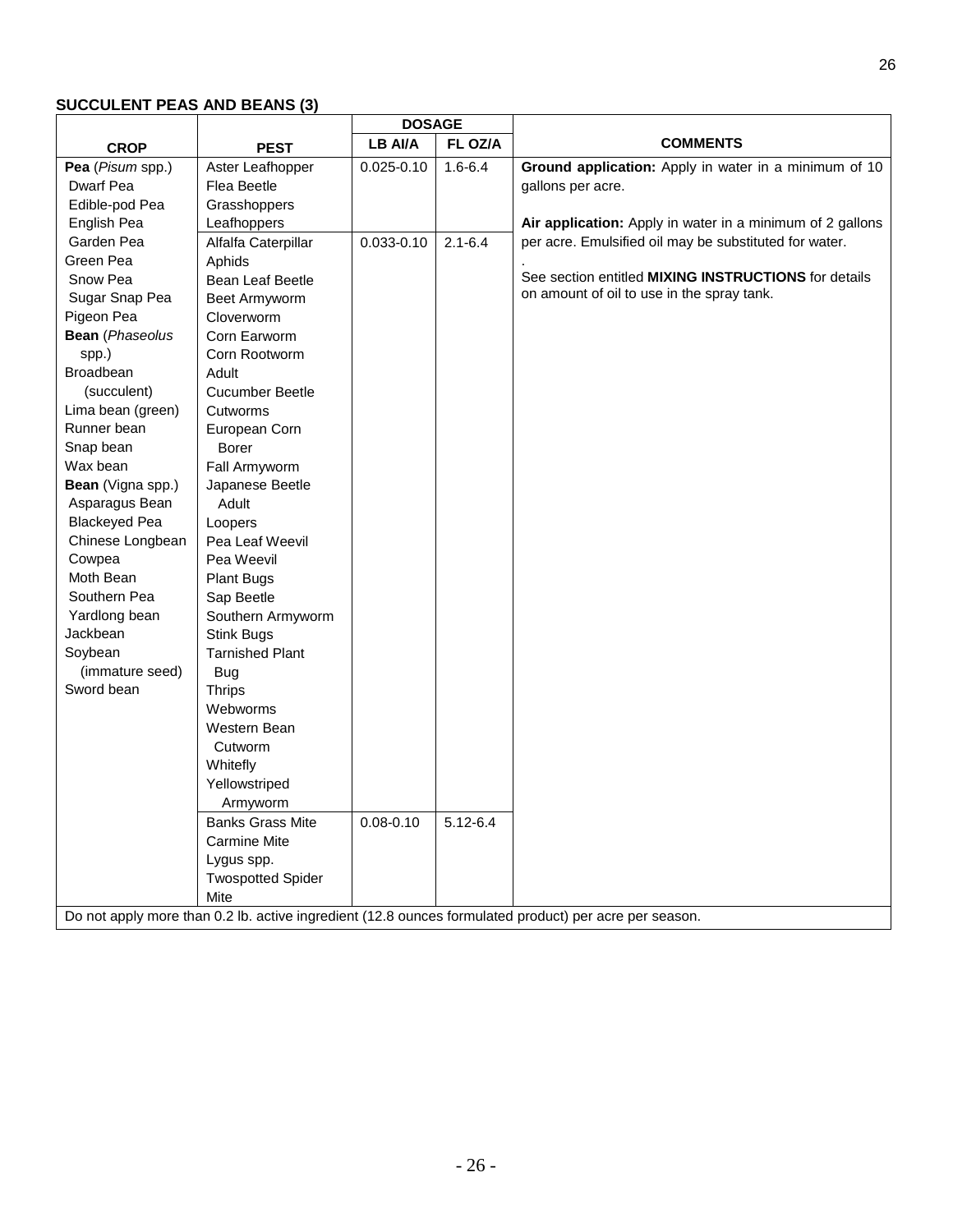### **TOBACCO**

|                                                                                                                                                                                                                 | <b>DOSAGE</b>      |              |                                                                                                                                                                                                                                                                                                                                                                                                                                                                                                                                                 |  |  |
|-----------------------------------------------------------------------------------------------------------------------------------------------------------------------------------------------------------------|--------------------|--------------|-------------------------------------------------------------------------------------------------------------------------------------------------------------------------------------------------------------------------------------------------------------------------------------------------------------------------------------------------------------------------------------------------------------------------------------------------------------------------------------------------------------------------------------------------|--|--|
| <b>PEST</b>                                                                                                                                                                                                     | LB AI/A            | FL OZ/A      | <b>COMMENTS</b>                                                                                                                                                                                                                                                                                                                                                                                                                                                                                                                                 |  |  |
| Armyworm spp.<br>Cutworm spp.<br><b>Mole Crickets</b><br><b>Stalkborers</b><br>Tobacco Flea Beetle (larvae)<br><b>White Grubs</b><br>Wireworms                                                                  | $0.0625 -$<br>0.10 | $4.0 - 6.4$  | Pre-Transplant Soil Applications: Apply 0.0625 - 0.1 lb. active<br>ingredient per acre in a minimum of 10 gallons per acre to control soil<br>pests. Use of suitable equipment to incorporate into top 4" of the soil is<br>required to control below- ground pests.<br>At Transplant Water Treatment Application: Apply 0.0625 - 0.1 lb.<br>active ingredient per acre in a water treatment application volume of 10-<br>200 gallons per acre.<br>May be tank mixed with Command®, Spartan®, and other herbicides<br>approved for tobacco use. |  |  |
| Aphid spp.<br>Armyworm spp.<br>Flea Beetle (Adult)<br>Chinch bugs<br>Stink bugs<br>Japanese Beetles<br>Grasshoppers<br>Cutworm spp.<br><b>Tarnished Plant Bugs</b><br>Green bugs<br><b>Thrips</b><br>Whiteflies | $0.04 - 0.10$      | $2.56 - 6.4$ | Foliar Applications: Apply 0.04 - 0.1 lb. active ingredient per acre<br>foliar application up to and including layby in a minimum of 10 gallons<br>per acre.<br>May be tank mixed with Command®, Spartan®, and other herbicides<br>approved for tobacco use.                                                                                                                                                                                                                                                                                    |  |  |
| <b>Spider Mites</b><br>Lygus spp.                                                                                                                                                                               | 0.10               | 6.4          |                                                                                                                                                                                                                                                                                                                                                                                                                                                                                                                                                 |  |  |
| For foliar applications, do not make more than 2 applications per season.<br>Do not apply later than layby.                                                                                                     |                    |              | For all applications, do not apply more than 0.2 lb. active ingredient (12.8 ounces formulated) per acre per season.                                                                                                                                                                                                                                                                                                                                                                                                                            |  |  |

## **Tree Nuts Crops (21-Pecans) (7-All Other Nut Crops)**

Tree Nut Crops including: Almond, Beech nut, Brazil nut, Butternut, Cashew, Chestnut, Chinquapin, Filbert (hazelnut), Hickory nut, Macadamia nut (bush nut), Pecan, pistachio, and Walnut (Black & English)

| <b>Ground application:</b> Apply as a dilute (minimum of 200 gallons of |
|-------------------------------------------------------------------------|
| finished spray per acre) or concentrate (minimum of 50 gallons of       |
| finished spray per acre) spray in sufficient water to provide thorough  |
|                                                                         |
|                                                                         |
| Air application: Apply in a minimum of 10 gallons of finished spray per |
|                                                                         |
|                                                                         |
|                                                                         |
|                                                                         |
|                                                                         |
|                                                                         |
|                                                                         |
|                                                                         |
|                                                                         |
|                                                                         |
|                                                                         |
|                                                                         |
|                                                                         |
|                                                                         |

Minimum spray intervals: Apply Bifen 2 AG Gold as needed to maintain control, but not apply at intervals sooner than 15 days. Observe a 21-day Pre-Harvest Interval (PHI) for Pecans and a 7-day Pre-Harvest Interval (PHI) for all other registered tree nut crops.

Do not exceed 0.2 lb. active ingredient per acre per application; do not exceed 0.50 lb. active ingredient per acre per season. Do not graze livestock in treated orchards or cut treated cover crops for feed.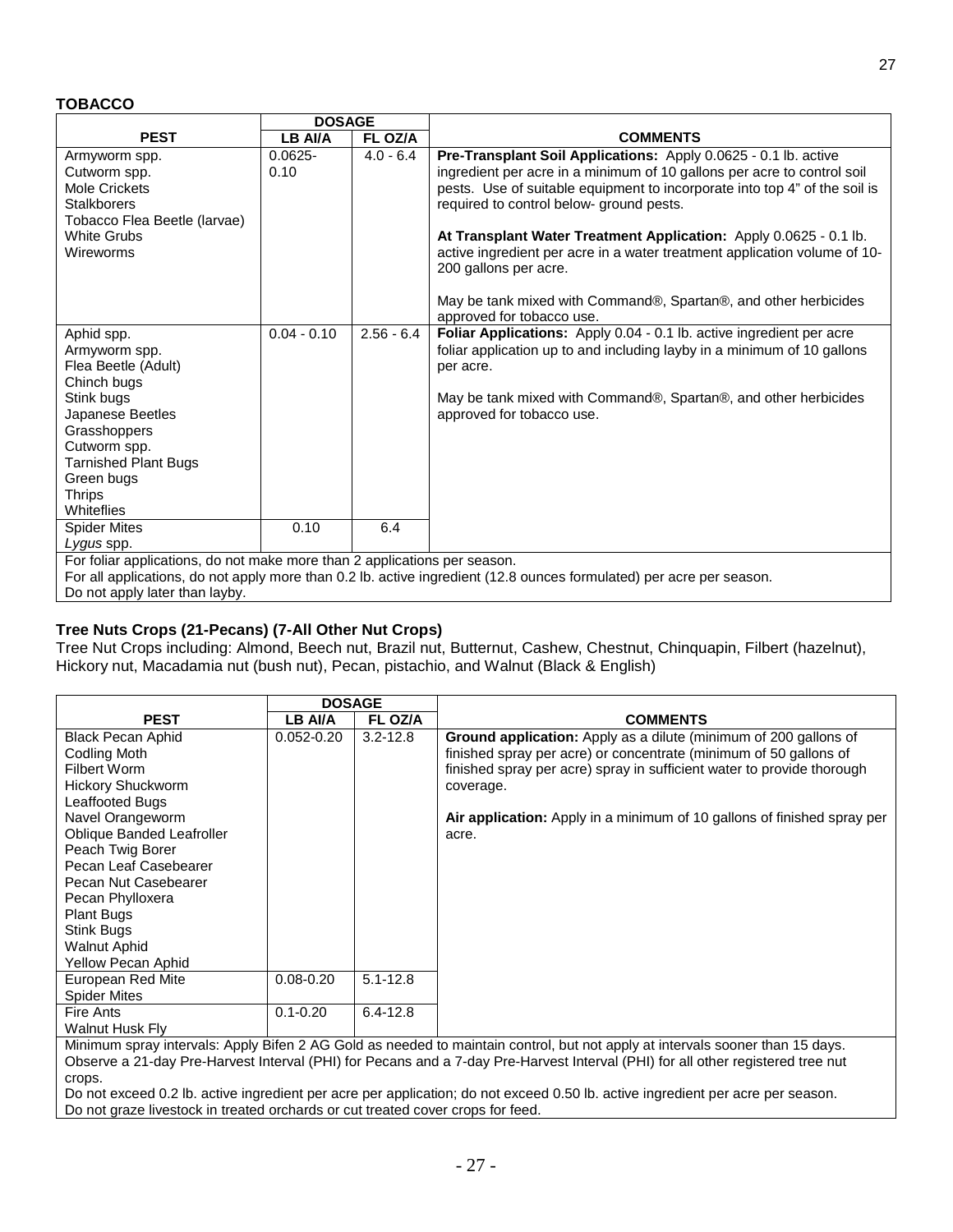### **TUBEROUS AND CORM VEGETABLES (21)**

|                             |                                                                                                                                                                                                                                                                   | <b>DOSAGE</b> |             |                                                                                                                                  |  |  |  |  |
|-----------------------------|-------------------------------------------------------------------------------------------------------------------------------------------------------------------------------------------------------------------------------------------------------------------|---------------|-------------|----------------------------------------------------------------------------------------------------------------------------------|--|--|--|--|
| <b>CROP</b>                 | <b>PEST</b>                                                                                                                                                                                                                                                       | LB AVA        | FL OZ/A     | <b>COMMENTS</b>                                                                                                                  |  |  |  |  |
| Arracacha                   | Corn Wireworm                                                                                                                                                                                                                                                     | 0.30          | 19.2        | In-Furrow planting time treatment: Bifen 2 AG Gold may be                                                                        |  |  |  |  |
| Arrowroot                   | Tobacco Wireworm                                                                                                                                                                                                                                                  | (at-plant)    | (at-plant)  | applied as an in-furrow planting time treatment for the control of                                                               |  |  |  |  |
| Potato                      | Japanese Beetle                                                                                                                                                                                                                                                   | $0.05 - 0.15$ | $3.2 - 9.6$ | wireworms, rootworms, and white grubs. Apply Bifen 2 AG Gold                                                                     |  |  |  |  |
| Chinese Artichoke           | Grubs                                                                                                                                                                                                                                                             | (layby)       | (layby)     | at the rate of 0.3 lb. active ingredient per acre as an in-furrow                                                                |  |  |  |  |
| Jerusalem                   | June Beetle                                                                                                                                                                                                                                                       |               |             | spray or T-band spray at planting time.                                                                                          |  |  |  |  |
| Artichoke                   | Southern Potato                                                                                                                                                                                                                                                   |               |             |                                                                                                                                  |  |  |  |  |
| Edible Canna                | Wireworm                                                                                                                                                                                                                                                          |               |             | Lay-By treatment: Bifen 2 AG Gold may be applied as a layby                                                                      |  |  |  |  |
| Cassava (bitter &<br>sweet) | <b>Banded Cucumber</b>                                                                                                                                                                                                                                            | $0.033 -$     | $2.1 - 6.4$ | treatment for the control of wireworms, rootworms and white<br>grubs. Apply Bifen 2AG Gold to the drill area and cover with soil |  |  |  |  |
| Chayote (root)              | <b>Beetle</b>                                                                                                                                                                                                                                                     | 0.10          | (foliar)    | utilizing cultivation equipment set to throw soil to the drill area.                                                             |  |  |  |  |
| Chufa                       | <b>Black Flea Beetle</b><br>Cucumber Beetle                                                                                                                                                                                                                       | (foliar)      |             | Apply Bifen 2 AG Gold as a banded spray over the row at a rate of                                                                |  |  |  |  |
| Dasheen (taro)              | <b>Rootworms</b>                                                                                                                                                                                                                                                  |               |             | 0.05 -0.15 lb. active ingredient per acre (3.2 - 9.6 ounces                                                                      |  |  |  |  |
| Ginger                      | Sweetpotato Flea                                                                                                                                                                                                                                                  |               |             | formulated) in 10 gallons per acre of spray.                                                                                     |  |  |  |  |
| Leren                       | Beetle                                                                                                                                                                                                                                                            |               |             |                                                                                                                                  |  |  |  |  |
| Potato                      | Sweetpotato                                                                                                                                                                                                                                                       |               |             | Foliar spray: Bifen 2 AG Gold may be applied as a foliar spray                                                                   |  |  |  |  |
| <b>Sweet Potato</b>         | Weevil                                                                                                                                                                                                                                                            |               |             | for the control of the adult life stages of flea beetles, click beetles                                                          |  |  |  |  |
| Tanier                      | Whitefringed Beetle                                                                                                                                                                                                                                               |               |             | (wireworms), cucumber beetles (rootworms), whitefringed beetles                                                                  |  |  |  |  |
| Turmeric                    | White Grub                                                                                                                                                                                                                                                        |               |             | and May/June beetles (white grubs). Apply Bifen 2 AG Gold at                                                                     |  |  |  |  |
| Yam bean                    | Sugarcane Beetle                                                                                                                                                                                                                                                  |               |             | the rate of 0.033 to 0.10 lb. active ingredient per acre (2.1 to 6.4)                                                            |  |  |  |  |
| True yam                    |                                                                                                                                                                                                                                                                   |               |             | ounces formulated) in 10 gallons of spray by ground and 3 gallons                                                                |  |  |  |  |
|                             |                                                                                                                                                                                                                                                                   |               |             | of spray by air.                                                                                                                 |  |  |  |  |
|                             |                                                                                                                                                                                                                                                                   |               |             |                                                                                                                                  |  |  |  |  |
|                             | For foliar applications, do not make more than 2 foliar applications per season and do not make application less than 21 days apart.<br>Do not apply more than 0.5 lb. active ingredient (32 ounces formulated) per acre per season, including soil applications. |               |             |                                                                                                                                  |  |  |  |  |

**APPLICATIONS INSTRUCTIONS – ORNAMENTALS**

For use on plants intended for aesthetic purposes or climatic modifications and being grown in interior plantscapes and on outdoor ornamentals, Christmas trees, nurseries, lawns, sod farms and golf courses.

#### **USE INSTRUCTIONS**

Bifen 2 AG Gold mixes with water and other aqueous carriers to control a broad assortment of insects and mites on trees, shrubs, foliage plants, non-bearing fruit and nut trees, and flowers in interiorscapes, including hotels, shopping malls, office buildings, etc. and outdoor plantscapes such as, but not limited to, nurseries, residential dwellings, parks, institutional buildings, recreational areas, athletic fields, golf courses, sod farms, and home lawns. Non-bearing crops are perennial crops that will not produce a harvestable raw agricultural commodity during the season of application.

Bifen 2 AG Gold may be tank-mixed with other products, including insect growth regulators. When tank mixing Bifen 2 AG Gold with other products observe all precautions and limitations on each separate product label. The addition of spreader stickers is not necessary. The physical compatibility of Bifen 2 AG Gold may vary with different sources of pesticide products, and local cultural practices. Any tank mixture which has not been previously tested should be prepared on a small scale (pint or quart jar), using the proper proportions of chemicals and water to ensure the physical compatibility of the mixture.

The following procedure is recommended for preparation of a new tank mix, unless specified otherwise in label directions:

- 1. Add wettable powders to tank water
- 2. Agitate
- 3. Add fluids and flowables
- 4. Agitate
- 5. Add emulsifiable concentrates
- 6. Agitate

If a mixture is found to be incompatible following the order of addition, try reversing the order of addition, or increase the volume of water. **Note**: If the tank mixture is found to be compatible after increasing the amount of water then the sprayer will need to be recalibrated for a higher volume application. Do not allow tank mix to stand overnight. When using tank mixes, observe all restrictions and precautions which appear on the labels of these products. Provide constant agitation to keep the mixture in solution.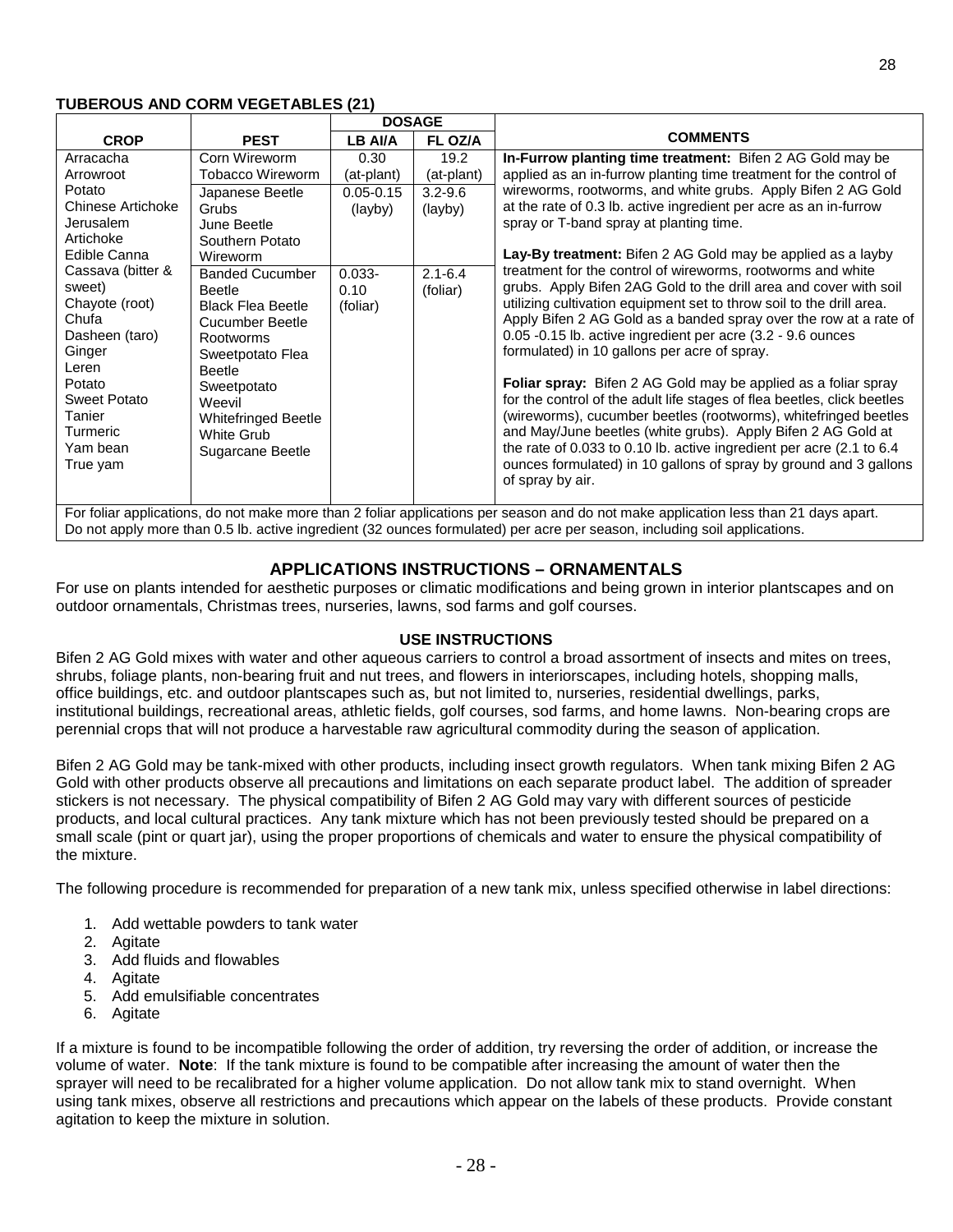#### **APPLICATION INSTRUCTIONS TRUNK SPRAYS TO ORNAMENTAL TREES (including Christmas trees) For Control of Bark Beetles and Boring Beetles**

Refer to the table below. Application rates and timing differ according to the target pest and other factors specific to each local situation. Consult your local State Extension specialist or other qualified expert for recommendations. **Note:** Do not apply more than 12.8 fl. oz. (0.2 lbs. AI) per acre of this product to trees. Repeat application may be necessary if reinfestation is likely.

| <b>PEST</b>                                                                                                                                                                          | <b>DOSAGE</b>                                                                                                                                                        | <b>SPRAY VOLUME</b>                                                                                      | <b>REMARKS AND RESTRICTIONS</b>                                                                                                                                                                                                                                                             |
|--------------------------------------------------------------------------------------------------------------------------------------------------------------------------------------|----------------------------------------------------------------------------------------------------------------------------------------------------------------------|----------------------------------------------------------------------------------------------------------|---------------------------------------------------------------------------------------------------------------------------------------------------------------------------------------------------------------------------------------------------------------------------------------------|
| Dandroctonus bark beetles such as<br>mountain pine beetle, southern pine<br>beetle, western pine beetle, and black<br>turpentine beetle.<br>Engraver beetle (Ips spp.)               | 16 - 32 fl. oz.<br>per 100 gallons<br>$(0.25 - 0.5)$ lb. Al<br>per 100 gallons)<br>$16 - 32$ fl. oz.<br>per 100 gallons<br>$(0.25 - 0.5)$ lb. Al per<br>100 gallons) | Use 1-4 gallons of<br>finished spray per<br>tree.<br>Use 10-14 gallons of<br>finished spray per<br>tree. | Make applications to the trunk of the tree<br>with a hydraulic sprayer in the early<br>spring or prior to adult beetle flight and<br>tree infestation.<br>Apply spray directly to the main trunk<br>from the base of the tree to at least half-<br>way into the live crown. Spray until the |
|                                                                                                                                                                                      |                                                                                                                                                                      |                                                                                                          | bark is thoroughly wet.                                                                                                                                                                                                                                                                     |
| Other bark beetles such as ambrosia<br>beetles, elm bark beetles, and metallic<br>wood borers such as emerald ash<br>borer.                                                          | $16 - 32$ fl. oz.<br>per 100 gallons<br>$(0.25 - 0.5)$ lb. Al per<br>100 gallons)                                                                                    | Use 2-5 gallons of<br>finished spray per<br>tree.                                                        | Make applications of a spray mixture to<br>the trunk, scaffolding and limbs of the tree<br>with a hydraulic sprayer in the early<br>spring or prior to adult beetle flight and<br>tree infestations. Spray until the bark is<br>thoroughly wet.                                             |
| <b>Clearwing moth borers</b><br>such as ash borer, banded ash<br>clearwing, dogwood borer, lesser<br>peachtree borer, lilac borer, oak borer,<br>peachtree borer, rhododendron borer | $6.4 - 12.8$ fl. oz.<br>per 100 gallons<br>$(0.1 - 0.2$ lb. Al per<br>100 gallons)                                                                                   | Use 1-4 gallons of<br>finished spray per<br>tree.                                                        | Apply to the branches and trunks prior to<br>adult emergence. Spray until the bark is<br>thoroughly wet. For maximum residual<br>control, use highest recommended rate.                                                                                                                     |
| Coleopteran borers such as bronze<br>birch borer, flatheaded apple tree<br>borer                                                                                                     |                                                                                                                                                                      |                                                                                                          |                                                                                                                                                                                                                                                                                             |

## **Treatment of Infested Trees to Control Emerging Brood**

Make applications of a spray mixture containing 2.0 pints of Bifen 2 AG Gold per 100 gallons of water to trees that still have beetles in the bark. Apply spray directly to the main trunk from the base of the tree to at least half-way into the live crown. Spray until the bark is thoroughly wet (usually 1 to 4 gallons of spray per tree). Do not apply more than 0.2 lbs. AI (12.8 fl. oz.) of this product to trees per acre.

Trees on which all needles have turned brown generally have been vacated and should not be sprayed unless infestation is confirmed. To confirm an infestation, scrape off the outer bark to determine if trees are still infested. If live infestations remain in the trunks, fell the trees and cut into sections. Spray the trunk and large limbs and turn sections so that all of the surface area can be treated. Do not apply more than 0.2 lbs. AI (12.8 fl. oz.) of this product to trees per acre.

## **FOLIAR SPRAYS TO ORNAMENTALS AND TREES**

### **(Including Field and Container Grown Nursery Stock, Christmas Trees, Interiorscapes and Plantscapes, Lawns, Trees and Shrubs, and on Golf Courses and Sod Farms**

For applications to ornamentals (including but not limited to trees, shrubs, ground covers, bedding plants and foliage plants, conifers (field and container grown), Christmas Trees and pine seed orchards) apply 0.04 to 0.32 fl. oz. Bifen 2 AG Gold per 1,000 sq. ft. or 1,8 to 14.4 fl. oz. per 100 gallons. Bifen 2 AG Gold may be diluted and applied in various volumes of water providing that the maximum label rate (0.32 fl. oz. per 1,000 sq. ft. or 14.4 fl. oz. per 100 gallons) is not exceeded. Bifen 2 AG Gold may be applied through low volume application equipment by dilution with water or other carriers and providing that the maximum label rate (0.32 fl. oz. per 1,000 sq. ft. or 14.4 fl. oz. per 100 gallons) is not exceeded.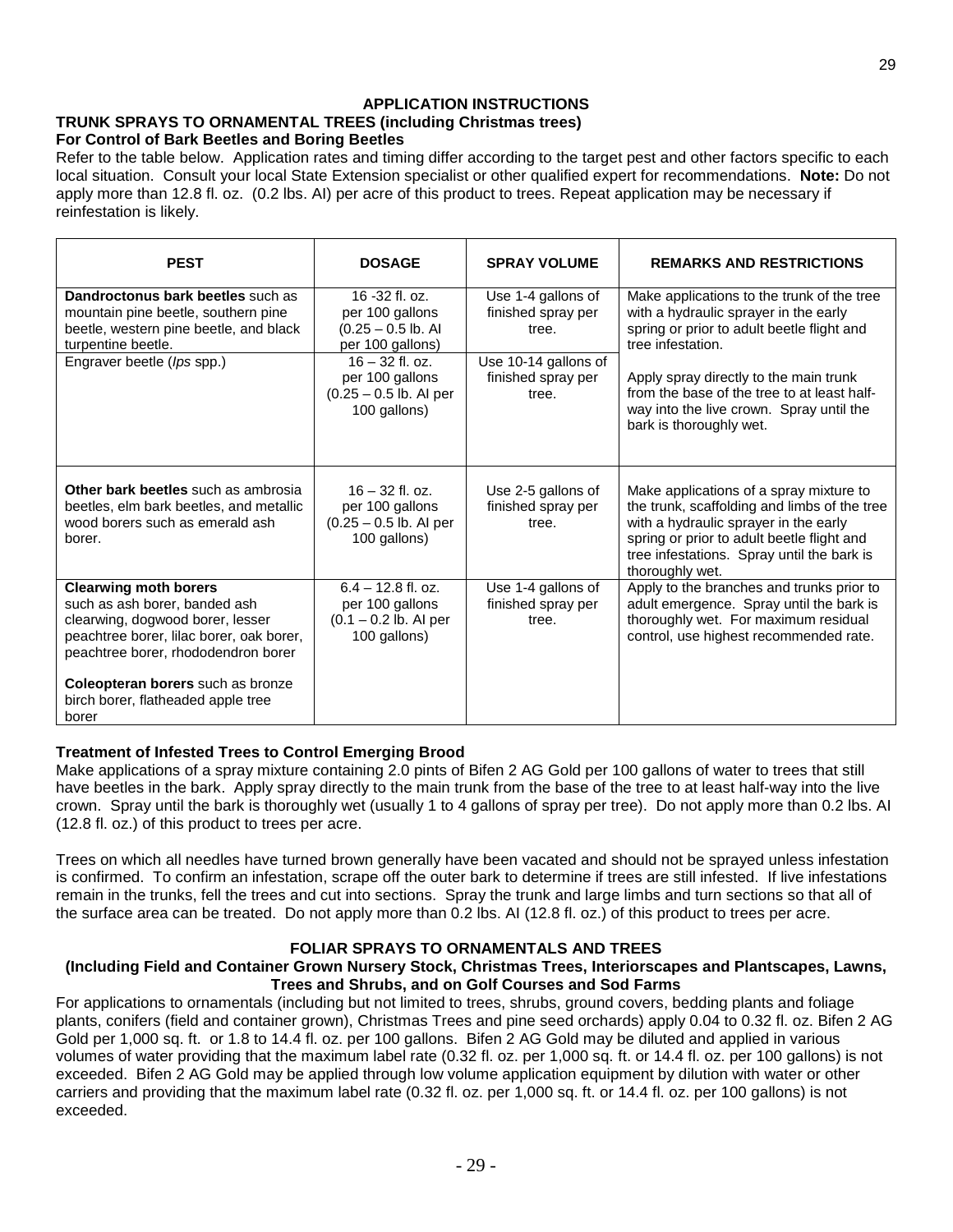#### **Calculating Dilution Rates Using the Ornamental Application Rates Table and the Bifen 2 AG Gold Dilution Chart** Use the following steps to determine the appropriate dilution of this product required to control the specific pests:

- 1. Find the least susceptible target pest (the pest that requires the highest application rate for control).
- 2. Select an application rate in terms of fluid ounces of this product.
- 3. Find your application volume and how much spray you want to prepare.
- 4. Use the **Ornamental Dilution Chart** to determine the appropriate volume of this product that must be mixed in your desired volume of water.

For example, to control black vine weevil adults on rhododendron, the **Ornamental Application Rates** table shows that 0.08 to 0.16 fl. oz. of this product should be applied per 1,000 sq. ft. You select an application rate of 0.16 fl. oz. per 1,000 sq. ft. because maximum residual control is desired. Your application volume is approximately 300 gallons per acre which is equivalent to 6.9 gallons per 1,000 sq. ft. Consulting the **Ornamental Dilution Chart** shows that you should dilute 0.24 fl. oz. of this product in 10 gallons of water.

| BIFEN 2 AG GOLD ORNAMENTAL DILUTION CHART                                                     |         |          |           |      |                   |      |             |
|-----------------------------------------------------------------------------------------------|---------|----------|-----------|------|-------------------|------|-------------|
| Fluid Ounces (mL) of Bifen 25% diluted to the Volumes of Finished Spray<br><b>Application</b> |         |          |           |      |                   |      |             |
| Rate                                                                                          |         | 1 Gallon | 5 Gallons |      | <b>10 Gallons</b> |      | 100 Gallons |
| Fl. oz./1,000                                                                                 | Fl. oz. | mL.      | Fl. oz.   | mL   | Fl. oz.           | mL   | Fl. oz.     |
| sq. ft.                                                                                       |         |          |           |      |                   |      |             |
| 0.04                                                                                          | 0.018   | 0.5      | 0.09      | 2.6  | 0.18              | 5.3  | 1.8         |
| 0.08                                                                                          | 0.036   | 1.1      | 0.18      | 5.3  | 0.36              | 10.6 | 3.6         |
| 0.16                                                                                          | 0.072   | 2.1      | 0.36      | 10.6 | 0.72              | 21.3 | 7.2         |
| 0.32                                                                                          | 0.144   | 4.3      | 0.72      | 21.3 | 1.44              | 42.6 | 14.4        |

 $(7.9)$ (Fl. Oz. of Bifen 2 AG Gold added to tank  $=$  Percent Active Ingredient of Spray Mix (gallons of finished spray mix)(128)

## **ORNAMENTAL AND TREE FOLIAR APPLICATION RATES**

The application rates listed in the following table will provide excellent control of the noted pests under typical conditions. However, at the discretion of the applicator, this product may be applied at up to 0.32 fl. oz. per 1,000 sq. ft (14.4 f. oz. per 100 gallons) to control each of the pest listed in this table. The higher application rates should be used when maximum residual control is desired.

| <b>PEST</b>                                  | <b>DOSAGE</b>                   | <b>REMARKS AND RESTRICTIONS</b>                                 |
|----------------------------------------------|---------------------------------|-----------------------------------------------------------------|
| Bagworms <sup>1</sup>                        |                                 | Bagworms: For best results, apply when larvae begin             |
| Cutworms                                     | $0.04 - 0.08$ fl. oz. per 1,000 | to hatch and spray larvae directly. Applications when           |
| Elm Leaf Beetles                             | sq. ft.                         | larvae are young will be most effective.                        |
| <b>Fall Webworms</b>                         |                                 |                                                                 |
| <b>Gypsy Moth Caterpillars</b>               | $(1.8 - 3.8$ fl. oz. per 100    | <sup>2</sup> Beetles, Scale Crawlers, Twig Borers, and Weevils: |
| Lace Bugs                                    | gallons)                        | May treat trunks, stems and twigs in addition to plant          |
| Leaf Feeding Caterpillars                    |                                 | foliage.                                                        |
| <b>Tent Caterpillars</b>                     |                                 |                                                                 |
| Tussock moth                                 |                                 | <sup>3</sup> Spider Mites: Bifen 2 AG Gold provides optimal     |
| Adelgids                                     | $0.08 - 0.16$ fl. oz. per 1,000 | twospotted spider mite control when applied during              |
| Ants                                         | sq. ft.                         | spring to mid-summer. Higher application rates                  |
| Aphids                                       |                                 | and/or more frequent treatments may be required for             |
| <b>Bees</b>                                  | $(3.6 - 7.2$ fl. oz. per 100    | acceptable twospotted spider mite control during mid-           |
| Beet Armyworm                                | gallons)                        | to late-summer. The addition of a surfactant or                 |
| Beetles <sup>2</sup>                         |                                 | horticultural oil may increase the effectiveness of this        |
| <b>Black Vine Weevil (Adults)</b>            |                                 | product. Combinations of this product with other                |
| Scales, such as                              |                                 | registered miticides have also proven effective.                |
| <b>Brown Soft Scales</b>                     |                                 | Alternately, Bifen 2 AG Gold applications may be                |
| California Red Scale (Crawlers) <sup>2</sup> |                                 | rotated with those of other products that have different        |
| <b>Elongated Hemlock Scale</b>               |                                 | modes of action in control programs that are                    |
| Pine Needle Scales (crawlers) <sup>2</sup>   |                                 | designed to manage resistance by twospotted spider              |
| San Jose Scales (Crawlers) <sup>2</sup>      |                                 | mites. Consult your local Cooperative Extension                 |
| <b>Broad Mites</b>                           |                                 | Service for resistance management                               |
| <b>Budworms</b>                              |                                 | recommendations in your region.                                 |
| Cicadas                                      |                                 |                                                                 |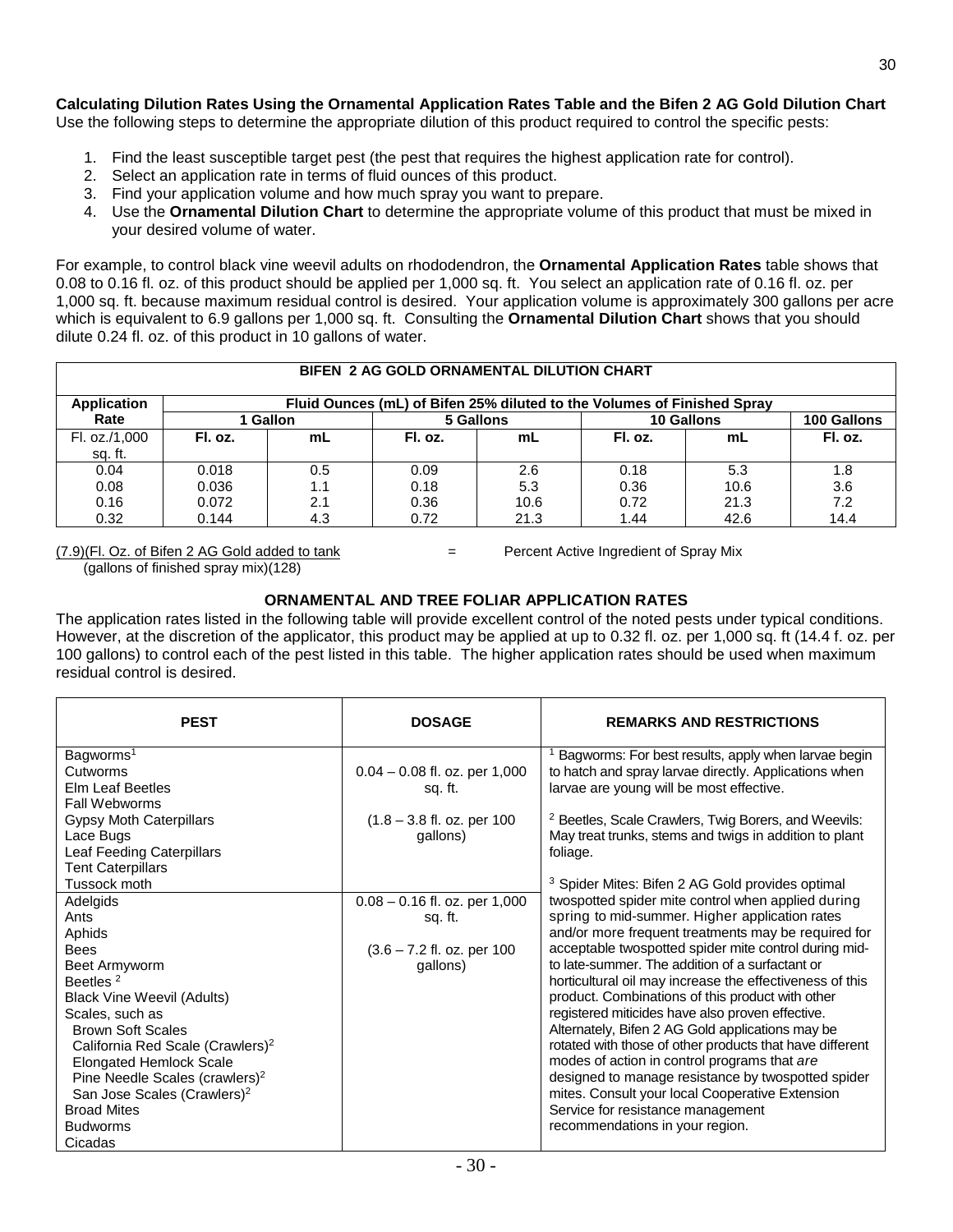| <b>Citrus Thrips</b>              |                                 |                      |
|-----------------------------------|---------------------------------|----------------------|
| <b>Clover Mites</b>               |                                 |                      |
| Crickets                          |                                 |                      |
| Earwigs                           |                                 |                      |
| European Red Mite                 |                                 |                      |
| <b>Flea Beetles</b>               |                                 |                      |
| Fungus Gnats (Adults)             |                                 |                      |
| Glassywinged Sharpshooter         |                                 |                      |
| Grasshoppers                      |                                 |                      |
| Japanese Beetle (Adult)           |                                 |                      |
| Leafhoppers                       |                                 |                      |
| Leafrollers                       |                                 |                      |
| Mealybugs                         |                                 |                      |
| <b>Mites</b>                      |                                 |                      |
| Mosquitoes                        |                                 |                      |
| Nantucket Pine Tip Moth           |                                 |                      |
| Pillbugs                          |                                 |                      |
| Pine sawflies                     |                                 |                      |
| Plant Bugs (including Lygus spp.) |                                 |                      |
| Psyllids                          |                                 |                      |
| Scorpions                         |                                 |                      |
| Spider Mites <sup>3</sup>         |                                 |                      |
| Spiders                           |                                 |                      |
| Spittlebugs                       |                                 |                      |
| <b>Thrips</b>                     |                                 |                      |
| <b>Tip Moths</b>                  |                                 |                      |
| Treehoppers                       |                                 |                      |
| Twig Borers <sup>2</sup>          |                                 |                      |
| Wasps                             |                                 |                      |
| Weevils <sup>2</sup> such as      |                                 |                      |
| White Pine Weevil                 |                                 |                      |
| Pales Weevil                      |                                 |                      |
| Diaprepes adults                  |                                 |                      |
| Orchid Weevil                     |                                 |                      |
| White flies                       |                                 |                      |
| Zimmerman pine moths              |                                 |                      |
| Imported Fire Ants**              | $0.16 - 0.32$ fl. oz. per 1,000 | ** For foraging ants |
| Leafminers                        | sq. ft.                         |                      |
| Pecan Leaf Scorch Mite            |                                 |                      |
| Pine Shoot Beetle (Adults)        | (7.2 - 14.4 fl. oz. per 100     |                      |
| Spider Mites <sup>3</sup>         | gallons)                        |                      |

**BROADCAST SPRAYS TO TURFGRASS (including lawns, golf courses, sod farms, parks, etc).**

Apply Bifen 2 AG Gold as a broadcast treatment. Use higher volumes up to 10 gallons of carrier per 1000 square feet to get uniform coverage when treating dense grass foliage.

For low water volume usage, less than 2 gallons/1000 square feet, addition of a non-ionic or silicone based surfactant (0.25% v/v) is recommended. Irrigation to treated area within a few hours following application can improve efficacy to sub-surface pests such as, but not limited to, mole crickets.

## **Restrictions:**

In New York State, this product may NOT be applied to any grass or turf area within 100 feet of a water body (lake, pond, river, stream, wetland, or drainage ditch).

In New York State, do make a single repeat application of this product if there are signs of renewed insect activity, but not sooner than two weeks after the first application.

Spray Drift Precautions (For Turf & Ornamental Uses)

Do not apply when wind conditions laver downwind drift to nearby water bodies.

Do not apply when wind velocity exceeds 10 miles per hour. Avoid application when wind gusts approach 10 mph.

Apply using nozzles that provide the largest droplet size compatible with adequate coverage

## **Turfgrass Application Rates**

The application rates listed in the following table will provide excellent control of the respective pests under typical conditions. However, at the discretion of the applicator, Bifen 2 AG Gold may be applied at up to 0.32 fl. oz. per 1000 square feet to control each of the pests listed in this table. The higher application rates should be used when maximum residual control is desired or heavy pest populations occur.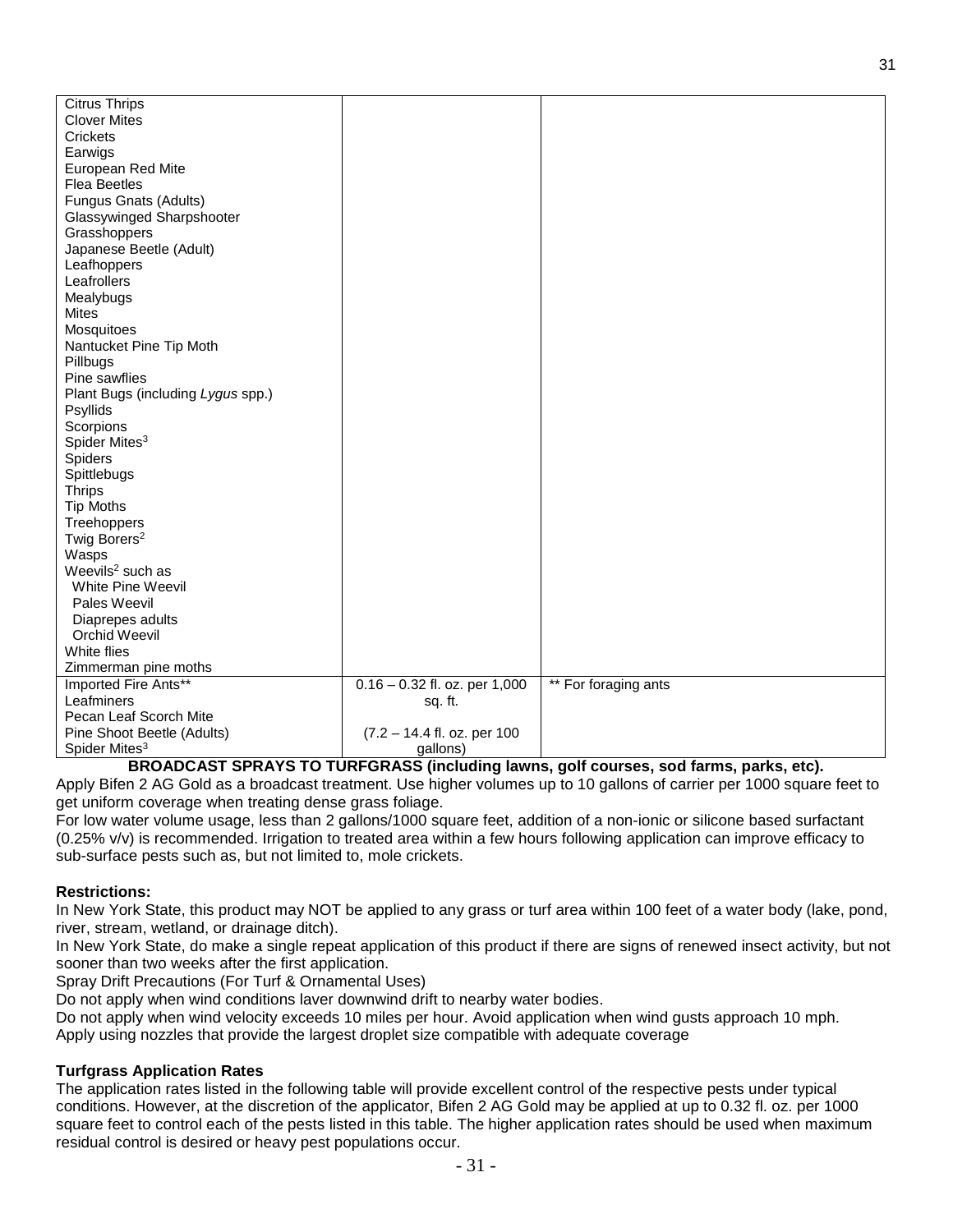| <b>PEST</b>                                              | <b>DOSAGE</b>                          |
|----------------------------------------------------------|----------------------------------------|
| Armyworms <sup>1</sup>                                   | 0.05 to 0.08 fl. oz. per 1,000 sq. ft. |
| Cutworm <sup>1</sup>                                     |                                        |
| Sod Webworm <sup>1</sup>                                 |                                        |
| Annual Bluegrass Weevil (Hyperodes) (Adult) <sup>2</sup> | 0.08 to 0.16 fl. oz. per 1,000 sq. ft. |
| Banks Grass Mite <sup>6</sup>                            |                                        |
| Billbugs (Adult) <sup>3</sup>                            |                                        |
| Black Turfgrass Ataenius (Adult) <sup>4</sup>            |                                        |
| Crickets                                                 |                                        |
| Earwigs                                                  |                                        |
| Fleas (Adult)                                            |                                        |
| Grasshoppers                                             |                                        |
| Mealybugs                                                |                                        |
| Mites <sup>6</sup>                                       |                                        |
| Ants                                                     | 0.16 to 0.32 fl. oz. per 1,000 sq. ft. |
| Chinch Bugs <sup>5</sup>                                 |                                        |
| Fleas (Larvae) <sup>7</sup>                              |                                        |
| Imported Fire Ants <sup>8</sup>                          |                                        |
| Japanese Beetle (Adult)                                  |                                        |
| Mole Cricket (Adult) <sup>9</sup>                        |                                        |
| Mole Cricket (Nymph) <sup>10</sup>                       |                                        |
| Ticks <sup>11</sup>                                      |                                        |

1. Armyworms, Cutworms and Sod Webworms: To ensure optimum control, delay watering (irrigation) or mowing for 24 hours after application. If the grass area is being maintained at a mowing height of greater than 1 inch, then higher application rates (up to 0.32 fluid oz. per 1000 square feet) may be required during periods of high pest pressure.

2. Annual Bluegrass Weevil (Hyperodes) adults: Applications should be timed to control adult weevils as they leave their overwintering sites and move into grass areas. This movement generally begins when Forsythia is in full bloom and concludes when flowering dogwood (Carnes florida) is in full bloom. Consult your State Cooperative Extension Service for more specific information regarding application timing.

3. Billbug adults: Applications should be made when adult billbugs are first observed during April and May. Degree day models have been developed to optimize application timing. Consult your State Cooperative Extension Service for information specific to your region. In temperate regions, spring applications targeting billbug adults will also provide control of over-wintered chinch bugs.

4. Black Turfgrass Ataenius adults: Applications should be made during May and July to control the first and second generation of black turfgrass ataenius adults, respectively. The May application should be tamed to coincide with the full bloom stage of Vanhoutte spiraea (Spiraea vanhouttei) and horse chestnut (Aesculus hippocastanum). The July application should be timed to coincide with this blooming of Rose of Sharon (Hibiscus syriacus).

5. Chinch Bugs: Chinch Bugs infest the base of grass plants and are often found in the thatch layer. Irrigation of the grass area before treatment will optimize the penetration at the insecticide to the area where the chinch bugs are located. Use higher volume applications if the thatch layer is excessive or if a relatively long mowing height is being maintained. Chinch bugs can be one of the most difficult pests to control in grasses and the higher application rates (up to 0.32 fluid oz. per 1000 square feet) may be required to control populations that contain both nymphs and adults during the middle of the summer.

6. Mites: To ensure optimal control of eriophyid mites, `apply in combination with the labeled application rate of a surfactant. A second application, five to seven days after the first, may be necessary to achieve acceptable control.

7. Flea larvae: Flea larvae develop in the soil of shaded areas that are accessible to pets or other animals. Use a higher volume application when treating these areas to ensure penetration of the insecticide into the soil. Note: if the lawn area is being treated with this product at 0.0B fluid ea, per 1000 square feet for adult flea control, then the larval application rate may be achieved by increasing the application volume two- to four-fold.

8. lmported Fire Ants: Control will be optimized by combining broadcast applications that will control foraging workers and newly mated fly-in queens with mound drenches that will eliminate existing colonies. If the soil is not moist, then it is important to irrigate before application or use a high volume application. Broadcast treatments should apply 0.32 fluid oz. per 1,000 square feet. Mounds should be treated by diluting 0.05 fluid oz of Bifen 2 AG Gold per gallon of water and applying 1 to 2 gallons of finished spray per mound. The mounds should be treated with sufficient force to break their apex and allow the insecticide solution to flow into the ant tunnels. A four foot diameter circle around the mound should also be treated. For best results, apply in cool weather (65 - 80°F) or in early morning or late evening hours. Note: a spray rig that is calibrated to apply 0.32 fluid oz. per 1,000 square feet of this product in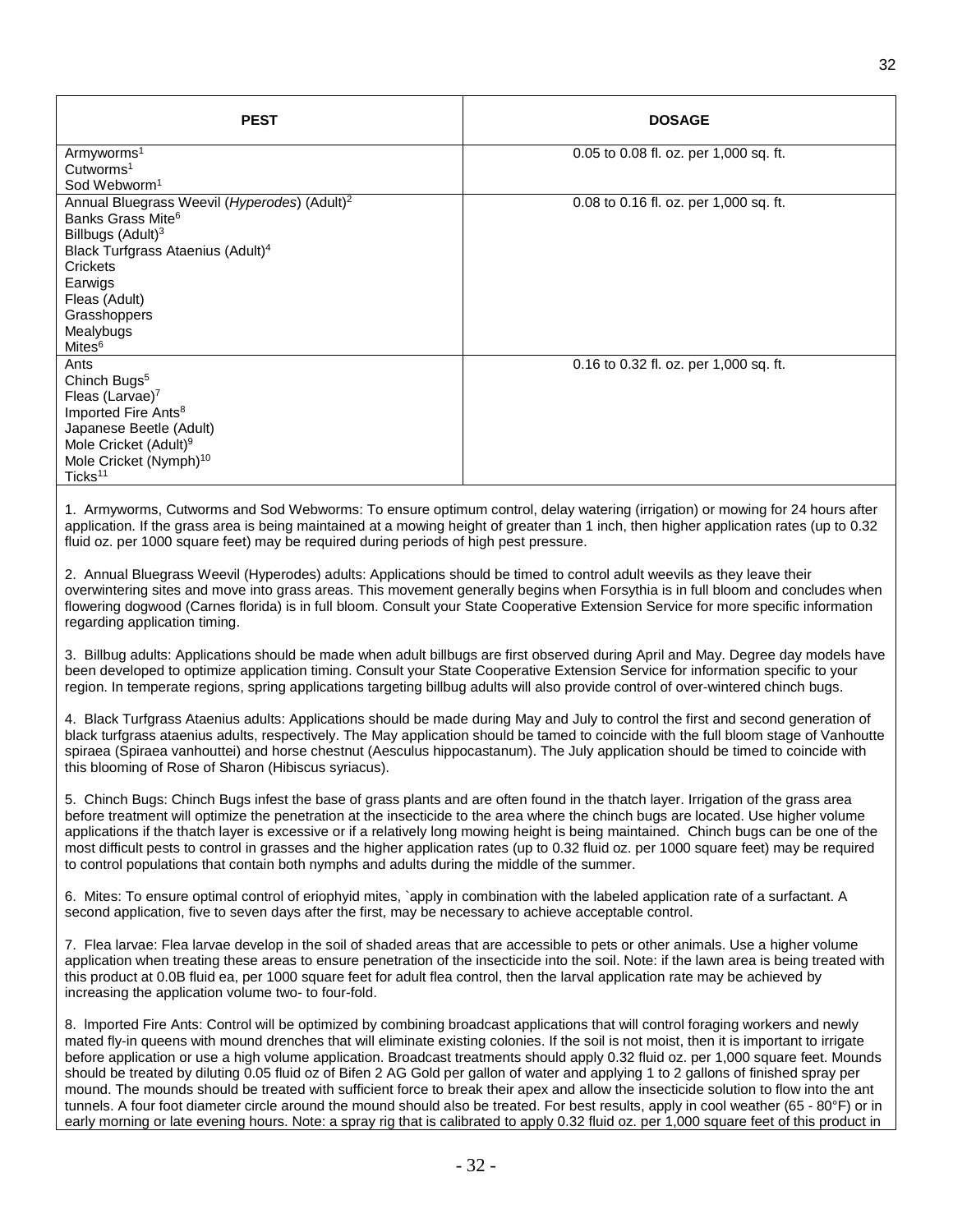5 gallons per 1,000 square feet contains the approximate dilution (0.05 fluid as per gallon) that is required for fire ant mound drenches in the spray tank.

9. Mole Cricket adults: Achieving acceptable control of adult mole crickets is difficult because preferred grass areas are subject to continuous invasion during the early spring by this extremely active stage. Applications should be made as late in the day as possible and should be watered in with up to 0.5 inches of water immediately after treatment. If the soil is not moist, then it is important to irrigate before application to bring the mole crickets closer to the soil surface where contact with the insecticide will be maximized. Gross areas that receive pressure from adult mole crickets should be treated at peak egg hatch to ensure optimum control of subsequent nymph populations (see below).

10. Mole Cricket nymphs: Grass areas that received intense adult mole cricket pressure in the sprIng should be treated immediately prior to peak egg hatch. Optimal control is achieved at this time because young nymphs are more susceptible to insecticides and they are located near the soil surface where the insecticide is most concentrated. Control of larger, more damaging, nymphs later in the year may require both higher application rates and more frequent applications to maintain acceptable control. Applications should be made as late in the day as possible and should be watered in with up to 0.5 inches of water immediately after treatment. If the soil is not moist, then it is important to irrigate before application to bring the mole crickets closer to the soil surface where contact with the insecticide will be maximized.

11. Ticks (Including ticks that may transmit Lyme Disease and Rocky Mountain Spotted fever): Do not make spot applications. Treat the entire area where exposure to ticks may occur. Use higher spray volumes when treating areas with dense ground cover or heavy leaf liner. Ticks may be reintroduced from surrounding areas on host animals. Retreatment may be necessary to achieve and/or maintain control during periods of high past pressure. Repeat application is necessary only if there are signs of renewed activity. Repeat application should be limited to no more than once per seven days.

Deer ticks (bodes spp.) have a complicated lice cycle that ranges over a two year period and involves four life stages. Applications should be made in the late fall and/or early spring to control adult ticks that are usually located on brush or grass above the soil surface and in mid to late spring to control larvae and nymphs that reside in the soil and leaf litter,

American dog ticks may be a considerable nuisance in suburban settings, particularly where homes are built on land that was previously field or forest. These ticks commonly congregate along paths or roadways where humans are likely to be encountered. Applications should be made as necessary from mid-spring to early tall to control American dog tick larvae, nymphs and adults.

| <b>Application</b> | <b>Application</b> |          | Fluid Ounces (mL) of Bifen 2 AG Gold diluted to the Volumes of Finished Spray |           |       |            |      |             |  |
|--------------------|--------------------|----------|-------------------------------------------------------------------------------|-----------|-------|------------|------|-------------|--|
| Volume:            | Rate:              | 1 Gallon |                                                                               | 5 Gallons |       | 10 Gallons |      | 100 Gallons |  |
| Gallons/           | <b>FI. Oz./</b>    | Fl. oz.  | mL                                                                            | Fl. oz.   | mL    | Fl. oz.    | mL   | Fl. oz.     |  |
| 1000 sq. ft.       | 1000 sq. ft.       |          |                                                                               |           |       |            |      |             |  |
|                    | 0.05               | 0.05     | 1.48                                                                          | 0.25      | 7.39  | 0.50       | 14.8 | 5.00        |  |
|                    | 0.08               | 0.08     | 2.37                                                                          | 0.40      | 11.83 | 0.80       | 23.7 | 8.00        |  |
|                    | 0.16               | 0.16     | 4.73                                                                          | 0.80      | 23.66 | 1.60       | 47.3 | 16.00       |  |
|                    | 0.32               | 0.32     | 9.46                                                                          | 1.60      | 47.32 | 3.20       | 94.6 | 32.00       |  |
| $\overline{2}$     | 0.05               | 0.025    | 0.74                                                                          | 0.13      | 3.70  | 0.25       | 7.4  | 2.50        |  |
| $\boldsymbol{2}$   | 0.08               | 0.040    | 1.18                                                                          | 0.20      | 5.91  | 0.40       | 11.8 | 4.00        |  |
| $\overline{c}$     | 0.16               | 0.080    | 2.37                                                                          | 0.40      | 11.83 | 0.80       | 23.7 | 8.00        |  |
| $\overline{c}$     | 0.32               | 0.160    | 4.73                                                                          | 0.80      | 23.66 | 1.60       | 47.3 | 16.00       |  |
| $\overline{3}$     | 0.05               | 0.017    | 0.49                                                                          | 0.08      | 2.46  | 0.17       | 4.9  | 1.67        |  |
| 3                  | 0.08               | 0.027    | 0.79                                                                          | 0.13      | 3.94  | 0.27       | 7.9  | 2.67        |  |
| $\mathsf 3$        | 0.16               | 0.053    | 1.58                                                                          | 0.27      | 7.89  | 0.53       | 15.8 | 5.33        |  |
| 3                  | 0.32               | 0.107    | 3.15                                                                          | 0.53      | 15.77 | 1.07       | 31.5 | 10.67       |  |
| 4                  | 0.05               | 0.013    | 0.37                                                                          | 0.06      | 1.85  | 0.13       | 3.7  | 1.25        |  |
| 4                  | 0.08               | 0.020    | 0.59                                                                          | 0.10      | 2.96  | 0.20       | 5.9  | 2.00        |  |
| 4                  | 0.16               | 0.040    | 1.18                                                                          | 0.20      | 5.91  | 0.40       | 11.8 | 4.00        |  |
| 4                  | 0.32               | 0.080    | 2.37                                                                          | 0.40      | 11.83 | 0.80       | 23.7 | 8.00        |  |
| 5                  | 0.05               | 0.010    | 0.30                                                                          | 0.05      | 1.48  | 0.10       | 3.0  | 1.00        |  |
| 5                  | 0.08               | 0.016    | 0.47                                                                          | 0.08      | 2.37  | 0.16       | 4.7  | 1.60        |  |
| 5                  | 0.16               | 0.032    | 0.95                                                                          | 0.16      | 4.73  | 0.32       | 9.5  | 3.20        |  |
| 5                  | 0.32               | 0.064    | 1.89                                                                          | 0.32      | 9.46  | 0.64       | 18.9 | 6.40        |  |
| $\overline{10}$    | 0.05               | 0.005    | 0.15                                                                          | 0.03      | 0.74  | 0.05       | 1.5  | 0.50        |  |
| 10                 | 0.08               | 0.008    | 0.24                                                                          | 0.04      | 1.18  | 0.08       | 2.4  | 0.80        |  |
| 10                 | 0.16               | 0.016    | 0.47                                                                          | 0.08      | 2.37  | 0.16       | 4.7  | 1.60        |  |
| 10                 | 0.32               | 0.032    | 0.95                                                                          | 0.16      | 4.73  | 0.32       | 9.5  | 3.20        |  |

## **BIFEN 2 AG GOLD LAWN DILUTION CHART**

#### **Attention**

• Do not apply to pets, crops, or sources of electricity.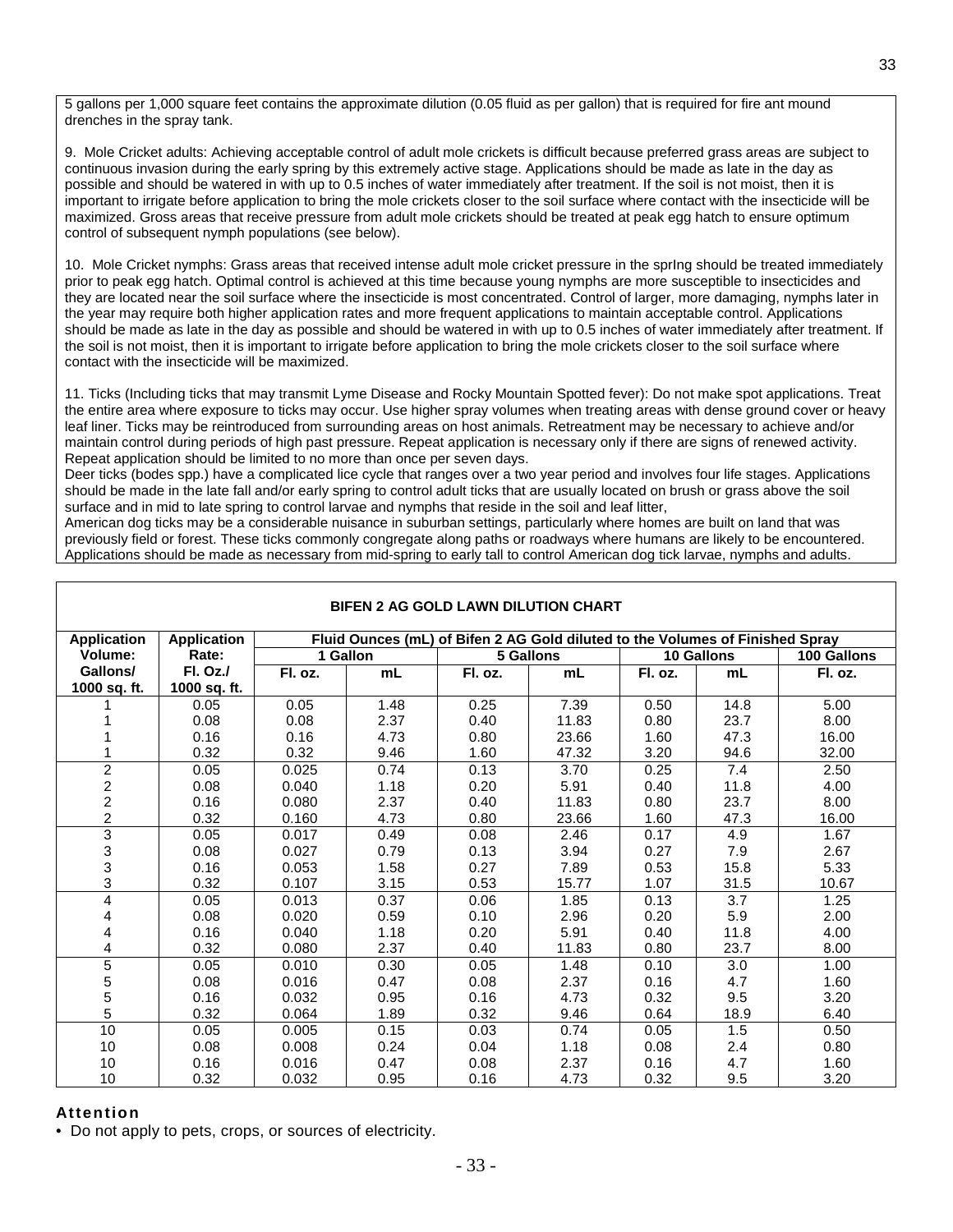- Firewood is not to be treated.
- Do not allow spray to contact food, foodstuffs, food contacting surfaces, food utensils or water supplies.
- Do not apply this pesticide in livestock buildings (barns).
- Keep children and *pets off* treated areas following application until the spray has dried.
- Do not apply by air.
- Do not use in greenhouses.

• Do not apply this product through any type of irrigation system. Do not apply when a temperature inversion exists.

• Do not apply for surface feeding pests if rain is expected within 12 hours (or whatever time is necessary for the spray to dry).

• For turf treatment, apply with nozzles not more than 2 feet above the grass.

• Do not apply within 25 feet of lakes, reservoirs, rivers, permanent streams, marshes or natural ponds, estuaries and commercial fish farm ponds.

• Do not apply when grass areas are water logged or the soil is saturated with water (i.e., will not accept irrigation).

• Vinyl and Aluminum Siding: Do not spray directly onto vinyl or aluminum siding. If Bifen 2 AG Gold inadvertently contacts vinyl and aluminum siding (particularly lightly colored, aged, weathered or otherwise damaged), it may result in staining, bleaching or discoloration. Wash oft thoroughly with detergent and water. Factors such as extreme heat and direct sunlight can promote damage when using emulsifiable concentrates. Avoid application to vinyl or aluminum siding while exposed to direct sunlight or during the heat of the day.

#### WARRANTY DISCLAIMER

The directions for use of this product must be followed carefully. TO THE EXTENT CONSISTENT WITH APPLICABLE LAW, (1) THE GOODS DELIVERED TO YOU ARE FURNISHED "AS IS" BY MANUFACTURER OR SELLER AND (2) MANUFACTURER AND SELLER MAKE NO WARRANTIES, GUARANTEES, OR REPRESENTATIONS OF ANY KIND TO BUYER OR USER, EITHER EXPRESS OR IMPLIED, OR BY USAGE OF TRADE, STATUTORY OR OTHERWISE, WITH REGARD TO THE PRODUCT SOLD, INCLUDING, BUT NOT LIMITED TO MERCHANTABILITY, FITNESS FOR A PARTICULAR PURPOSE, USE, OR ELIGIBILITY OF THE PRODUCT FOR ANY PARTICULAR TRADE USAGE. UNINTENDED CONSEQUENCES, INCLUDING BUT NOT LIMITED TO INEFFECTIVENESS, MAY RESULT BECAUSE OF SUCH FACTORS AS THE PRESENCE OR ABSENCE OF OTHER MATERIALS USED IN COMBINATION WITH THE GOODS, OR THE MANNER OF USE OR APPLICATION, INCLUDING WEATHER, ALL OF WHICH ARE BEYOND THE CONTROL OF MANUFACTURER OR SELLER AND ASSUMED BY BUYER OR USER. THIS WRITING CONTAINS ALL OF THE REPRESENTATIONS AND AGREEMENTS BETWEEN BUYER, MANUFACTURER AND SELLER, AND NO PERSON OR AGENT OF MANUFACTURER OR SELLER HAS ANY AUTHORITY TO MAKE ANY REPRESENTATION OR WARRANTY OR AGREEMENT RELATING IN ANY WAY TO THESE GOODS.

#### LIMITATION OF LIABILITY

TO THE EXTENT CONSISTENT WITH APPLICABLE LAW, IN NO EVENT SHALL MANUFACTURER OR SELLER BE LIABLE FOR SPECIAL, INCIDENTAL, OR CONSEQUENTIAL DAMAGES, OR FOR DAMAGES IN THE NATURE OF PENALTIES RELATING TO THE GOODS SOLD, INCLUDING USE, APPLICATION, HANDLING, AND DISPOSAL. MANUFACTURER OR SELLER SHALL NOT BE LIABLE TO BUYER OR USER BY WAY OF INDEMNIFICATION TO BUYER OR TO CUSTOMERS OF BUYER, IF ANY, OR FOR ANY DAMAGES OR SUMS OF MONEY, CLAIMS OR DEMANDS WHATSOEVER, RESULTING FROM OR BY REASON OF, OR RISING OUT OF THE MISUSE, OR FAILURE TO FOLLOW LABEL WARNINGS OR INSTRUCTIONS FOR USE, OF THE GOODS SOLD BY MANUFACTURER OR SELLER TO BUYER. ALL SUCH RISKS SHALL BE ASSUMED BY THE BUYER, USER, OR ITS CUSTOMERS. BUYER'S OR USER'S EXCLUSIVE REMEDY, AND MANUFACTURER'S OR SELLER'S TOTAL LIABILITY SHALL BE FOR DAMAGES NOT EXCEEDING THE COST OF THE PRODUCT.

If you do not agree with or do not accept any of directions for use, the warranty disclaimers, or limitations on liability, do not use the product, and return it unopened to the Seller, and the purchase price will be refunded.

Ammo, Capture, Mustang – trademarks of FMC Corporation Ambush, Karate – trademarks of a Syngenta Group Company. Asana – trademark of E.I. duPont de Nemours & Company Baythroid – trademark of Bayer Danitol – trademark of Sumitomo Chemical Company, Ltd. Scout Xtra – trademark of Hoechst Schering Agrevo S.A.